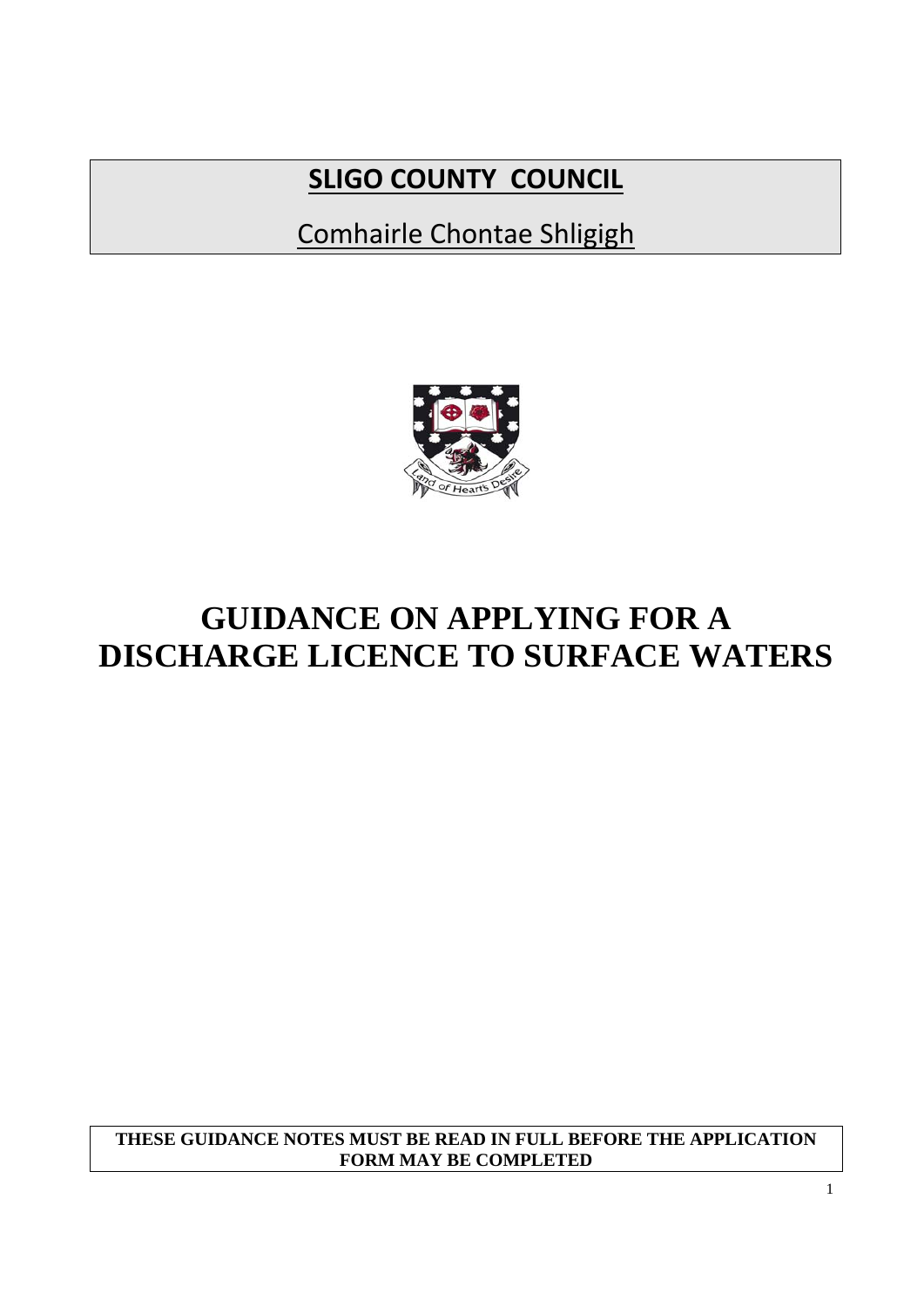# **TABLE OF CONTENTS**

| 1.                                          | <b>About the Guidance Notes</b>                                                                                                                                      |  |
|---------------------------------------------|----------------------------------------------------------------------------------------------------------------------------------------------------------------------|--|
| 2.                                          | Requirement for a Discharge Licence                                                                                                                                  |  |
| 2.1.<br>2.2.                                | Licence from the Local Authority<br>Discharges to Water                                                                                                              |  |
| 3.                                          | <b>Application Procedure</b>                                                                                                                                         |  |
| 3.1.<br>3.2.<br>3.3.<br>3.4.<br>3.5.        | Pre-Application<br>Completing the Application Form<br>Documentation / Information to Support the Application<br>Submitting the Application<br><b>Application Fee</b> |  |
| 4.                                          | The Application Form                                                                                                                                                 |  |
| 4.1.<br>4.2.<br>4.3.<br>4.4.                | Part I - Declaration & Signatures<br>Part II - General Details<br>Part III - Effluent Details<br>Part IV - Discharges to Surface Water                               |  |
| 5.                                          | <b>Next Steps</b>                                                                                                                                                    |  |
| 5.1.<br>5.2.<br>5.3.<br>5.4.                | Licence Application Validation by Licensing Authority<br>Public Inspection of the Application<br>Notice of Grant or Refusal<br>Right to Appeal a Decision            |  |
|                                             | Appendix A - First Schedule of Environmental Protection Agency Act                                                                                                   |  |
| Appendix B - Template for Additional Sheets |                                                                                                                                                                      |  |
|                                             | Appendix C - Assimilative Capacity and Mass Balance Calculations                                                                                                     |  |

Appendix D - Waste Management (Food Waste) Regulations

Glossary of Terms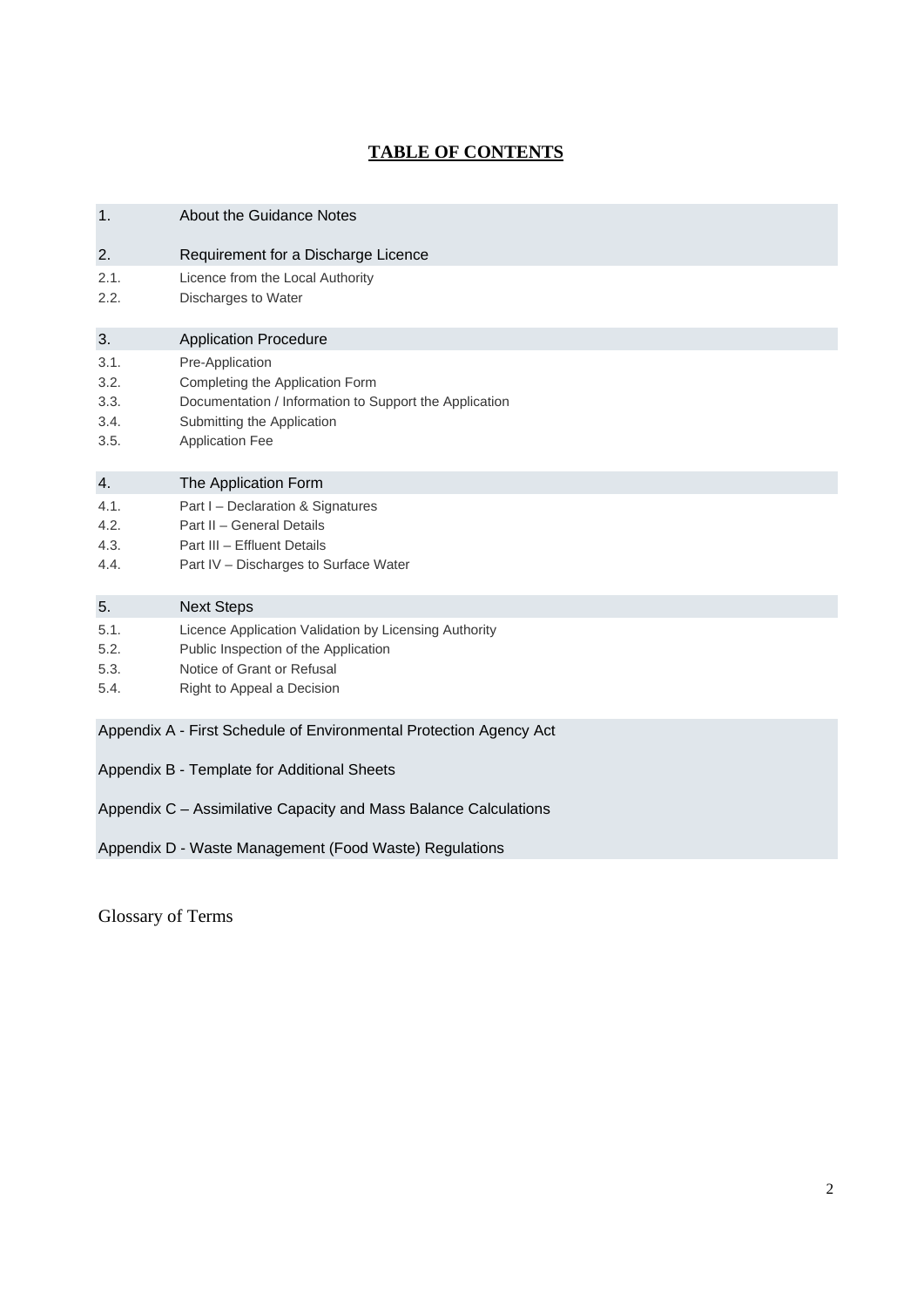# **1. About the Guidance Notes**

These guidance notes have been prepared to assist persons in the preparation of an application for a licence to **discharge effluent to surface waters**. The document should be read with reference to the Application Form available from the licensing authority.

The information contained herein is for guidance only and should not be interpreted as definitive as regards the information a Licensing Authority may seek in respect of a licence application.

Guidance is provided on the following matters:

- Legal obligations to obtain a licence;
- General procedures for processing a licence application;
- Details of a Notice in respect of a licence to discharge to Waters:
- Information to be submitted concerning the characteristics of the effluent;
- Information required concerning prior treatments:
- Information concerning the impact on receiving waters;
- Guidance on how to determine the impact of the discharge on the receiving environment;

**Section 2** identifies the discharges for which a licence to discharge must be held. A licence to discharge to water is required under Section 4 of the Local Government (Water Pollution) Act, 1977.

This guidance refers to the 'licensing authority'. In respect of licenses to discharge to waters the licensing authority is the local authority in whose functional area the discharge is located.

**Section 3** provides details of the process involved in making an application to the licensing authority for a licence to discharge effluent to water. The Applicant's responsibilities in terms of completing the application form and in terms of taking actions as prescribed in legislation are also outlined in this section.

**Section 4** provides guidance on the completion of the various parts of the application form and on the information to form part of the application. Technical guidance is also provided to assist the applicant in determining the potential impact of the proposed discharge on the environment.

**Section 5** refers to the next steps that take place following the making of an application.

Please note that this document does not purport to be and should not be considered a legal interpretation of the provisions and requirements of the Local Government (Water Pollution) Acts, 1977 and 1990 and all associated Regulations.

An overview of the procedure involved in licensing of discharges to water is provided hereunder.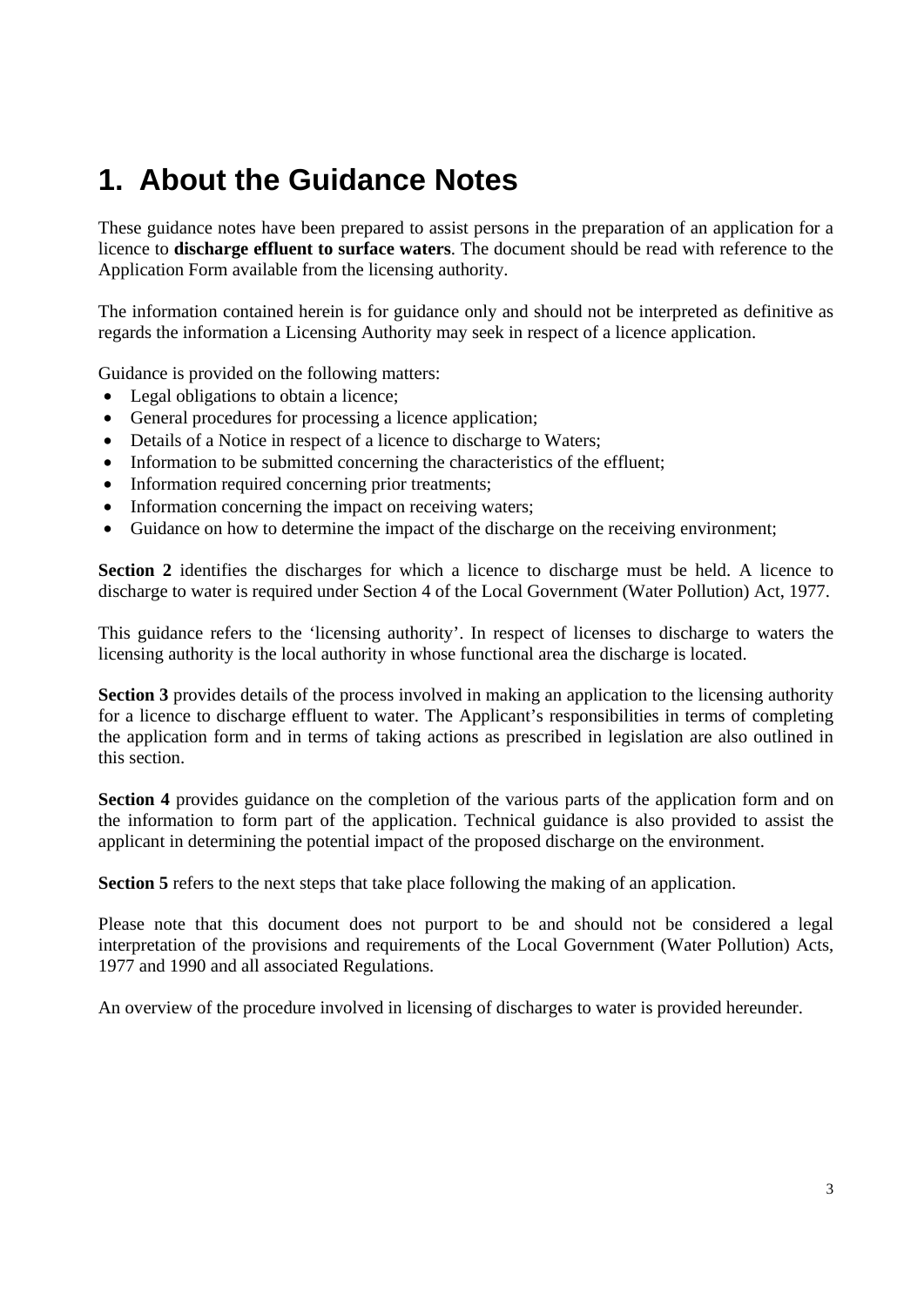

# **Process for Licensing Discharges to Water**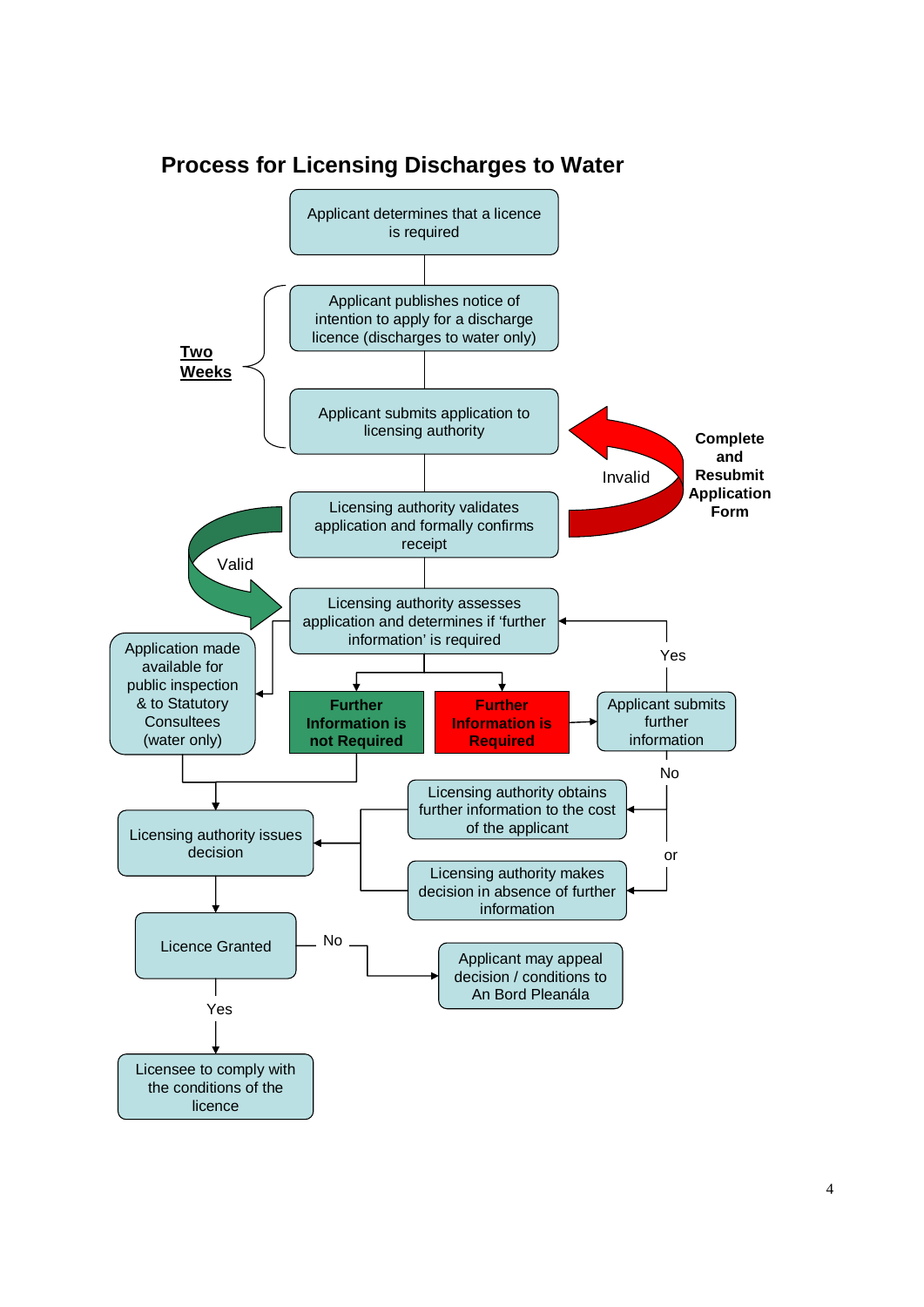# **2. Requirement for a Discharge Licence**

# 2.1 Licence from the Local Authority

Local Authorities and the Environmental Protection Agency (EPA) have legal responsibility for the control of pollution through the regulation of emissions to the environment. Effluent discharges to waters can be regulated by the EPA or local authorities through licensing.

It is an offence to cause or permit the discharge of any trade effluent or sewage effluent to any waters except under and in accordance with a licence issued by the appropriate regulatory authority. The EPA and local authority may prescribe conditions in a licence for the preservation and protection of the environment.

The type and scale of the activity will determine the regulatory authority responsible for licensing of effluent discharges.

- 1. Activities which are listed in the First Schedule of the Environmental Protection Agency Act, 1992 (as amended by the Protection of the Environment Act, 2003), are licensable by the EPA.
- 2. Local authorities are responsible for licensing discharges to air and water from activities which fall below the thresholds specified in the First Schedule of the Environmental Protection Agency Act, 1992 (as amended).

A copy of the First Schedule of the Environmental Protection Agency Act, 1992 (as amended) is included in Appendix A of this document. Applicants for a licence to discharge to waters must first determine the appropriate regulatory authority for licensing of the activity causing the discharge.

# 2.2 Discharges to Water

Local authorities are given powers under the Local Government (Water Pollution) Acts, 1977 & 1990 to control the discharge of effluent to waters.

If the activity causing the discharge does not fall under the remit of the First Schedule of the Environmental Protection Agency Act, 1992 (as amended by the Protection of the Environment Act, 2003) an application for a licence must be made to the local authority in whose functional area the discharge is to occur.

Effluent discharges for which **a discharge licence must be obtained** under the Local Government (Water Pollution) Act, 1977 are as follows:

- All domestic wastewater discharges to surface water;
- All trade effluent discharges to surface water;
- All discharges of domestic wastewater greater than  $5m<sup>3</sup>$  in any period of 24 hours which is discharged to an aquifer (groundwater) from a septic tank or other disposal unit by means of a percolation area, soakage pit or other method;
- All trade effluent discharges to groundwater;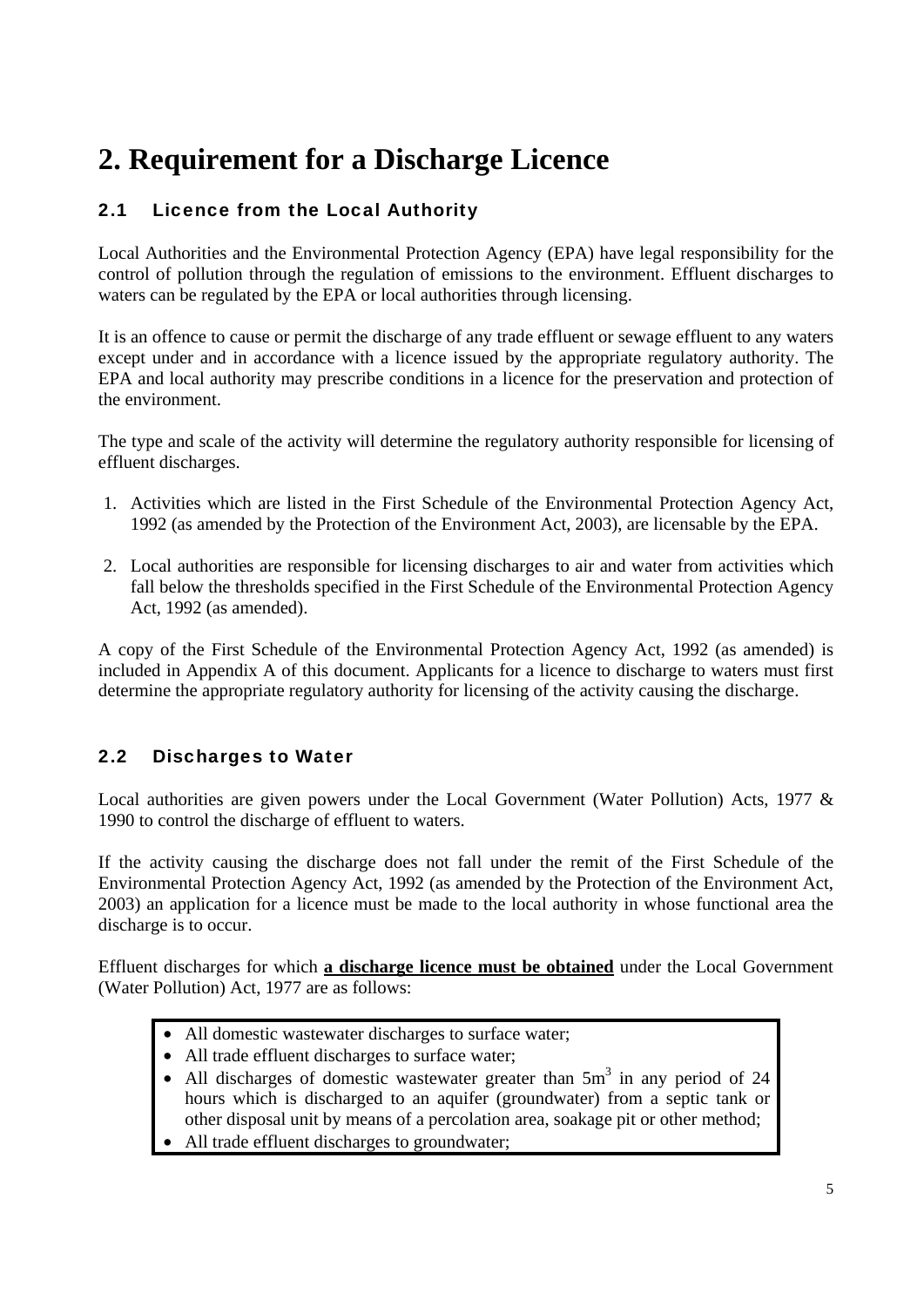The following discharges are **exempt from having to hold a discharge licence** under the Local Government (Water Pollution) Act, 1977:

- Discharges to tidal waters from vessels or marine structures;
- Discharges from a sewer owned by, vested in or controlled by a Water Services Authority;
- Discharges exempted from licensing under Regulations made by the Minister in accordance with Section 4(10) of the Local Government (Water Pollution) Act, 1977;
- Trade effluent discharged by a Water Services Authority in the course of the performance of its powers and duties, other than from a sewer;
- Domestic sewage not exceeding in volume  $5m<sup>3</sup>$  in any period of 24 hours which is discharged to an aquifer from a septic tank or other disposal unit by means of a percolation area, soakage pit or other method (including ICW)
- The discharge of domestic-type effluent only to sewer;
- The discharge of storm water only to sewer;
- Discharges subject to IPPC licensing by the EPA. Such activities are identified in the First Schedule to the Environmental Protection Agency Act, 1992 - 2007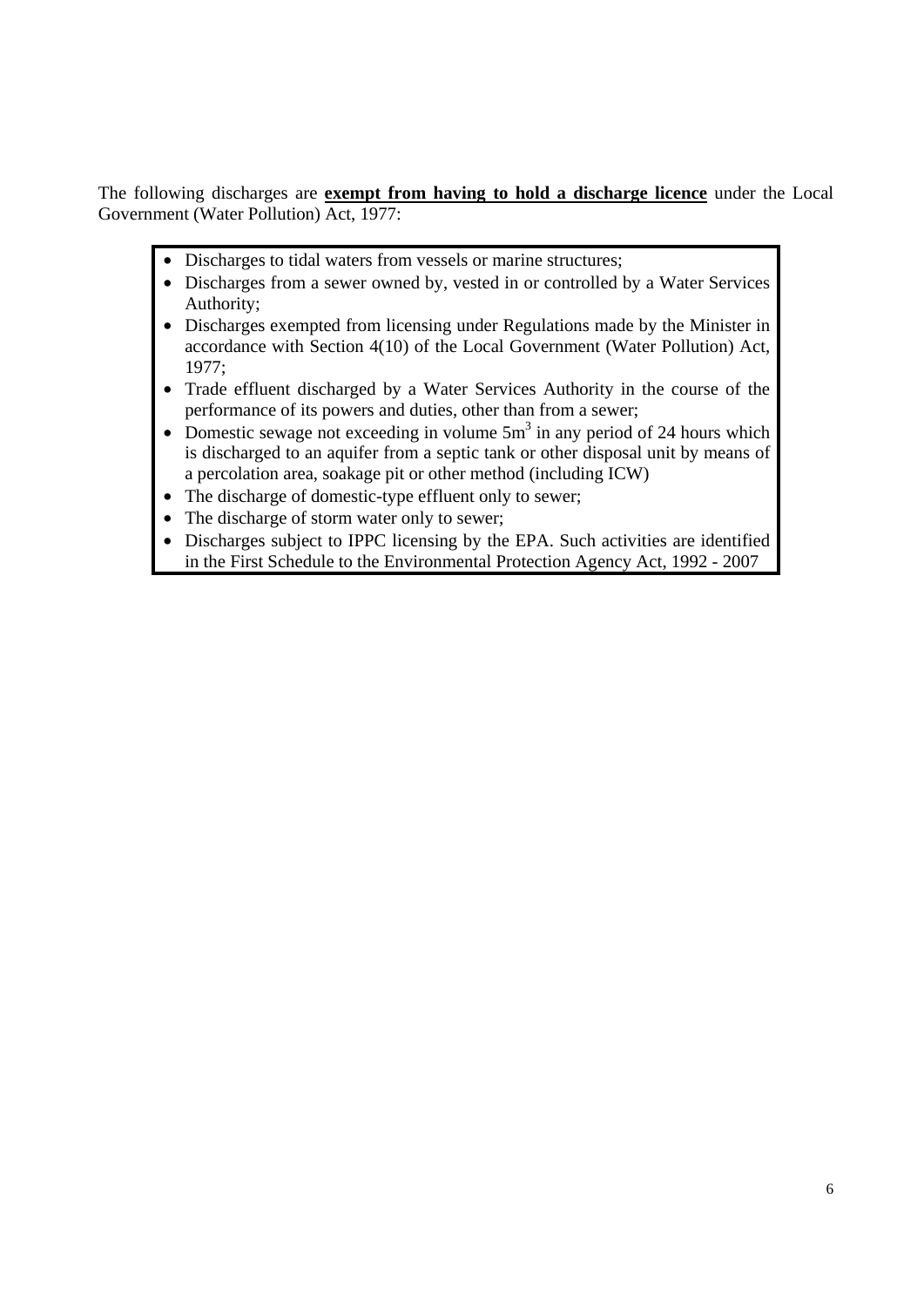# **3 Application Procedure**

# 3.1 Pre-Application

## *Initial Consultation with the Licensing Authority*

Although not mandatory, it is advisable that applicants make contact with the licensing authority prior to submitting an application for discharges to waters. Prior consultation has the following advantages:

- confirmation can be given as to the appropriate licensing authority;
- information to be submitted with the application can be clarified which may avoid the possibility of a request for further information and resulting delays in the determination of the licence application;
- advice can be sought on any amendments necessary to the existing proposals to allow application to be processed ( e.g. the level of treatment proposed may not be sufficient);
- advice on the source of information necessary to complete the application form.

Arrangements for prior consultations should be made by contacting the licensing authority in advance.

## *Notice of Intention to Apply for a Licence to Discharge to Waters*

Where a person proposes to submit an application to the licensing authority for a licence to discharge effluent to waters, they must first publish notice of their intention to apply for the licence in a newspaper circulating in the functional area of the licensing authority to which they are applying. This is a legal requirement under the *Local Government (Water Pollution) Regulations, 1978*.

Applicants should ensure the Notice is placed in one of the following approved newspapers for County Sligo

Irish Independent Irish Times Sligo Champion Sligo Weekender Western People (for the Tubbercurry & Enniscrone electoral areas only).

Section 5 of the *Local Government (Water Pollution) Regulations, 1978* lists the information that must be contained in the notice as follows:

- 1. The name of the applicant and the name of the licensing authority to which application is being made;
- 2. A general description of the effluent;
- 3. The name and location of the premises from which the effluent is to be discharged;
- 4. The waters to which the effluent is to be discharged;
- 5. In the case of the discharge of trade effluent, the nature of the trade or industry from which the discharge will be generated.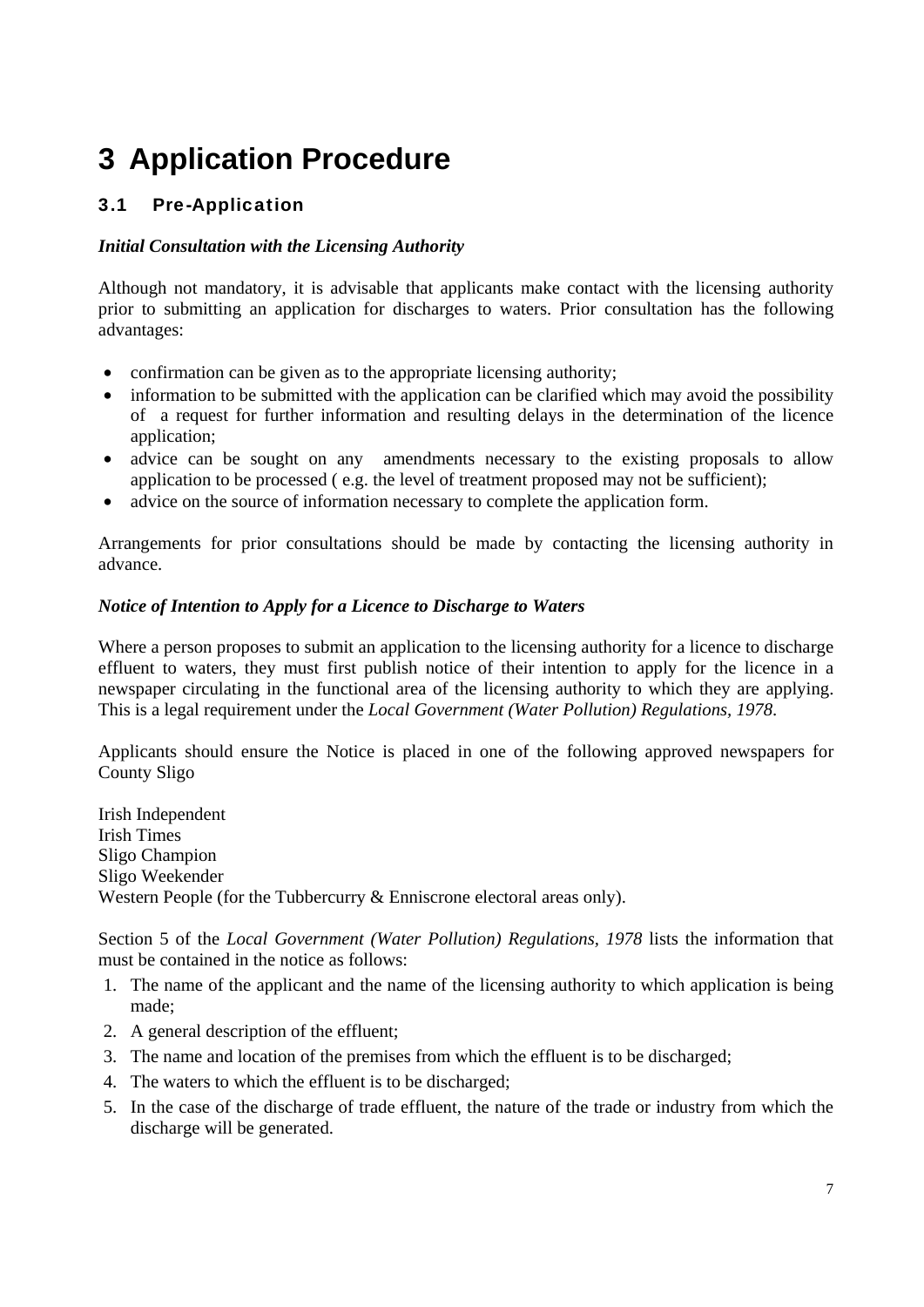The licence application must be submitted to the licensing authority within **two weeks** of the date of publication of the newspaper notice. A copy of the original newspaper notice must be included with the application form (full page containing the notice showing the date of publication).

Where an application has not been submitted within the two week period following the publication of the notice a further notice may be required. A further notice may also be required where the original notice does not comply with the requirements of the Regulations or is deemed to include inadequate information or is misleading to the public. The costs of all notices are the responsibility of the applicant.

It is important to note that the notice must contain the heading: **"Discharge of Effluent to Waters"** 

The following is the standard template which meets the requirements of the Regulations:

## **Discharge of Effluent to Waters**

Notice is hereby given that **Name** (*insert Applicant's name)* intend to apply to **Sligo County Council** for a licence to discharge **Trade/Sewage/Trade and Sewage** *(choose relevant option\*)* effluent from a premises in **Location** (*provide the full address of the premises from which it is intended to discharge)* following **X Treatment** (*indicate the level of treatment to be provided to the effluent prior to discharge*) to **Name** *(insert the name of the waterbody to which it is intended to discharge the effluent*) **Surface Water/Groundwater** *(choose relevant option).* 

All relevant documentation relating to the licence application is available for inspection at the Sligo County Council, Environment Section, Riverside, Sligo. Representations relating to the licence application may be made in writing to the Licensing Authority at the above address within 5 weeks from today's date.

*\* Note: In the case of the discharge of a trade effluent to waters, the newspaper notice is to include a brief description of the nature of the trade / industry from which the effluent is generated.* 

**An application will not be considered by the licensing authority until such time as an appropriate notice has been published in an appropriate newspaper.** 

# 3.2 Completing the Application Form

An application for a licence to discharge to water must be made using an application form available from Sligo County Council.

Multiple discharges from the one premises may require multiple applications. Advice on this matter can be obtained from the licensing authority.

Application forms must be signed and dated by the appropriate person(s) as required in the relevant parts of the form. Failure to provide such signatures will result in the application being deemed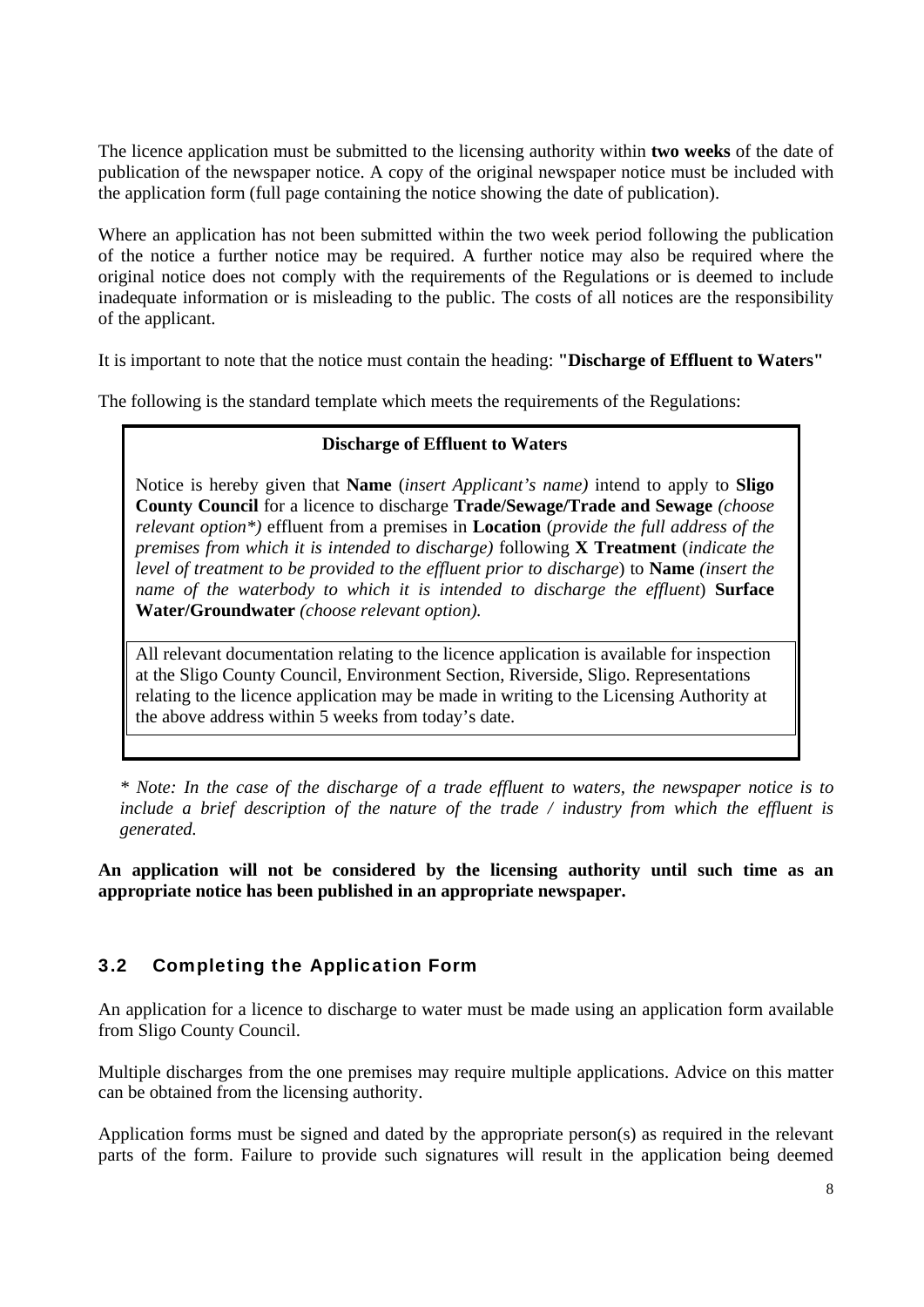incomplete and the licensing authority will be unable to process the application further until such time as the appropriate signatures are provided.

Where any part of the application form does not provide sufficient space to supply the information required additional sheets may be attached to the form. A template for additional sheets is provided in Appendix B of this document.

All relevant supporting information must be included with the application form. Such supporting information may include an associated environmental impact statement, a foreshore licence, the results of any investigations carried out, etc. All additional documentation must be complete and include a table of contents. Where the supporting information is related to a particular Part or Section of the application form, this must be referenced on the cover page to the supporting information.

A Checklist is included as part of the application form to ensure that all required information is included with the application.

An application for a licence to discharge to water will be deemed invalid where the applicant fails to provide appropriate signatures, fails to provide appropriate notice of the intention to discharge to waters or fails to provide the appropriate fee in support of the application.

In all other circumstances where a licensing authority identifies that sections of the form have not been completed appropriately, the licensing authority may request further information in accordance with Section 7(3) of the 1978 Regulations.

# 3.3 Documentation / Information to Support the Application

The Local Government (Water Pollution) Regulations, 1978 require that licence applications must be accompanied by particular information as follows.

- 1. Plans and other particulars to describe the premises, drainage system and any works, apparatus or plant from which the effluent is to be discharged;
- 2. Identify the waters to which the discharge is to be made and the point of discharge;
- 3. Particulars of the nature, chemical composition, anticipated temperature, volume and rate of discharge:
- 4. Details of the proposed method of any treatment of the effluent and the period or periods during which the effluent is to be discharged;
- 5. A general description of the process or activity giving rise to the discharge;
- 6. The results of any investigation made into the impact of the discharge on the receiving waters;
- 7. Particulars of the quality of the receiving waters. This is to include as a minimum, a description of the chemical and bacteriological condition of the receiving water at the point of discharge.
- 8. Particulars of the volume and flow rate of receiving waters, indicating 95%ile flow and Dry Weather Flow (DWF);
- 9. Details of the effects of the discharge on the receiving waters, which is to address the chemical and ecological qualities of the receiving water.

The application form includes sections for the insertion of the aforementioned information.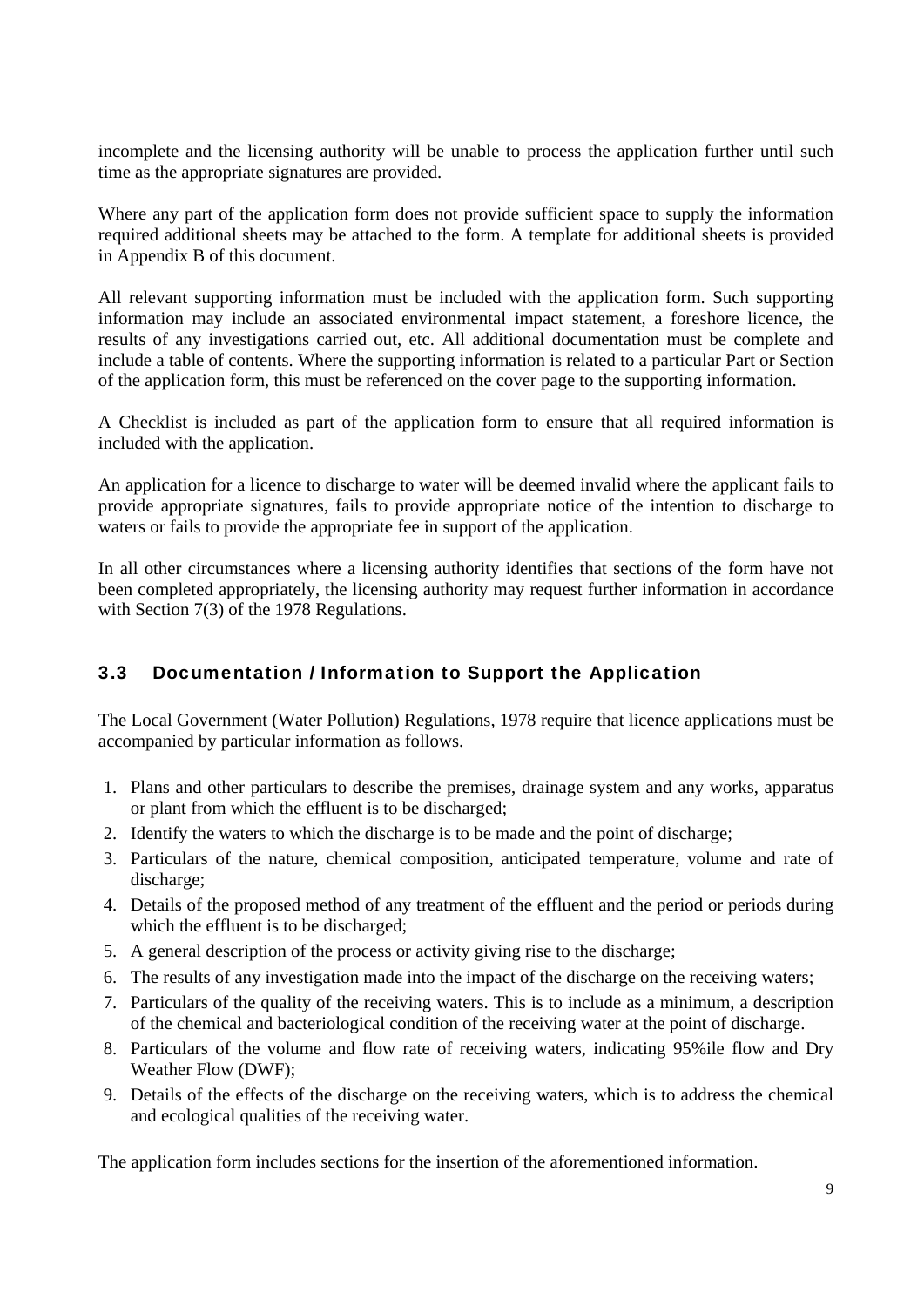The licensing authority may, in accordance with the Local Government (Water Pollution) Regulations, 1978 request further information as may be reasonably requested to assist them in making a determination on the application such as particulars of the quality and volume of discharge, quality and flow rate of receiving waters, the effects of the discharge on the waters and the results of any investigation made. To that end the licensing authority may require:

- 1. A biological quality assessment / ecological assessment of the receiving waters;
- 2. Toxicity testing of the effluent;
- 3. Details of proposals for dealing with sludge.

The Regulations require that additional information requested by the licensing authority should be provided within 3 months of the request. If an applicant fails to submit the requested information within this timeframe the licensing authority may carry out investigations necessary to gather the information requested, the cost of which may be charged to the applicant. Alternatively, the licensing authority may proceed to make a determination of the application in the absence of such information.

# 3.4 Submitting the Application

Applicants for a licence to discharge effluent to **waters**, are required to submit *one original* signed hard copy of the application form and any additional sheets plus *one hard copy and one electronic copy* to the licensing authority (*Note where an electronic copy cannot be provided, an additional two hard copies of the application should be provided).*. An original copy of the newspaper notice is to be included with the original hard copy of the application form.

The completed application form, accompanied by all relevant information and payment, is to be sent to the address given on the application form and clearly labelled as follows:.

**"Application for a licence under the Local Government (Water Pollution) Act, 1977 to discharge to waters"**.

# 3.5 Application Fee

Applications must be accompanied by an application fee. The amount of the fee is prescribed in the Local Government (Water Pollution) (Fees) Regulations, 2001 and currently stands at €380. This fee may be revised at any time by the Minister through the introduction of amendment legislation.

The application will not be processed unless the correct fee has been included.

Payment is to be made by cheque or bank draft made payable to the appropriate licensing authority.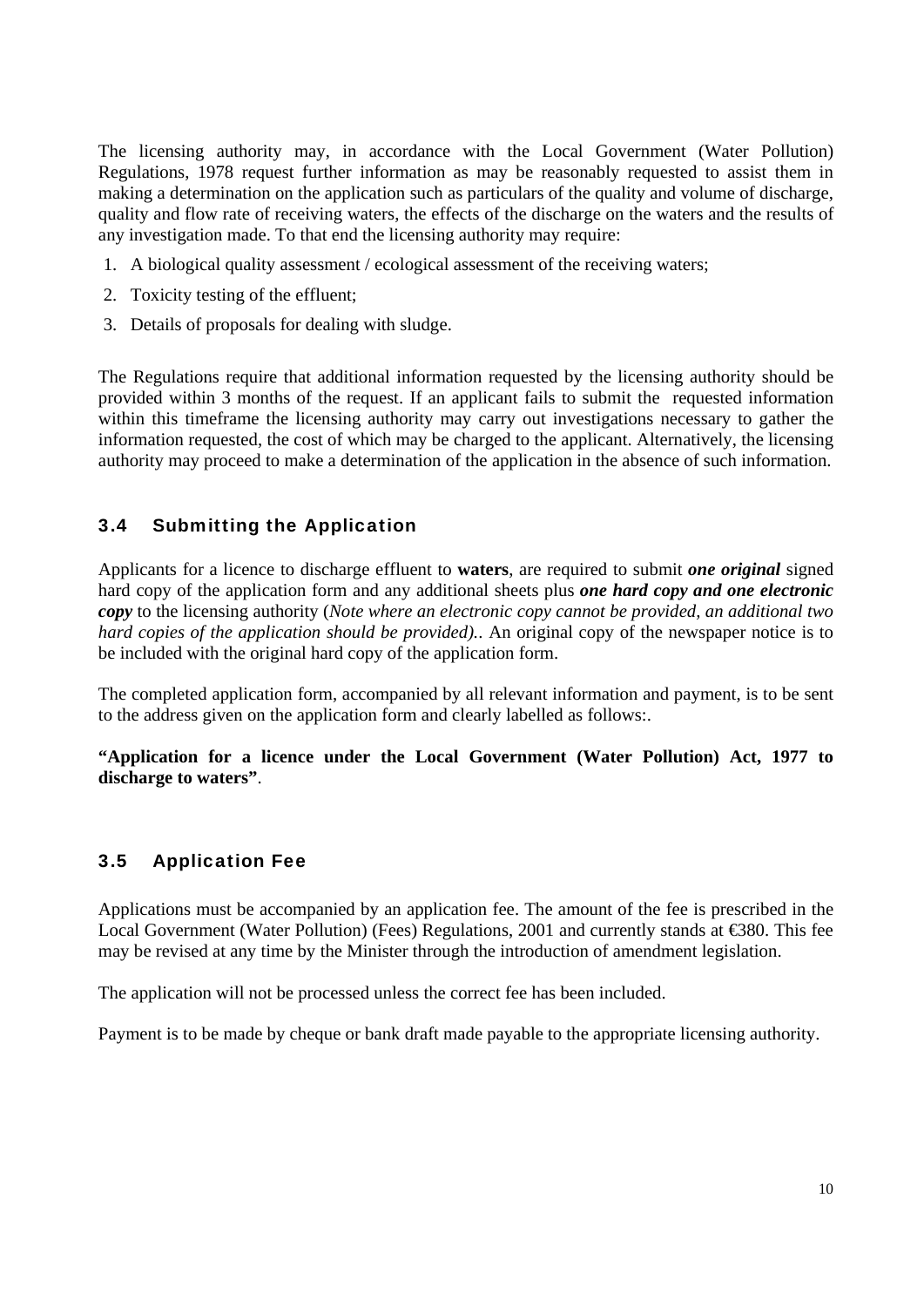# **4 The Application Form**

## **Part I** – **Declaration & Signatures**

This part of the application form is to be completed by all applicants for a licence to discharge to any waterbody. Declarations and signatures are required from the Applicant confirming that they are aware of their legal obligations under the Local Government (Water Pollution) Acts to implement the conditions of any licence granted in terms of the discharge identified in their application.

#### **Part II** – **General Details**

This part is to be completed by all applicants for a licence to discharge to any waterbody. This part of the form requires that contact details of the Applicant (and as applicable the Agent making the application on behalf of the Applicant) are provided. Details about the premises and activity from which the effluent discharge relates are also to be provided in this part of the application form.

#### **Part III** – **Effluent Details**

This part is to be completed by all applicants for a licence to discharge to any waterbody. Details on the effluent quality and volume must be provided in this part of the application form. Any proposed effluent treatment and pollution control measures are also to be detailed in this part.

#### **Part IV – Discharges to Surface Water**

This part is to be completed by all applicants where it is proposed to discharge trade effluent or domestic wastewater (or both) to any surface water. Information on the existing receiving water quality must be provided. Guidance is provided on determining the potential impact of the discharge on the receiving waters.

The applicant is advised to read the entire application form plus these guidance notes before commencing to complete the form. The applicant should first complete **Part II** through to **Part IV** before providing the signatures of the applicant and responsible person in **Part I**.

# 4.1 Part I – Declaration & Signatures

#### **PART I - Section 1**

This section of the application form requires the signatures of the Applicant and, where applicable, the Agent making the application on behalf of the Applicant.

**The Applicant and, where appropriate the Agent must attach duly authorised signatures confirming their respective responsibilities for the preparation of the licence and in respect of the Applicant that they are aware of the legal obligations attaching to compliance with licence conditions.**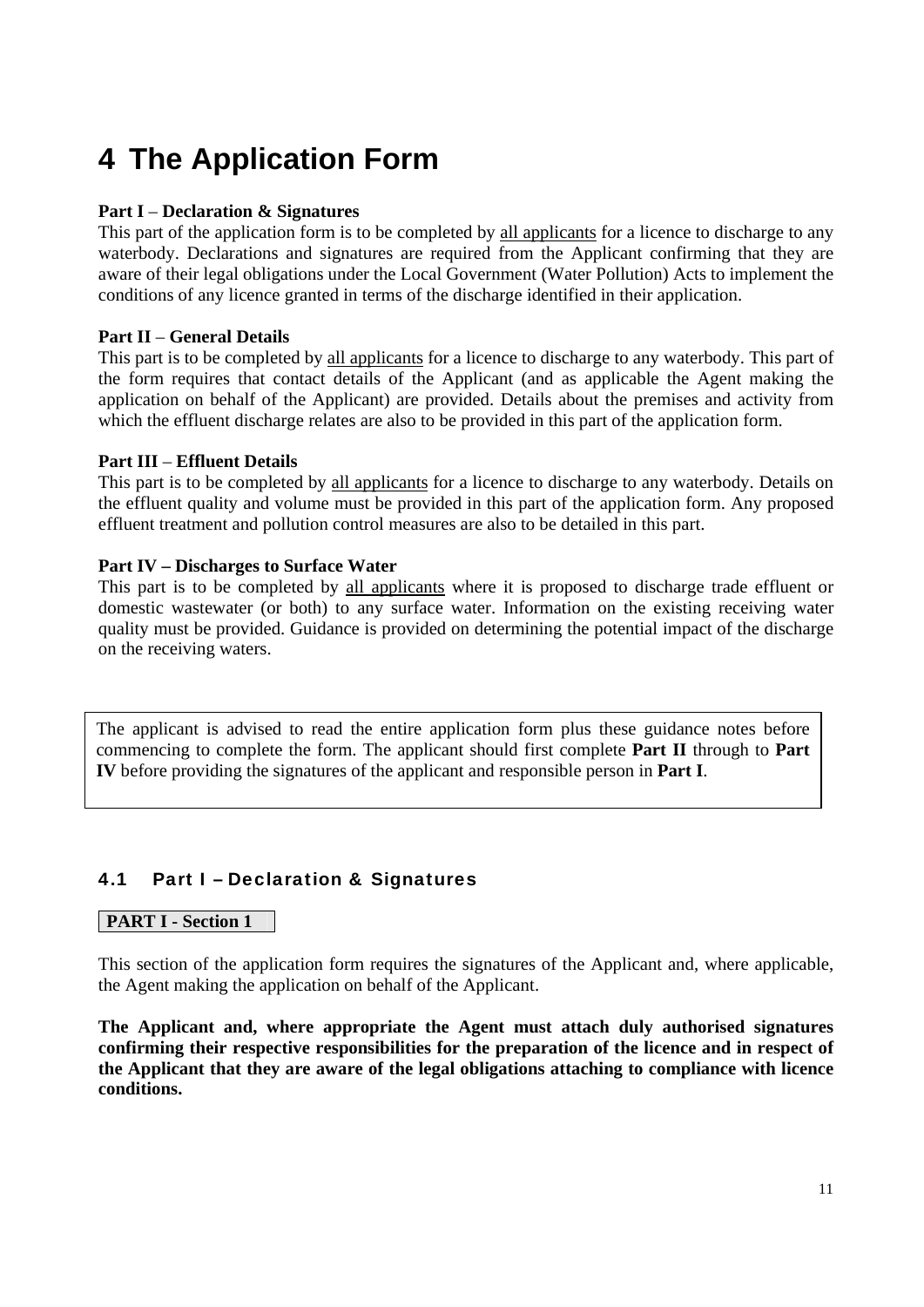### *Definitions*

| Applicant | The 'Applicant' can be an individual, group of<br>individuals or corporate body whose activities are<br>responsible for the discharge. The Applicant is legally $\parallel$<br>responsible for ensuring compliance with the licence<br>conditions where it is granted. |  |
|-----------|------------------------------------------------------------------------------------------------------------------------------------------------------------------------------------------------------------------------------------------------------------------------|--|
| Agent     | The 'Agent' is nominated by the Applicant to act on their  <br>behalf for the purposes of completing the application<br>form. The Agent has no responsibility relating to the<br>implementation of the licence where it is granted.                                    |  |

**Where signatures of the Applicant are sought, they must be provided as follows:** 

- **Where the Applicant is an individual the signature of the individual is required;**
- **Where the Applicant is a group of individuals the signature of one individual in the group is required;**
- **Where the Applicant is a Company the signature of a duly authorised person within that Company is required e.g. Director of the Company.**

**Where a licence is granted, the legal responsibility for ensuring compliance with the licence will rest with the legal entity itself i.e. the individual, Group or Company as the case may be.** 

#### *Class of Discharge*

Applicants are required to provide information as to the class of discharge to which the application relates, whether the discharge is a trade effluent, domestic effluent or a combination of both. (Refer to the Glossary of terms for definitions of each).

#### *Compliance with Terms of Licence*

The Applicant is required to declare that they are fully aware of the legal obligations under the Local Government (Water Pollution) Act, 1977 to abide by the conditions of the licence (where it is granted) and acknowledge that they may be subject to criminal liability whereby the terms of the licence are not complied with.

# **PART I - Section 2**

Section 2 of the application form outlines the legal obligations imposed on the local authority (licensing authority) to make licence applications available for inspection by third parties.

#### *Disclosure of Information*

Under the Freedom of Information Act, 1997 (as amended) the local authority must make any records held by them available to the public. This includes licences granted under the Local Government (Water Pollution) 1977 and associated documentation which may include the completed application form.

There are further legislative obligations on the licensing authority under the Local Government (Water Pollution) Regulations, 1978, to make licence applications available for public inspection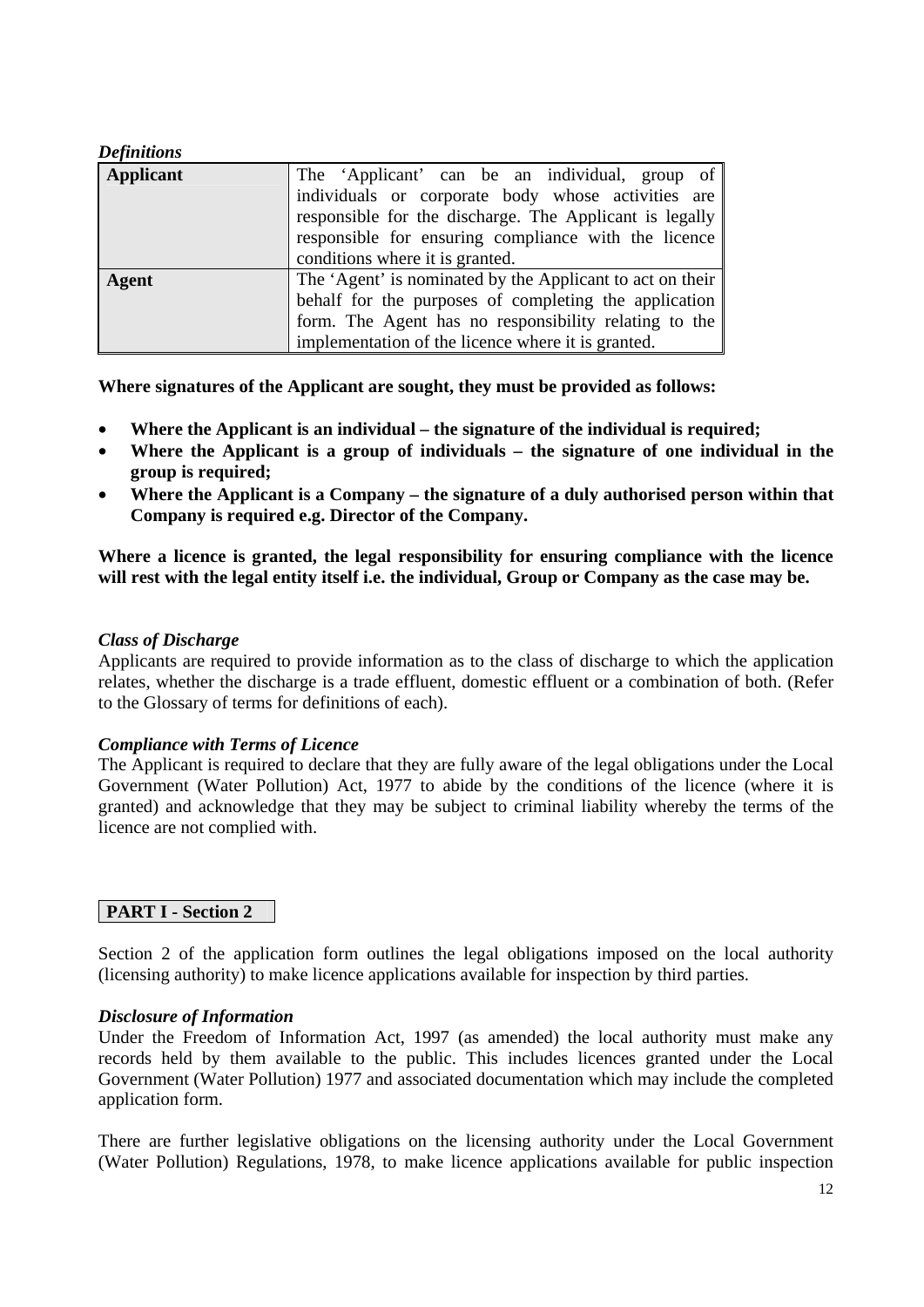where it relates to a discharge to waters. The public may provide submissions or comments in relation to a licence application which the licensing authority must have regard to when making a determination as to whether or not to grant a licence.

If an application is for a discharge to waters, the licensing authority is also required to make a copy of it available to the Department of the Marine (now under the remit of the Department of Transport), the Central Fisheries Board and the Inland Fisheries Ireland in accordance with Departmental Circular ENV 08/92. These Bodies have a period of four weeks from the date of receipt of a copy of an application to make submissions or comments in relation to a licence application which the licensing authority must have regard to when making a determination as to whether or not to grant a licence.

The Applicant, and where applicable, the Agent are asked to sign a declaration to confirm that they have made themselves aware of the provisions of the Freedom of Information Act and that they understand that there is a legal obligation on the licensing authority to make the discharge licence application available for inspection by third parties.

## *Confidentiality*

When completing an application form, any information which is considered confidential must be clearly identified. The grounds for which the information is considered must also be clearly stated.

Circumstances under which confidentiality may apply include where the information is commercially sensitive or includes matters of National security for example:

- trade secrets of a person;
- financial, commercial, scientific or technical or other information whose disclosure could reasonably be expected to result in a material financial loss or gain to the person to whom the information relates, or could prejudice the competitive position of that person in the conduct of his or her profession or business or otherwise in his or her occupation;
- data whose disclosure could prejudice the conduct or outcome of contractual or other negotiations of the person to whom the information relates;
- data on State security or international relations;

Where information is identified as confidential, the licensing authority must remove the information from the application form and/or licence before making the documentation available for inspection by third parties. For this reason it is requested that where feasible, information that is considered to be confidential should be submitted in a manner that will allow it to be easily removed e.g. on an additional sheet. All such information should be clearly marked as 'Confidential'. The licensing authority will mark in the public file where confidential information has been removed.

### **The Applicant and as appropriate the Agent acting on behalf of the Applicant are required to sign a declaration acknowledging the obligations of the Licensing Authority in respect of the disclosure of information and confidentiality.**

# *False or Misleading Information*

Article 6 of the *Local Government (Water Pollution) Act, 1977* states that it is an offence to knowingly or deliberately provide false or misleading information in a licence application. The Applicant is liable, on summary conviction, to a fine. Any licence granted on the basis of such false information shall be revoked.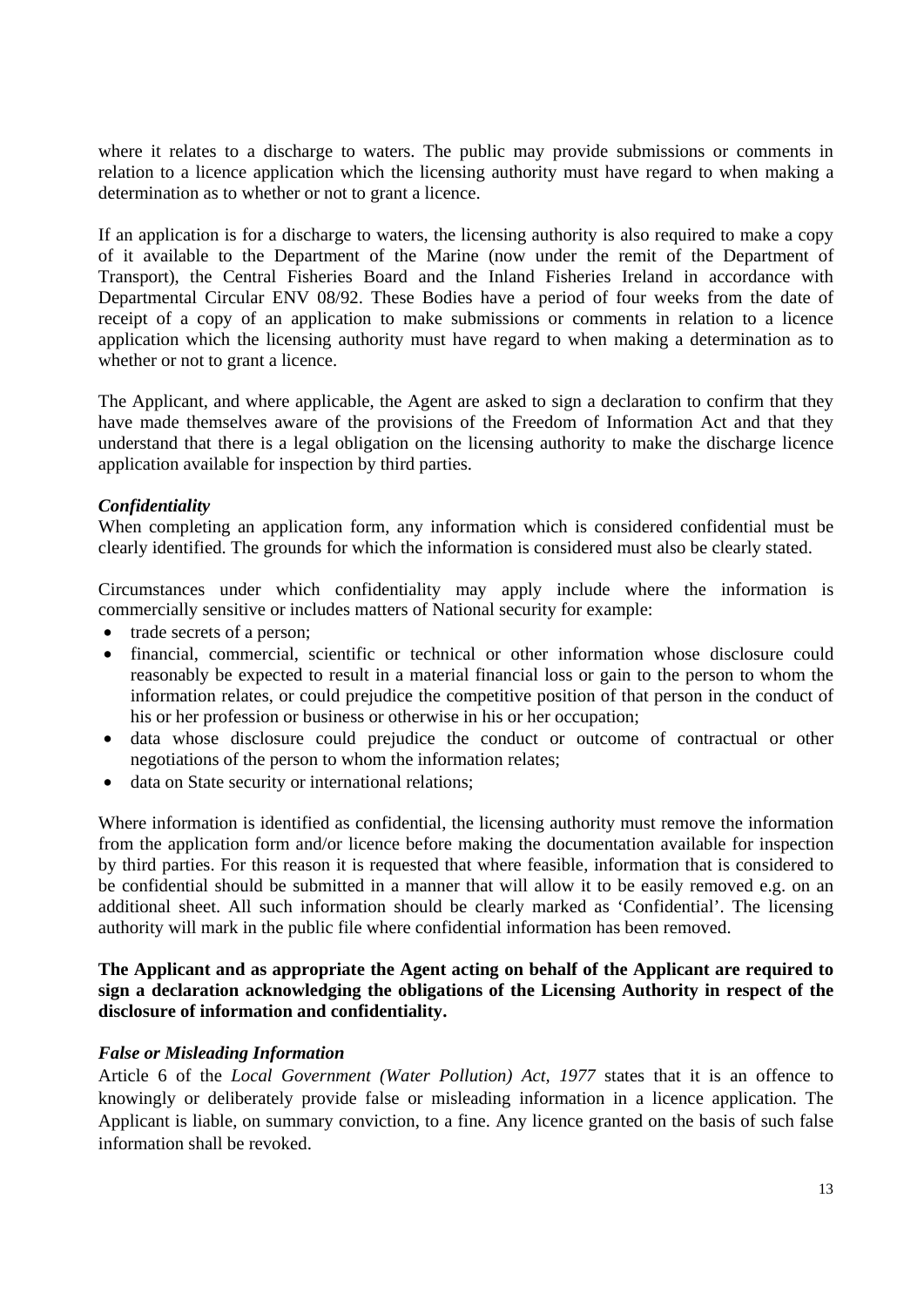**The Applicant (and where applicable the Agent acting on behalf of the Applicant) is required to sign a declaration that the information is accurate and true to the best knowledge of the Applicant and the Agent.** 

# 4.2 Part II – General Details

## **PART II - Section 1**

Part II, Section 1 of the application form requires contact details for the Applicant whose activities are causing the discharge and where applicable the Agent (the person or persons who have prepared the application on behalf of the Applicant).

Both the applicant and (where applicable) the agent will be communicated with during the processing and determination of the licence application. When a licence is granted, further communications will be to the Applicant (who then becomes the licensee).

#### *A. Details of the Applicant*

Details **must be provided** of the Applicant including a named person to whom all correspondence subsequent to the issuance of the licence should be addressed (Principal Contact).

If a licence is granted it will be granted in the name of the Applicant (which may be an individual, group of individuals or a Company).

**Note**: Where the Applicant is a group, such as a management group or residents association, and such group ceases to exist or the Principal Contact changes, details should be submitted to the Licensing Authority immediately. Where the Applicant is a Company, any changes in the structure of Company that would result in a change in the principal contact or any sale of the Company must be notified to the Licensing Authority immediately.

#### **Where the Applicant is a Company a Certificate of Incorporation must be included with the application listing the names of Directors.**

#### *B. Details of the Agent*

Where an Agent is making the application on behalf of the Applicant, details must be provided of the Agent including a named person to whom all correspondence concerning the licence application should be addressed (Principal Contact).

#### **PART II - Section 2**

Section 2 of Part II requires details about the premises from which the effluent is generated.

#### *A (i) Site Details*

Details must be provided concerning the address of the premises from which it is proposed to discharge effluent. A grid reference (Irish Transverse Mercator) for the site must also be provided.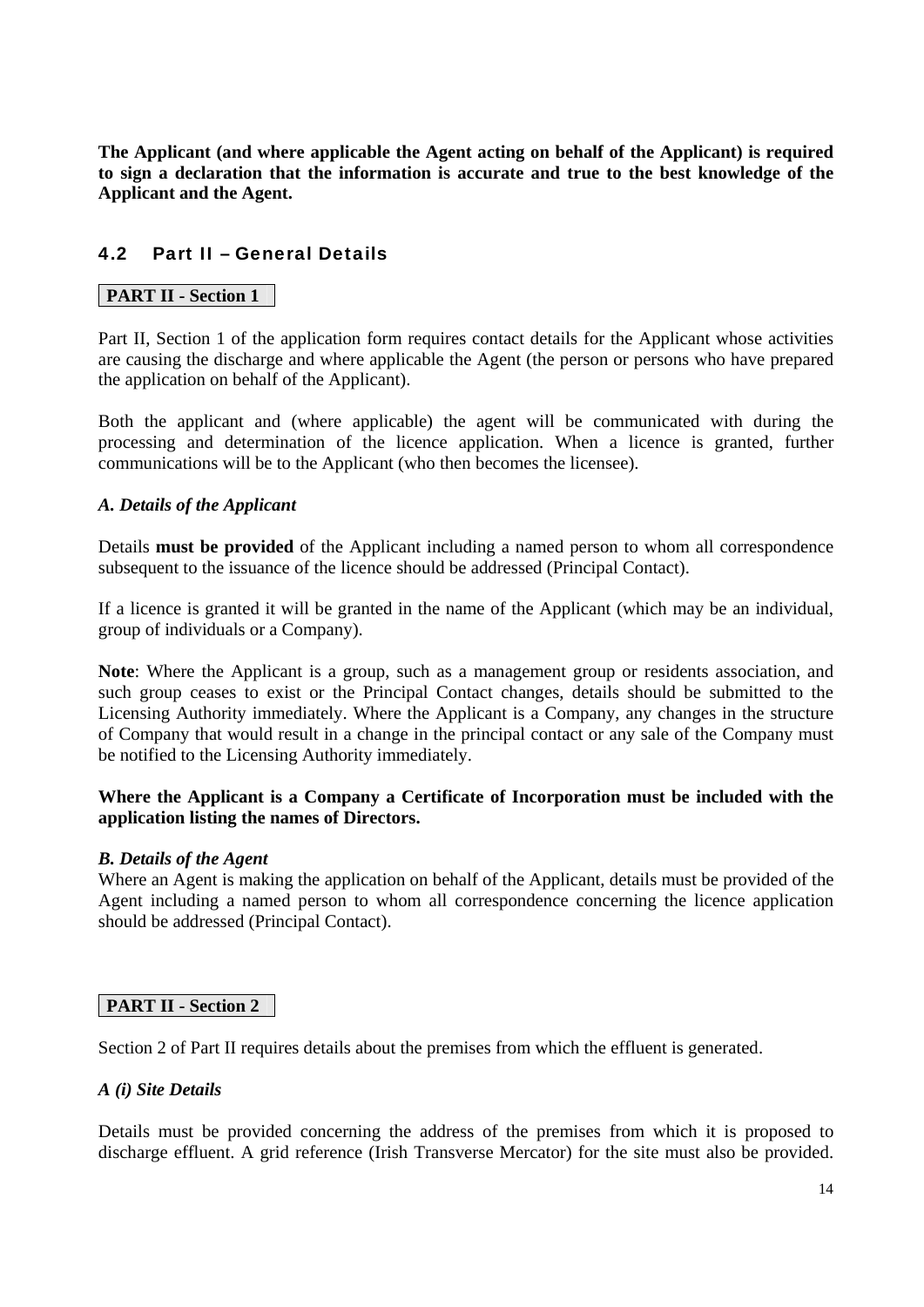This shall comprise six–digit Easting and Northing coordinates. The grid reference should represent the centre point of the site.

| Where do I get<br>co-ordinates from? | The OSI have developed an interactive mapping system<br>which gives the Irish Transverse Mercator (ITM) co-<br>ordinates i.e. the grid reference. |  |
|--------------------------------------|---------------------------------------------------------------------------------------------------------------------------------------------------|--|
|                                      | http://ims0.osiemaps.ie/website/publicviewer/main.aspx                                                                                            |  |
|                                      | Provide six digit easting and northing co-ordinates.                                                                                              |  |

# *Existing Permissions/Licenses*

Information is to be provided of any existing planning permission and/or discharge licenses that are in place for the premises to which the licence application relates. Reference numbers must be provided.

# *Site Maps/Drawings*

Applications must be accompanied by four copies of a site location map, site layout map and site drainage drawings. The following requirements apply:-

- All maps and drawings must be to scale and must indicate the scale on the map/drawing. The scale must be appropriate to the information presented in the map/drawing.
- All maps and drawings are to be printed on paper which is not below A3 size or above A0 size.
- All maps and drawings must be uniquely numbered and labelled. The map/drawing label must identify what is shown on the map/drawing.
- All maps and drawings must refer to the Part of the application form to which they relate e.g. in this case, the site location map relates to Part II – Section 2.
- All maps and drawings must have a north arrow.
- All maps must indicate the relevant Ordnance Survey Ireland licence number and sheet number.
- All maps/drawings must show the date of production.

The specific details to be provided in each map are outlined below:

- 1. Site Location Map
	- Show clearly, on a Discovery Series Map, the location of the premises from which it is proposed to discharge.
	- Clearly identify the Townland(s) in which the site is located.
	- Show clearly the boundaries of the site from which the discharge is generated.
	- Identify clearly the waters to which it is proposed to discharge indicating the point of discharge.
	- Identify any surface water or groundwater abstractions in the area.
	- Provide the map at a scale of not less than 1:10000.
- 2. Site Layout Map
	- Show clearly the boundaries of the site from which the discharge is generated.
	- Where the discharge relates to an existing development, provide a footprint of all existing over-ground and underground buildings / structures located within the boundary of the site.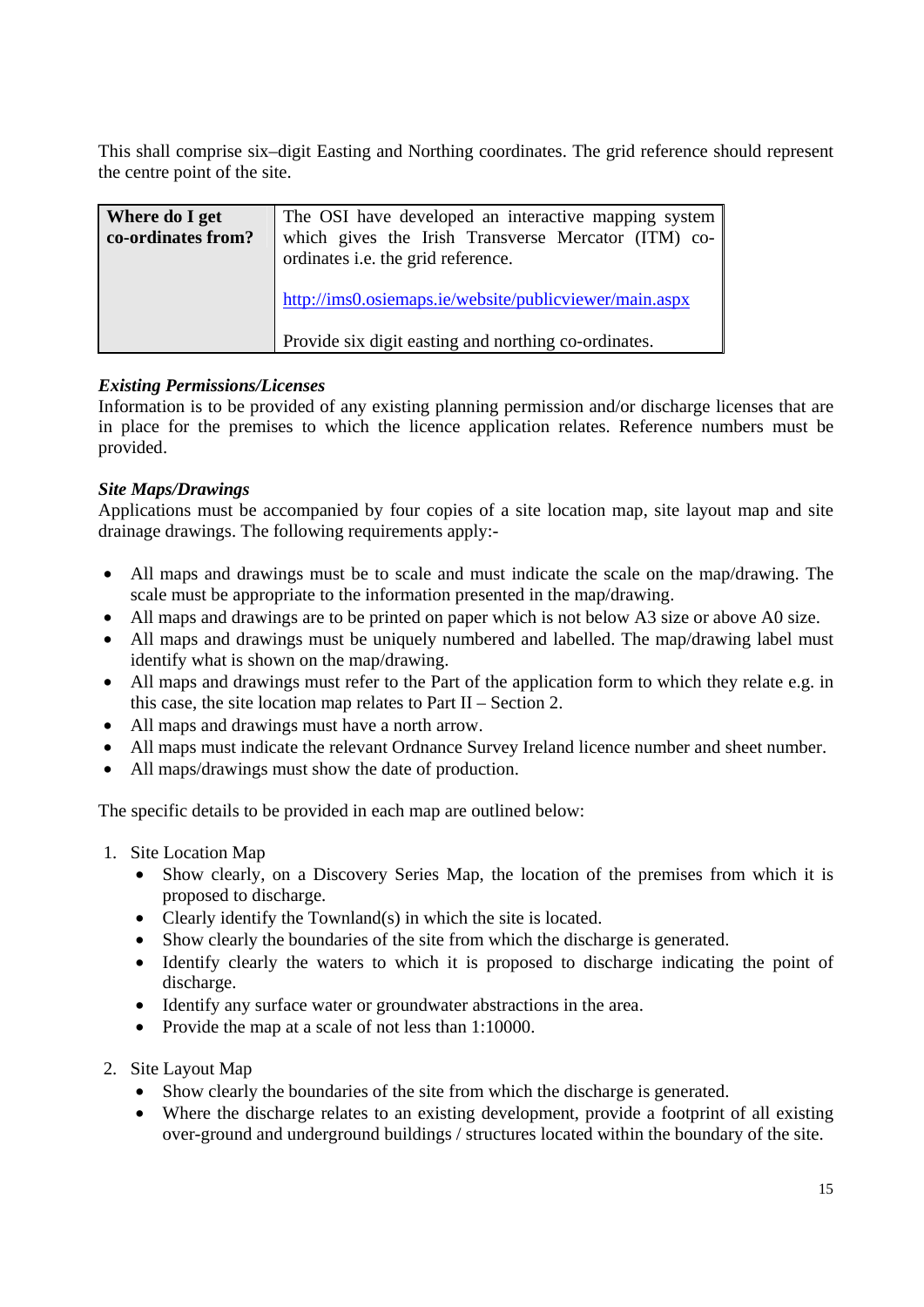- Where the discharge relates to a proposed development, provide a footprint of all proposed over-ground and underground buildings / structures located within the boundary of the site. Identify also any existing structures located within the site boundary.
- Where effluent treatment is provided prior to discharge, clearly identify the footprint of the treatment system and all associated facilities e.g. storage tanks, soakaway areas, outfall pipe etc.
- Clearly identify the discharge point location(s) on the map i.e. the point(s) at which the discharge enters the receiving water.
- Clearly identify the location(s) of any effluent sampling chambers.
- Clearly identify the water sampling locations used for the purpose of the application and indicate where flow measurements may have been taken.
- Clearly identify areas on the site where raw materials, products and wastes are stored.
- Provide the map at a scale of not less than 1:2500.
- 3. Site Drainage System Drawings
	- Show clearly the boundaries of the site from which the discharge is generated.
	- Clearly identify and annotate the existing and proposed foul water and storm water drainage on the site. Indicate the location of any emergency overflows.
	- Show the location of any existing and proposed treatment facility on site and the location of all effluent outfalls.
	- Where the discharge is to surface water, indicate the direction of flow on the drawing.
	- Provide the map at a scale of not less than 1:500.

#### *Outfall Details*

Information is to be provided concerning the details of the outfall design and should include:

- Details of the outfall design criteria:
- Details of the pipe diameter and construction material;
- Details on the design of the outfall at the point of discharge e.g. is it open ended, is a flapvalve in place, is a diffuser included, etc.;
- Details on how the pipe will be constructed, will it be over-ground or underground etc.;
- Detail on whether the outfall is a new or existing structure;
- Detail on whether the discharge is the only flow through the outfall or are a number of discharges piped through the one outfall;

Scaled drawings of the outfall pipe are to be provided.

#### **A (ii) Type of Premises**

Information must be provided to identify the sector from which the discharge will be generated e.g. from an industrial activity, commercial activity etc. This information will provide the licensing authority with a general indication of the effluent characteristics likely to be encountered at the premises e.g. effluent generated from a facility involved in food preparation is likely to have a greater fats, oils and greases content than a domestic discharge.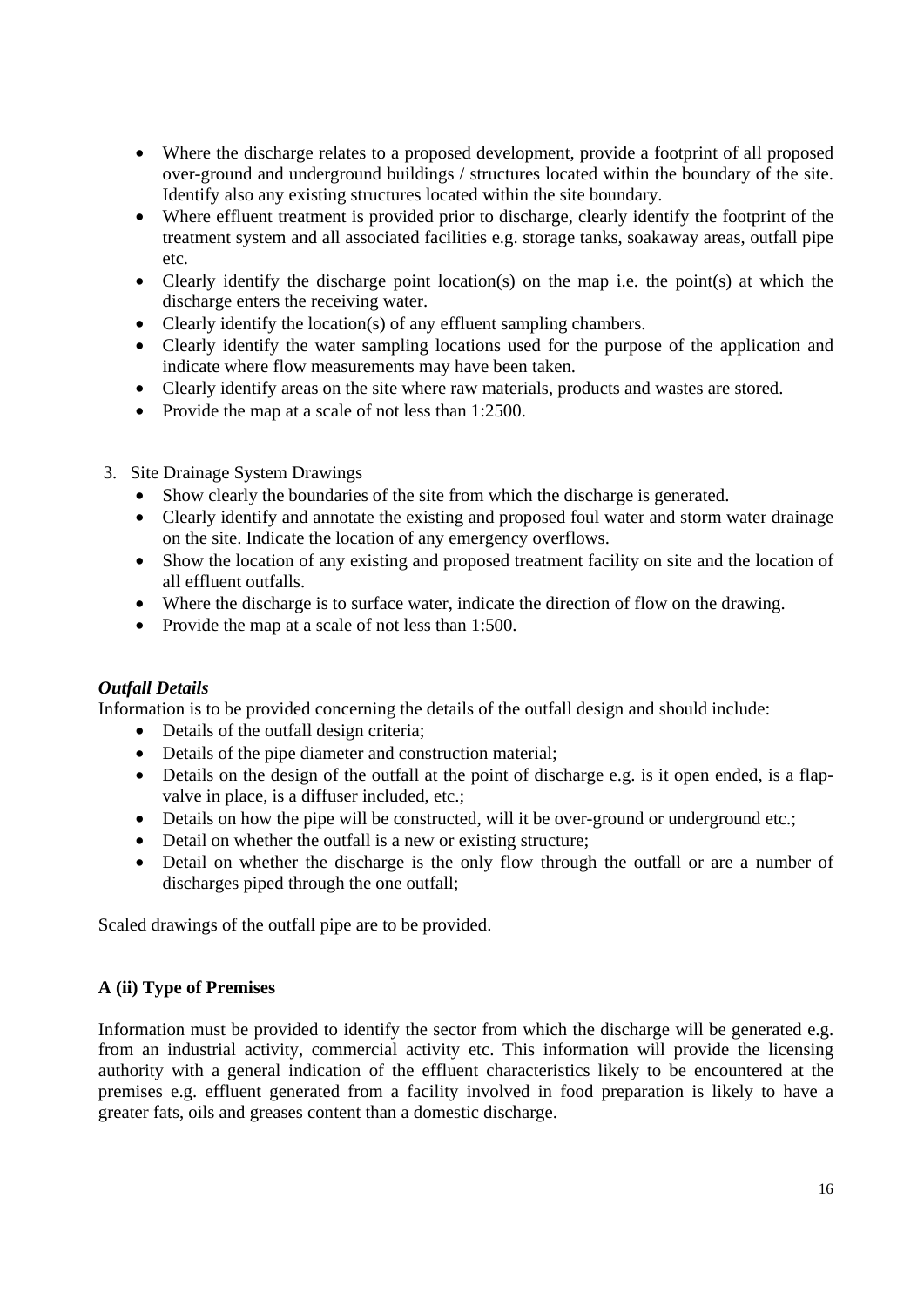#### **A (iii) Activities carried Out on Site**

Details are to be provided of the activities carried out on site in order to provide the licensing authority with information on the potentially polluting material stored, produced and discharged from the site.

#### *Operational Information***:**

Where the effluent is generated from a commercial or industrial activity a brief overview of the primary processes / activities carried out on site is to be provided. This overview should include a schematic process flow diagram of each unit operation and a brief description detailing its purpose. Identify all elements of the process where aqueous emissions to the environment are generated. Identify any sources of contaminated wash water or contaminated drainage from the site.

#### *Process Materials, Products & Waste Disposal:*

Where effluent is generated from a commercial or industrial activity **Appendix A** and **Appendix B** of the application form are to be completed.

Appendix A requires that a list of raw materials used/stored on site be provided. This is also to include any cleaning products, any fuels and any thermal control products used/stored on site. Where known, the material's EC number and classification under the *European Communities (Classification, Packaging, Labelling and Notification of Dangerous Substances) Regulations, 1994* should be included. Material Safety Data Sheets should also to be provided.

Appendix B of the application form requires details of all wastes generated on site. Applicants are required to identify how these wastes are removed from site. Refer to the European Waste Catalogue and Hazardous Waste List published by the EPA for more information on the European Waste Catalogue Number.

# 4.3 Part III – Effluent Details

#### **PART III - Section 1**

Section 1 of Part III of the application form requires details of the effluent to be discharged.

Where an application refers to a new discharge, information must be provided to show how the volume and characteristics of the discharge were determined. If the application refers to an existing discharge the volume and characteristics should be derived from monitoring data.

#### *A. Effluent Details*

#### *Type of effluent*

The type of effluent must be defined as domestic, trade or a combination of both. Definitions of domestic and trade effluents are provided in the Glossary of Terms provided at the end of this guidance document.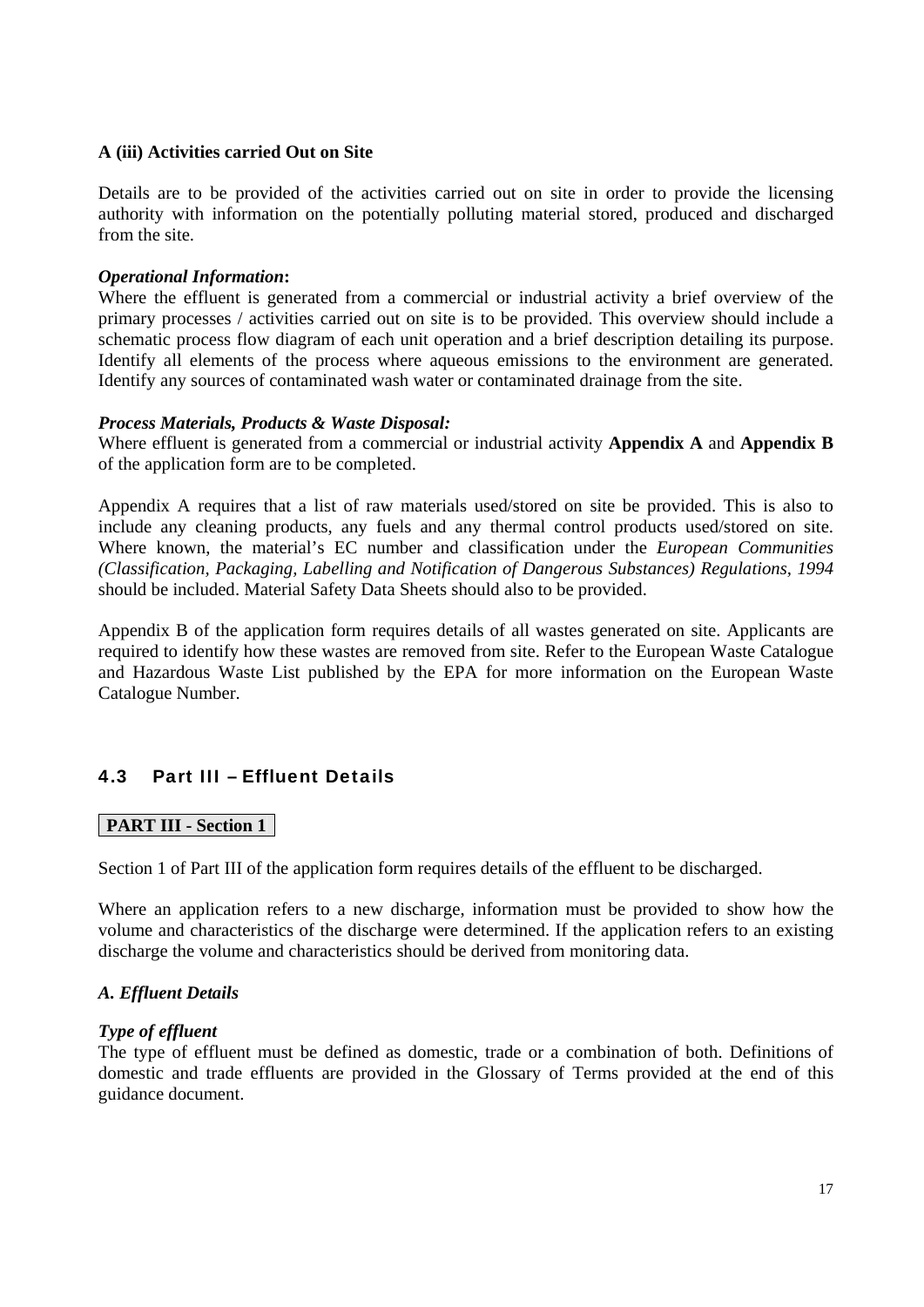## *Population Equivalent*

The pollution loading should be characterised by measurements or estimates for the various physical and chemical parameters of the effluent.

The pollution loading from domestic effluents should be expressed in terms of the pollution loading generated by an equivalent domestic population, referred to as the population equivalent (p.e.). One population equivalent has a five day biochemical oxygen demand (BOD5) of 60 grams of oxygen per day. Therefore, if the BOD component of the pollution loading is know (kg/day) the p.e. can be calculated by dividing by 60 and multiplying by 1000. Similarly, if the population responsible for a domestic effluent discharge is 500, the p.e is 500 and the pollution loading is 30kg/BOD/day (500x60/1000).

For a proposed new discharge, the BOD load in the effluent may be estimated using population data. For an existing discharge, the BOD load in the effluent should be measured based on flow proportional composite sampling.

#### *Dry Weather Flow*

Applicants must provide information on the rate and volume of the discharge. For domestic effluents flow is expressed in terms of dry weather flow (DWF). DWF is expressed as litres/person/day and can range typically from 110 litres to 180 litres/ person/day (typically taken as 150 l/h/d). Allowance needs to be made for infiltration.

For an existing discharge measured flow monitoring data should be provided.

Applications must include information on the method used to determine the p.e. and the methodology used in establishing DWF.

*Note: Flow rates and organic loads of domestic effluent from commercial and institutional premises will vary from that of residential premises depending on the activities carried out on the premises. Information on typical flows and loads from different types of commercial premises may be sourced from the EPA Wastewater Treatment Manuals.* 

#### *Trade Effluent – Flow Data:*

Trade effluent flows are often influenced by the process / activity from which the effluent is generated. Information on daily variations and seasonal variations must be provided.

Where the effluent discharges from the premises consists of a combination of trade and domestic effluent, the contribution from both categories of effluent must be addressed separately in the sections provided in the application form.

#### *Effluent Characteristics*

Information must be provided on the characteristics of waste waters / effluents before treatment (where it is provided) and as discharged. The information is to be provided in **Appendix C** and **Appendix D** of the application form.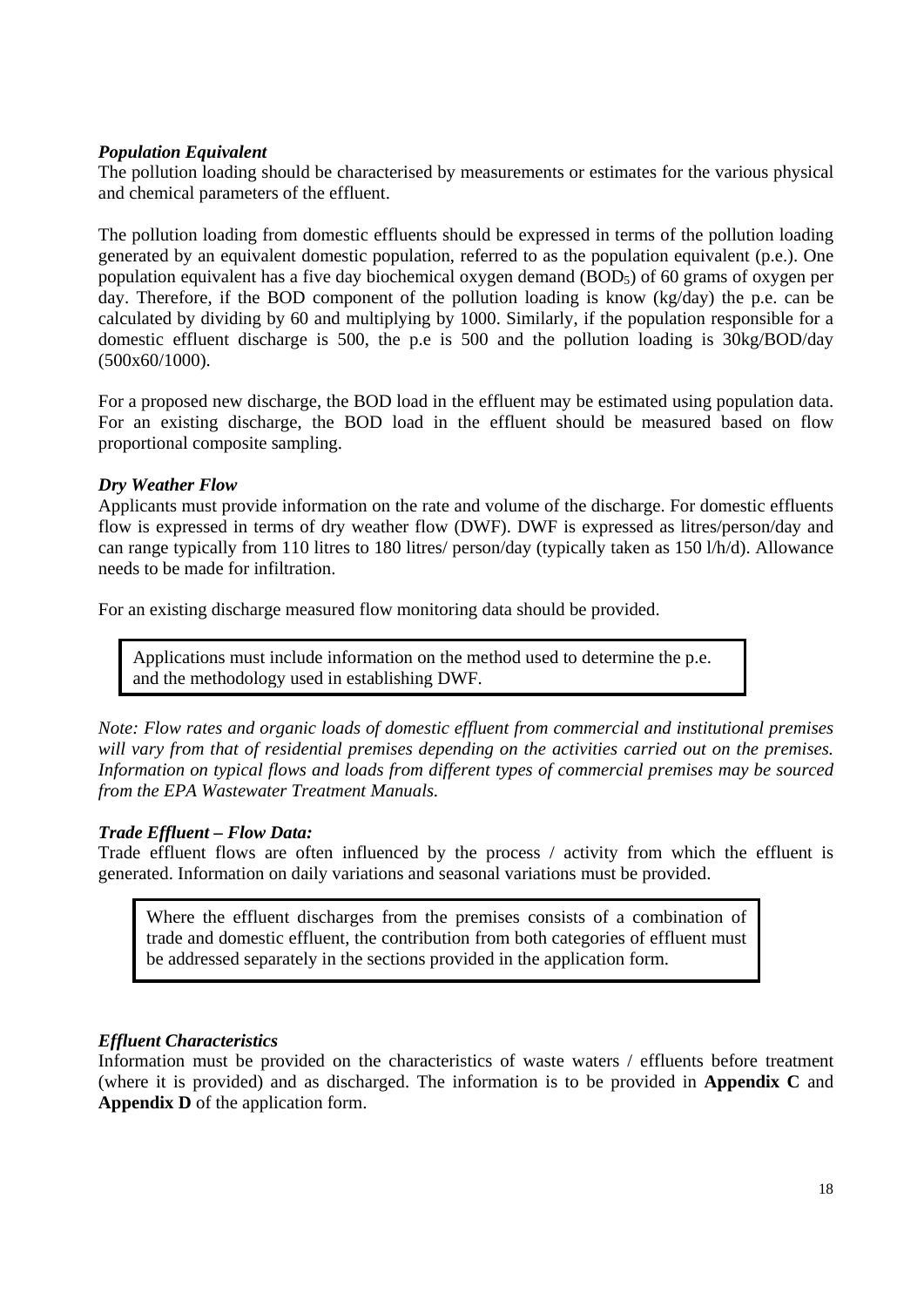## *Appendix C:*

Details of the physical, chemical and bacteriological components of the effluent are to be identified in Appendix C.

For domestic type effluent, only Section A of Appendix C needs to be completed. Information on the typical characteristics of domestic effluent is provided in EPA Wastewater Treatment Manuals.

For trade effluents all sections must be completed. The characteristics of effluents will be largely determined by the raw materials and the processes that result in effluent discharges. Where treatment is provided prior to discharge the characteristics prior to treatment and as discharged must be provided. Where a parameter is not applicable to the effluent this must be indicated by insertion of **N/A** in the columns in Appendix C under 'As discharged'. Failure to indicate thus may result in a request for additional information.

It is the responsibility of the Applicant to provide complete information on the full characteristics of the effluent which are known to the Applicant and could be inferred for the raw materials and processes which result in the discharge.

For an existing discharge the characteristics of the effluent shall be determined from monitoring and sampling based on 24-hour composite flow proportional samples.

## *Appendix D:*

Details of dangerous substances stored on the site or used in any industrial / commercial activity shall be provided in Appendix D of the application form. In addition, information should be provided concerning the recovery and disposal of dangerous substances, for example:-

- empty drums which contained dangerous substances are returned to the suppliers for disposal;
- washings of vessels or containers containing dangerous substances;
- stillings, sludges or residuals from processes.

# *Effluent Variability:*

Variations in the volume or characteristics of the effluent should be described. Such variability may be related to *inter alia*:

- seasonal activities such as effluents from holiday homes and caravan parks, manufacture of milk products such as cheese making, discharge of ullage from brewing operations, etc.;
- batch manufacturing processes resulting in varying effluent types on different days/weeks/ months;
- changes in activities carried out within the boundary of the site to which the discharge relates;

#### *Fats, Oils & Greases:*

Food preparation activities tend to produce effluents with higher fats, oils and greases (FOG) content than would be expected in a domestic-type effluent discharge only. The typical concentration of FOG in domestic waste water is in the range of 50mg/l to 100mg/l. High FOG concentrations can cause problems in the receiving waters. If the effluent results either wholly or partially through food preparation activities or other such activities which produces an effluent with elevated FOG e.g. dairy process, information must be provided on proposals for recovery, treatment, removal and disposal of FOG prior to discharge.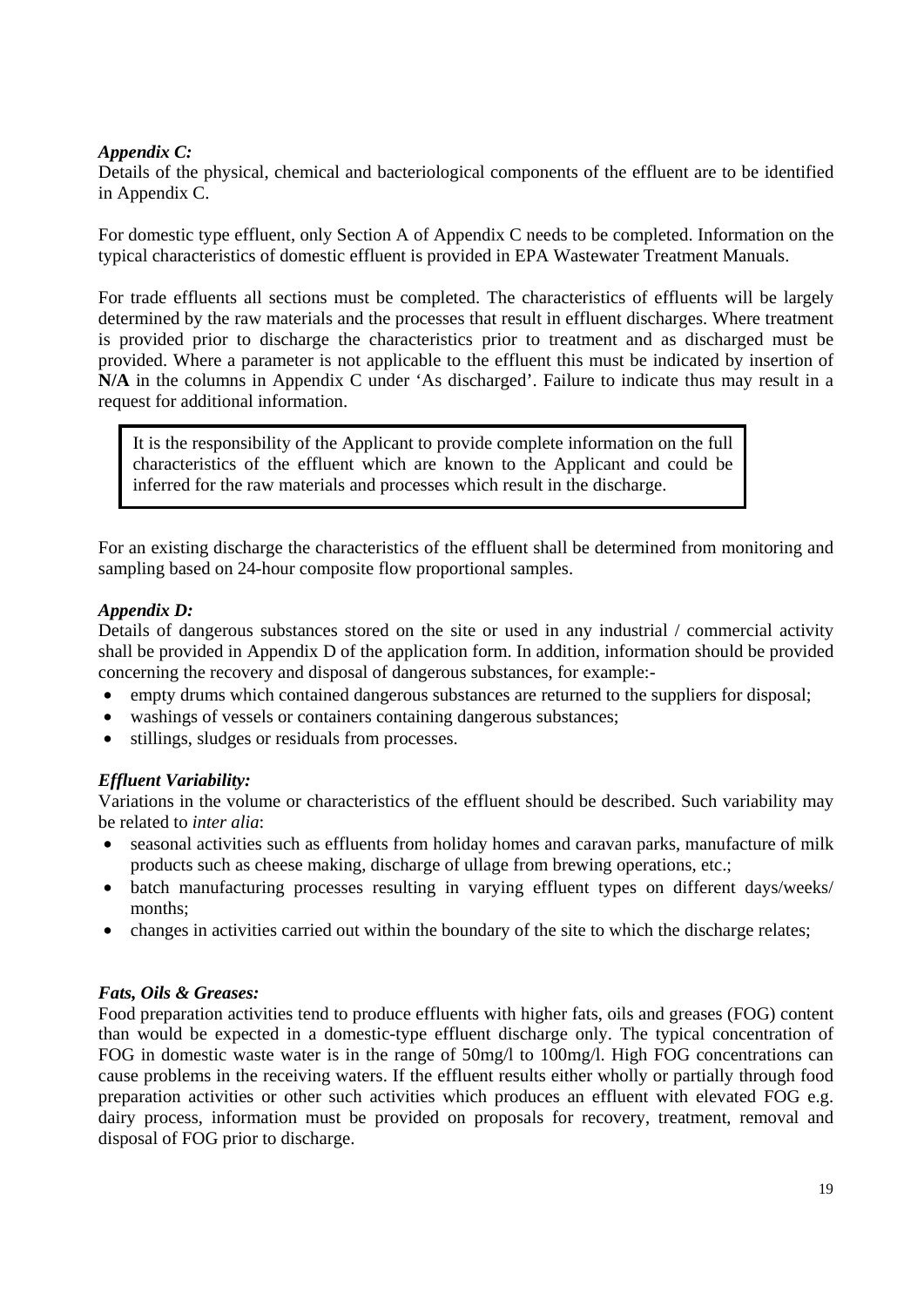### *Food Waste Management:*

The Waste Management (Food Waste) Regulations, 2009 require that major generators of food waste make provisions for source segregation of food waste and to keep such material separate from nonbiodegradable materials, other waste and contaminants for separate disposal. Schedule 1 of the regulations identify the classes of premises to which the Regulations apply (a copy of the Schedule is provided in Appendix D).

The regulations prescribe that where source segregation is to be provided, the producer must not use purpose built mechanical devices to shred or hydrate or otherwise alter the structure of food waste for the purposes of facilitating its discharge in waste water to a service connection, drain or sewer.

A licensing authority may require an applicant to provide evidence of food waste segregation in accordance with the provisions of the Regulations.

#### *Other Discharges:*

Information should be provided of any other discharges from the site which are already subject to a licence or don't require a licence and which are not the subject of the licence application. Such discharges include storm water. The locations and particulars of other discharges should be provided. Where there are none, this should be stated on the application form.

#### *Water Supply:*

The source of all water supplies to the site e.g. from a well, public mains, private scheme etc. must be provided including estimations or measurements of the volume of water used per day.

# **PART III - Section 2**

Section 2 of Part III refers to on-site treatment facilities. Where effluents are treated prior to discharge details are to be provided concerning the type of treatment and operational arrangements. Where the treatment system is operated and maintained by a third party contact details must be provided.

#### *Waste Water Treatment System Overview*

The particulars of the treatment system proposed must be provided. Details to be submitted should include but are not limited to the following:

- Level of treatment e.g. primary, secondary, tertiary etc.
- Type of treatment e.g. lamella type primary settlement, activated sludge secondary treatment, chemical addition for phosphorus removal, sludge thickening and dewatering, etc.
- Details of the treatment works such as the treatment works capacity, size of the various unit processes, facilities for expansion, etc.
- Schematic process flow diagram.
- Where the works are a package plant, the type and model are to be detailed and the manufacturer's technical information is to be submitted.
- Site drawing at an appropriate scale identifying points at which the licensing authority can have access for sampling purposes.
- Performance guarantees for the various treatment processes e.g. level of reduction of a parameter (% removal), treated effluent concentrations, limits (pH 6.5 -8.5), etc.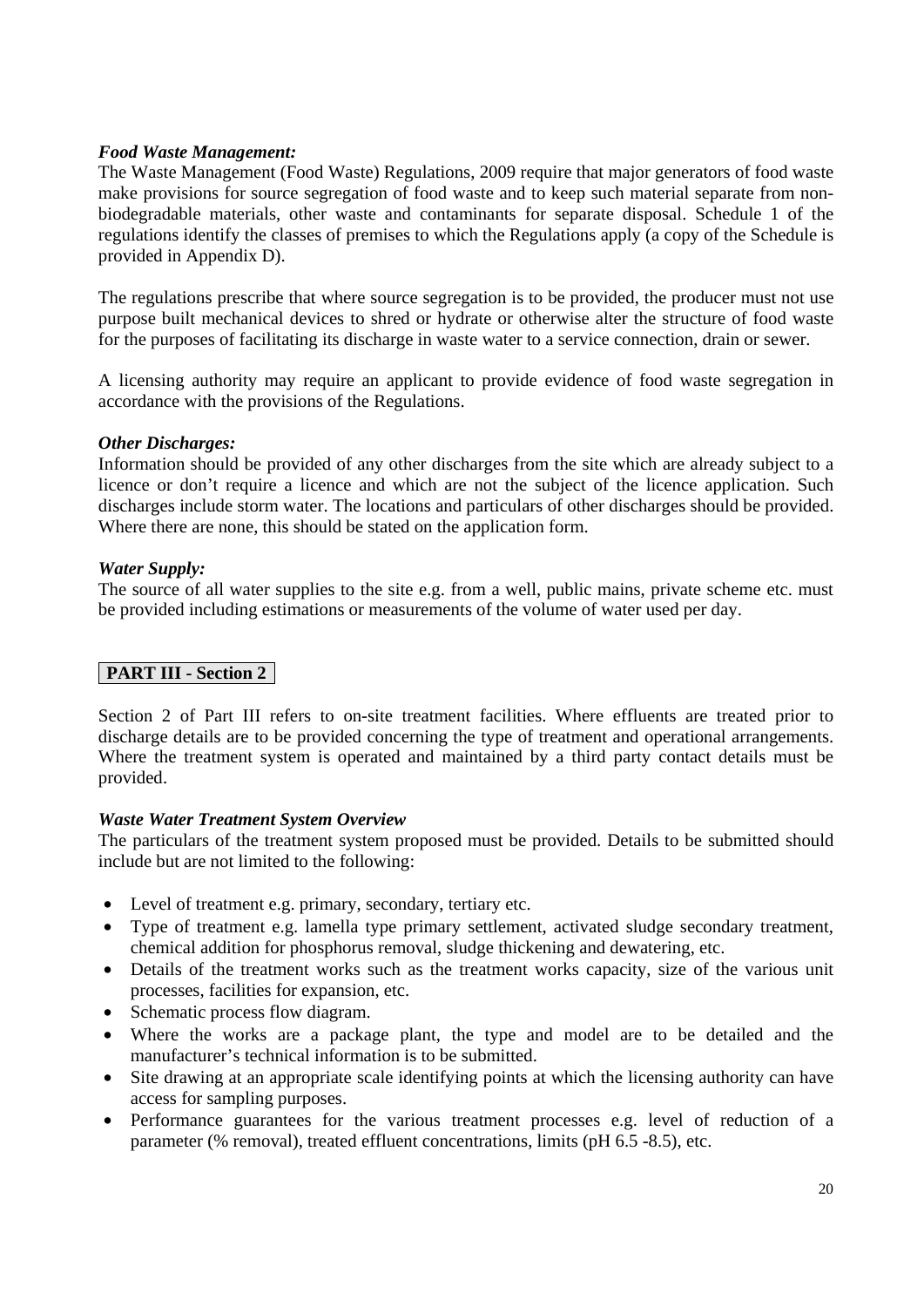# *Maintenance:*

Where the effluent is to undergo treatment prior to discharge, details must be provided concerning the arrangements that have been put in place for maintaining the treatment system. Such details should include:

- Arrangements for undertaking maintenance required in the manufacturer's technical documents;
- Details of the person/company responsible for the maintenance of the treatment system;
- Details of any proposed maintenance programme;
- Details of any spare parts to be held on site;

# *Plant Failure:*

Information is to be provided concerning measures in place to detect any failure of the treatment system. Such measures may include:

- The provision of an alarm call-out system or telemetry system;
- Arrangements for inspections and monitoring.

## *Sludge:*

Where sludge is a by-product of the effluent treatment, information must be provided concerning sludge disposal. Should information may comprise:

- A copy of a sludge management plan where one has been developed;
- Details of the volumes of sludge that will be generated;
- Details of any sludge treatment proposed before removal from site e.g. dewatering:
- Details of volumes of sludge and where the sludge is to be sent e.g. to agricultural lands or to a waste recovery / disposal facility;
- Details the person / company authorised to collect such waste from the premises (waste collection permit holder);

# **PART III - Section 3**

Section 3 of Part III seeks information on proposals for monitoring the discharge and proposals for controlling accidental discharges and details of emergency procedures.

# *A. Effluent Monitoring*

Information should be provided concerning any proposals to carry out monitoring of effluent volumes and characteristics. Any proposals for providing access to the effluent for the purposes of monitoring must also be provided.

Such information may include the following:

- Type of flow equipment to be used;
- Location of flow monitoring equipment;
- Number of sampling events to be undertaken per year and frequency of same;
- Parameters to be analysed;
- Location of sampling point e.g. *sample to be taken from manhole located 1m upstream of the discharge point*;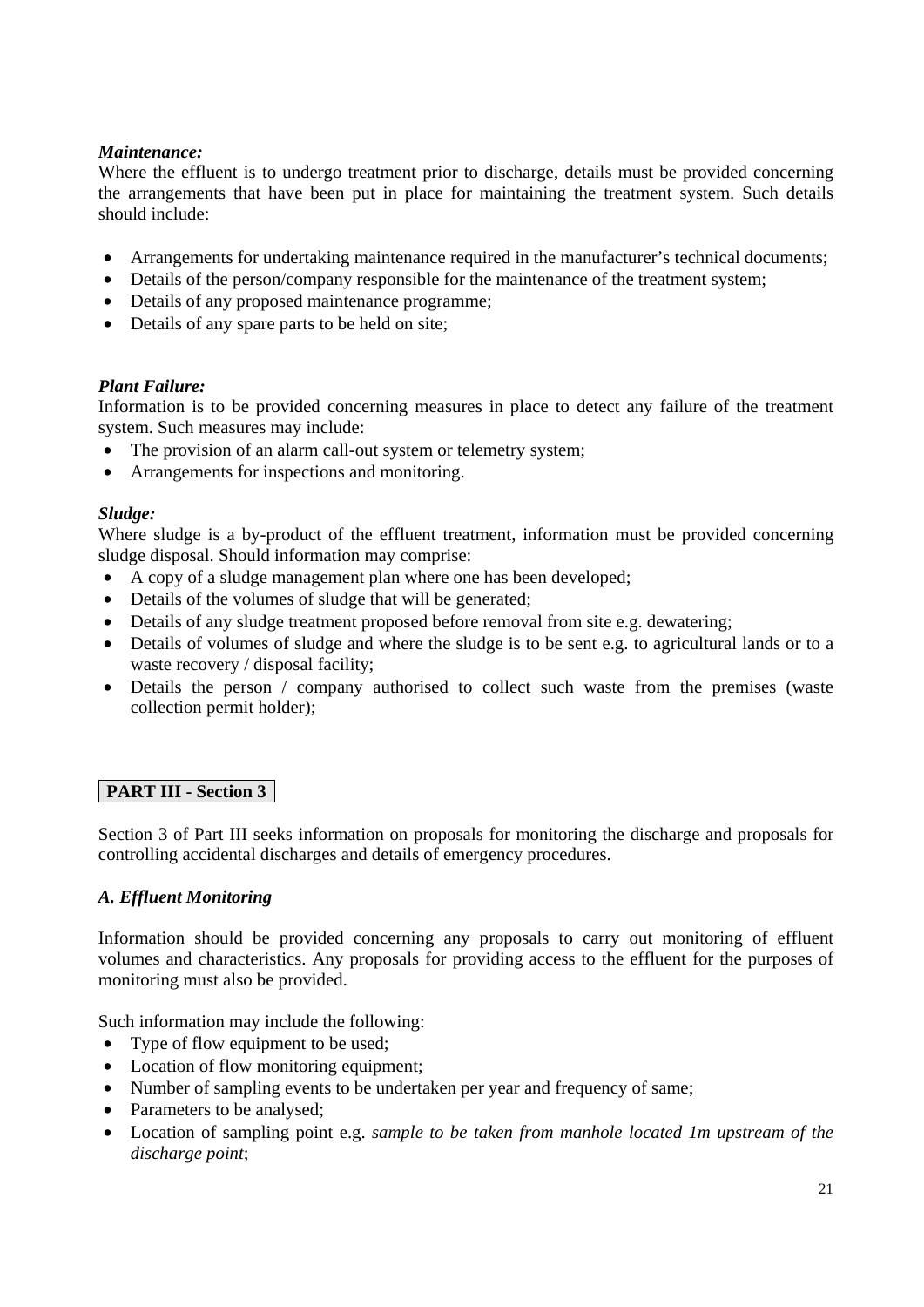- Details of sampling equipment to be used e.g. permanent / temporary, time or flow proportional, composite or grab, make and model of equipment (if any);
- Accreditation details (if any) of the laboratory undertaking the effluent analysis;

The licensing authority may require access to the site for the purposes of compliance monitoring. Information should be provided concerning arrangements in place to allow for monitoring by the licensing authority. Precise details should be provided including a description of the monitoring point with coordinates defining the location.

# *B. Pollution Control*

Information is required on any arrangements that are in place to prevent accidental discharges and any arrangements to be put in place for emergency responses. Some examples of measures to prevent the accidental discharge of effluent are provided below:

- The control of the movement of material on site;
- Bunding of areas used for the storage of potentially polluting matter;
- Alarm system in the event of plant failure;
- Provision of storage tanks to hold the effluent where the effluent treatment plant fails;

Contact details are to be provided of the person to be contacted by the licensing authority in the event of an accidental discharge or other event for which the licensing authority may require urgent actions to be taken by the licensee.

# 4.4 Part IV – Discharges to Surface Water

Part IV requires information on the body of water into which it is proposed to discharge effluent.

# **PART IV - Section 1**

The application form asks for an explanation as to why it is not feasible to discharge to sewer. Reasons for such should be provided which may include:

- None available:
- Access to same not immediately available;
- No capacity in sewer;
- No capacity in downstream waste water treatment plant.

#### *Public Notice*

There is a legal requirement, under the *Local Government (Water Pollution) Regulations, 1978,* on applicants for a discharge to surface waters, to publish a Notice of their intention to apply for the licence in a newspaper circulating in the functional area of the local authority in which it is proposed to discharge to waters.

Section 1 of Part IV of the application form concerns information on the Notice published in accordance with the Regulations. Applicants are required to provide details of the publication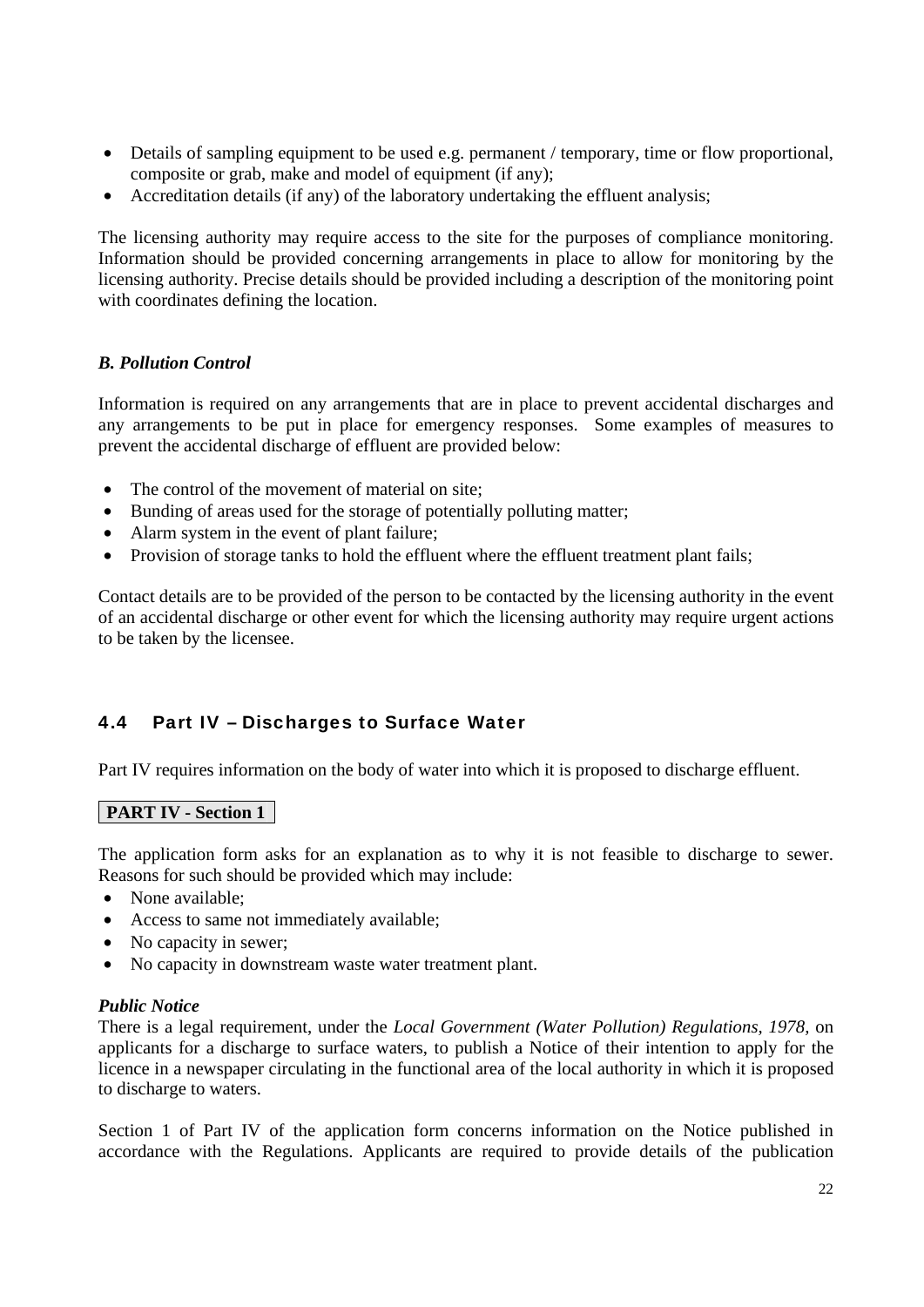together with the full page of the newspaper containing the Notice. The list of approved newspapers for County Sligo is detailed in Section 3.1 of this document. The notice should clearly identify the applicant and the location of the discharge. Where applicable, any local descriptions for the receiving waters should be provided in addition to the recorded name where this would assist in identification.

# **PART IV - Section 2**

Section 2 concerns details of the waters which are to receive the discharge. Separate sections are provided for discharges to inland surface waters and transitional/coastal waters.

- Inland Surface Waters this includes streams, rivers, lakes, and manmade waterbodies e.g. canals
- Transitional / Coastal Water transitional water refers to estuaries and bays where there is freshwater influence. Coastal water refers to marine waters.

# *A. Receiving Water Details- Inland Surface Waters*

#### *Name of Receiving Waters*

Information is required to accurately identify the receiving water body and the location within which the discharge is proposed. The name of the receiving water should be that recorded on OS maps. The coordinates of the discharge are also to be provided. Where an application refers to multiple discharges (which must firstly be discussed with the licensing authority) each discharge point must be given an individual identification code e.g. point 1, point 2 etc. and an associated grid reference.

#### *Existing Uses*

Information is required on the existing uses of the receiving water body. River uses may include potable water abstraction, angling, water sports etc. Information on local usage may be sourced from local angling groups, the local tourist office, the local authority, local fisheries personnel and local water sports clubs.

#### *Designation*

Applicants are required to provide information on the designation and status of the receiving water body. The waterbody to receive the discharge may be designated for a particular use or may be designated as needing protection due to its sensitivity to pollution or because it contains species or habitats of particular importance. Discharges to designated waters may be required to meet more stringent discharge standards.

Designations may include:

- Salmonid Water (European Communities (Quality of Salmonid Waters) Regulations, 1988)
- Inland Bathing Water (Bathing Water Quality Regulations 2008)
- Pearl Mussel Water (European Communities Environmental Objectives (Freshwater Pearl Mussel) Regulations 2009)
- Sensitive Water (Urban Waste Water Treatment Regulations, 2001 as amended)
- Special Area of Conservation (SAC) (European Communities (Natural Habitats) Regulations, 1997)
- Special Protected Area (SPA) (European Communities (Natural Habitats) Regulations, 1997)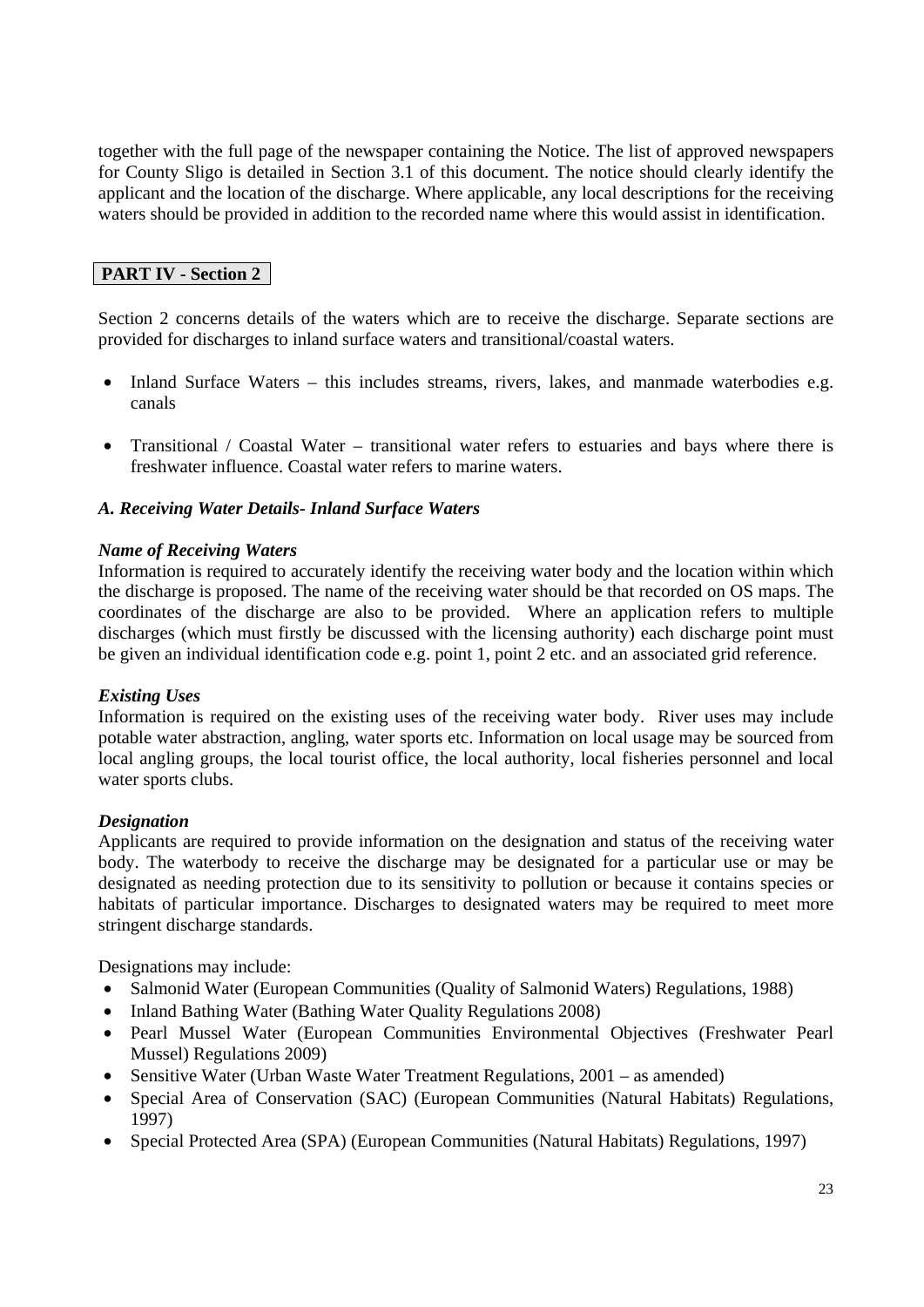Details of designated areas are held by the EPA (www.epa.ie). Also, the National Parks and Wildlife Services (www.npws.ie) hold datasets on SACs and SPAs.

Where a discharge is located within the boundary of an SAC or SPA (Natura 2000 site) or where a discharge is likely to impact on a nearby SAC / SPA, an **Appropriate Assessment (Natura Impact Statement)** must be submitted with the discharge licence application. This requirement is to comply with Council Directive 92/43/EEC on the Conservation of Natural Habitats and of Wild Fauna and Flora (Habitats Directive) *[and the European Communities (Natural Habitats) Regulations, 1997]*. An Appropriate Assessment is an assessment of the implications of the discharge on the designated site in relation to the conservation objectives of the site. An Appropriate Assessment must be undertaken by a suitably qualified person i.e. an ecologist.

#### *Status*

The implementation of the Water Framework Directive (2000/60/EC) has defined the status of all water bodies on a River Basin District basis. Applicants are required to state the River Basin District containing the receiving water body and its status. Information on the boundaries of River Basin Districts and on the status of water bodies can be obtained from the national website www.wfdireland.ie.

River Basin Management Plans have been put in place to achieve Good Status in all water bodies. These River Basin Management Plans contain measures to achieve this objective. Applicants are encouraged to refer to the appropriate River Basin Management Plan prior to submitting an application.

#### *Receiving Water Flow Data*

Applicants are required to provide information on the flow in the receiving water body (note that this is relevant for discharges to rivers only, discharges to lakes will require dispersion modelling). Flow data may be obtained as follows:

#### **1. EPA Data**

Applicants for a discharge to inland surface waters should, in the first instance, refer to the EPA website to consult the Register of Hydrometric Gauging Stations in Ireland (www.epa.ie). The register provides the user with details of the hydrometric station locations (easting and northing) and the names of the waterbody on which the stations are located. Station names, numbers and types are also provided along with the names of the bodies responsible for the stations. The user is provided with a link to the appropriate data source for each station which in the majority of cases will be the EPA HydroNet website or the OPW Hydro-Data site: http://www.opw.ie/hydro/

The EPA also maintains database of dry weather flows (DWF), 95%ile flow and 50%ile flows at selected hydrometric stations on the EPA website.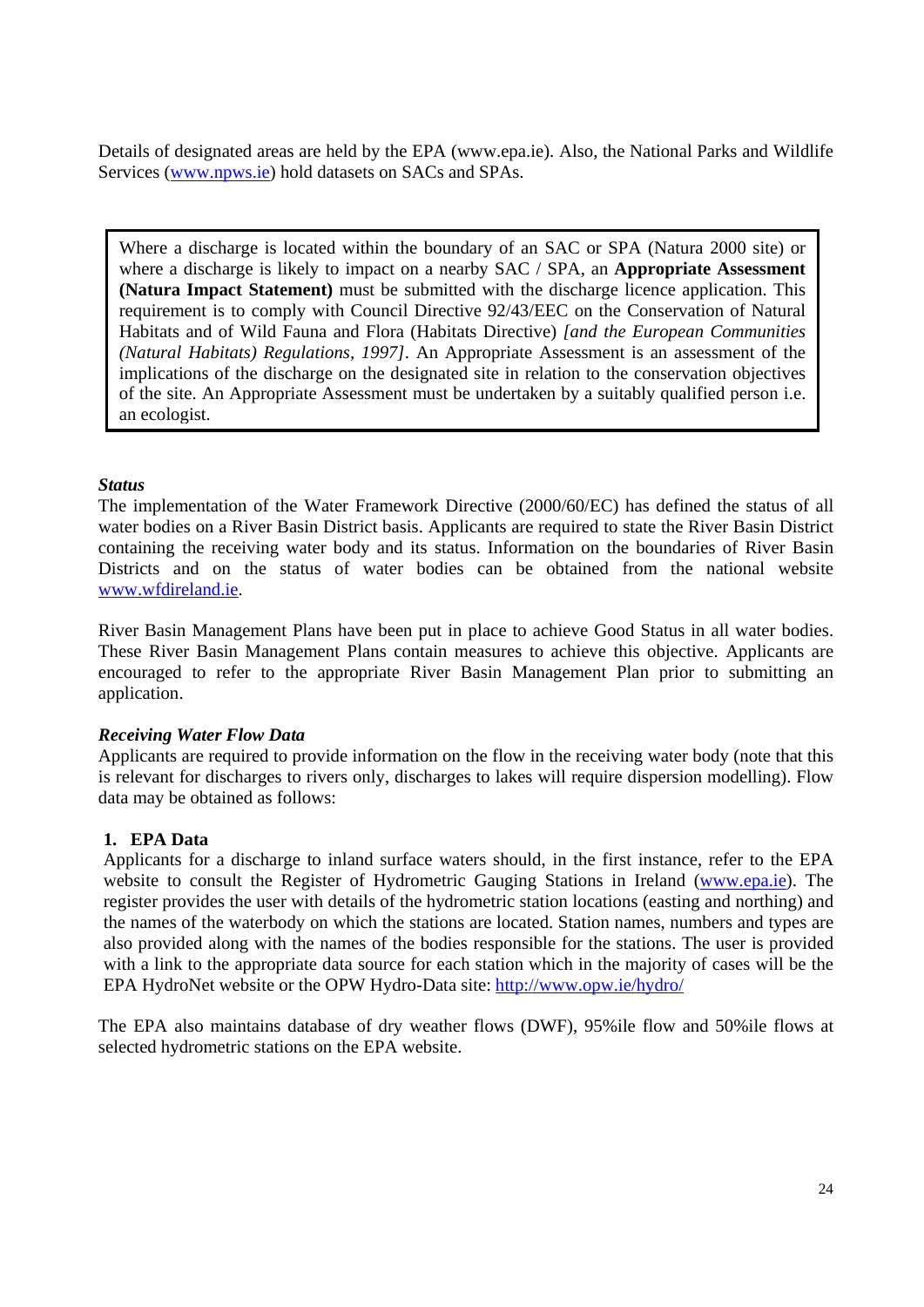## **(a) Can I use data from the nearest hydrometric station**

It may not be suitable in all cases to use flow data from a hydrometric station located close to the discharge. The flow monitoring data must have a good level of confidence associated with it and must be representative of the stretch of the river to which it is proposed to discharge i.e. the flow data at the station would not be representative of the flow in the river at the point of discharge where there is a significant water loss or water gain to the river between the hydrometric station and the proposed discharge.

The Applicant should only use data from a nearby hydrometric monitoring station where long term reliable data is available. If the catchment area of the location of the discharge is within 10% of the area to a nearby hydrometric station AND long term reliable flow data is available at the hydrometric station, the information from that station may be sufficient for the inclusion in the application form. In all other cases, the EPA should be contacted for advice on the matter. Applicants are advised to make contact with the hydrometric section of the EPA to confirm or obtain flow data for the receiving water body. The hydrometric section of the EPA can be contacted at:

McCumiskey House Richview Clonskeagh Road Dublin 14 Ph. 01 268 0100

The EPA may be able to advise as to the confidence and quality of the data published on the EPA website in relation to the location of the proposed discharge. The EPA will also provide advice on the information recorded by the OPW. Applications to the EPA for information should clearly indicate the location of the discharge by providing the name of the water body and the Irish grid co-ordinates of the discharge point.

Where information is sourced from the EPA or the OPW the following data shall be provided with the application:

- the reference number and name of the hydrometric station;
- dry weather flow (DWF):
- $\bullet$  95%-ile flow:
- $\bullet$  50%-ile flow:
- catchment area between the hydrometric station and the proposed discharge point;
- $\bullet$  the year(s) of data used to determine flow;
- state whether there are any tributaries into the receiving water between the hydrometric station and the proposed discharge (where these exist, flow data for the tributary must also be provided where available);
- hard copies of background data sourced from the EPA or OPW should be included with the application.

## **(b) What do I do if the flow data available is unreliable? – Use the Flow Estimation Procedure**

Where a reliable source of flow data is not available, an alternative means of determining flow must be used.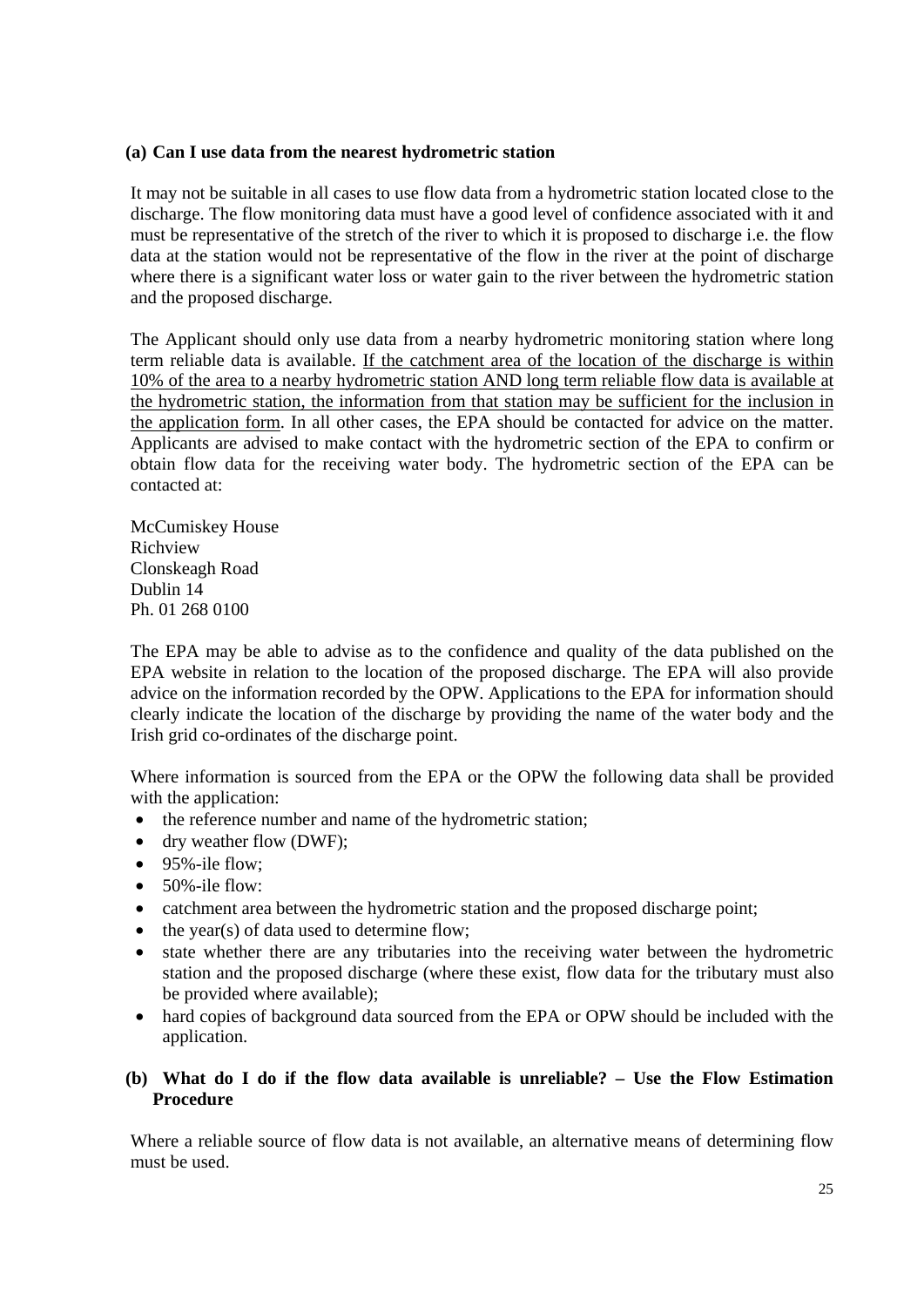The EPA in conjunction with the Western River Basin District has developed a "Flow Estimation Procedure". This Procedure can be used to provide estimates of flow in the range 5%ile to 95%ile flows for ungauged river catchments. This on-line facility allows the user to pick a site and estimate flows based on recorded flows from the nearest appropriate gauged site. The Flow Estimation Procedure is suitable to use for natural catchments. However, it is not appropriate for use in some circumstances where the flow would not be considered natural and estimation of flows in these catchments from similar catchments is not possible, for example, due to:

- impacts of abstractions upstream or regulation of the river flow:
- storage effects at or near lake outfalls;
- Local conduit karst;
- lack of similar catchments with observed flows, ie where catchment descriptors lie outside the range of available gauging station catchments (e.g. the catchment area is under 5km²);
- any other special circumstances that may affect river flows.

In the case of regulated flows (e.g. power stations, abstractions points), the minimum flow that is discharged from (a) the power station or (b) the compensation flow discharged from the abstraction point must be known. The user estimates the flow using the Flow Estimation Procedure at (1) the power station/abstraction and (2) at a location downstream where the estimated flow information is being sought. Subtract the two flows so that you get the estimated flow duration ordinates from the area downstream of the power station/abstraction. Add the minimum flow discharged from the power station/ compensation flow discharged to the river downstream of the abstraction to the resulting flow duration curve of the flow from the area downstream of the power station/ abstraction point.

In the case of flows downstream of lakes, regulation of river flows and other special circumstances that may affect river flows, particular investigations may be required, depending on the availability of flow from the lakes(s) and the particular circumstances in each case.

Because of the sensitive nature of karst areas, detailed hydrological studies may be required over a number of years and a hydrometric station should be erected at the proposed point of discharge and the data provided at the exact location where the discharge will take place.

#### **Where the EPA does not have the data or is not in a position to provide relevant data, applicants will be required to carry out on-site flow measurements.**

#### **2. Measure Flows**

Where flow data is not available from the EPA or OPW monitoring programmes or where the flow data from existing monitoring programmes is considered to be of poor quality, or where the flow in the catchment is regulated and flows cannot be readily transposed to another location (as indicated in the 5 conditions above), or of low confidence, applicants are required to carry out on-site flow measurements. Flow measurement is to be carried out by a suitably qualified person.

The purpose of on-site flow measurements is to provide information to allow an estimate to be made of the assimilative capacity of the receiving waters under low flow conditions. Such conditions generally occur in late summer and for this reason all on-site measurements must be taken during the summer months.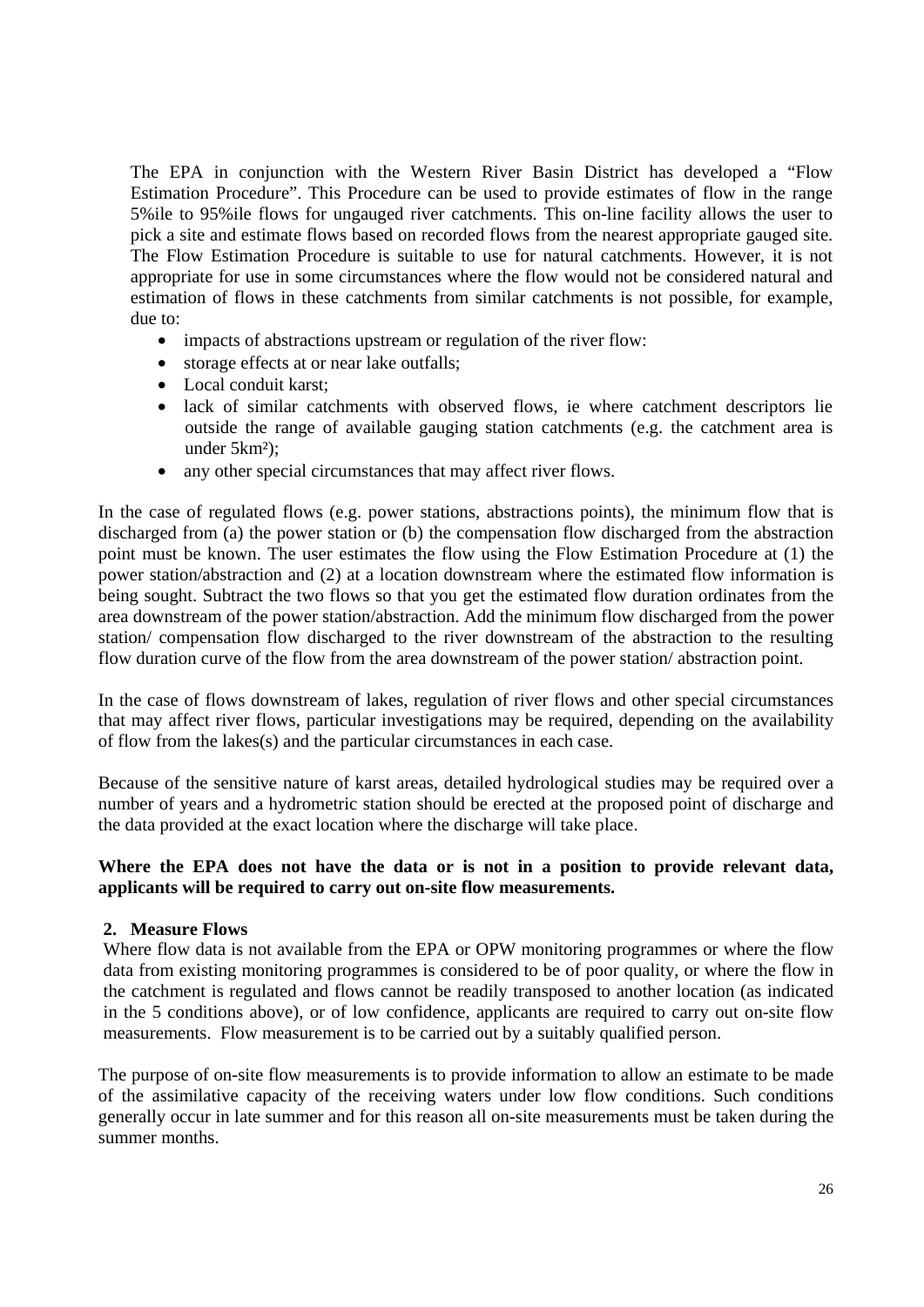Flow measurements may be obtained using a current meter or other approved technique. Where a current meter is used its use shall be in accordance with ISO 748:2007: 'Hydrometry - Measurement of liquid flow in open channels using current-meters or floats' (note also ISO 1088:2007).

Ideally flow measurements should be taken after a prolonged dry period. However given the uncertainty of the Irish climate the following methodology should be applied to flow measurements:

- Flow measurement(s) should be taken in late summer /early autumn i.e. July, August and September;
- Measurements may be taken at any time during July to September following a sustained dry period (10 days) with little or no rainfall (less than 5 mm and not on any two consecutive days);
- Flow measurement should be taken at (1) the point of interest and (2) at a nearby hydrometric station where long term flow data is available;
- A minimum of three daily measurements must be provided at the point of interest along with 3 flow measurements at the nearby hydrometric station;
- By comparing the 3 sets of flow measurements, a ratio can be obtained of the flow on the relevant dates.
- If the percentile flow at the hydrometric station is known, an approximation of the percentile flow at the ungauged location can be obtained.
- Flow measurement should only be carried out in low flow periods and are not to be carried out in flood conditions;
- Rainfall data from the closest rainfall station for the period preceding the flow measurements must be submitted. Rainfall data may be sourced from Met Éireann or recorded locally by a qualified person.

# *Background Characteristics*

Information on the background quality of the receiving waters must be submitted with an application for a licence to discharge to waters. The parameters to be reported are listed in the application form.

Information on background characteristics of water bodies is recorded by the EPA as part of national monitoring programmes and published in annual reports. Details can be obtained from the EPA website.

The results of surface water quality monitoring for the period 2007-2009, carried out by the EPA under the Water Framework Directive (WFD), is available for download on the EPA website. Pre-WFD monitoring is also available to download. Applicants should determine if a monitoring station is located in the receiving water body close to the location of the proposed discharge and provide the monitoring data for that station with the application. If a monitoring station does not exist in close proximity to the discharge point this must be stated on the application form.

Applicants are advised to consult with the licensing authority on whether it is appropriate to use data from an upstream monitoring station. The further upstream that the monitoring station is located, the greater the probability that it is less representative of the actual background conditions in the vicinity of the discharge. Also where another discharge or a surface water tributary is located between the monitoring station and the proposed discharge point then the data at the monitoring point may not be representative of the background conditions in the vicinity of the discharge.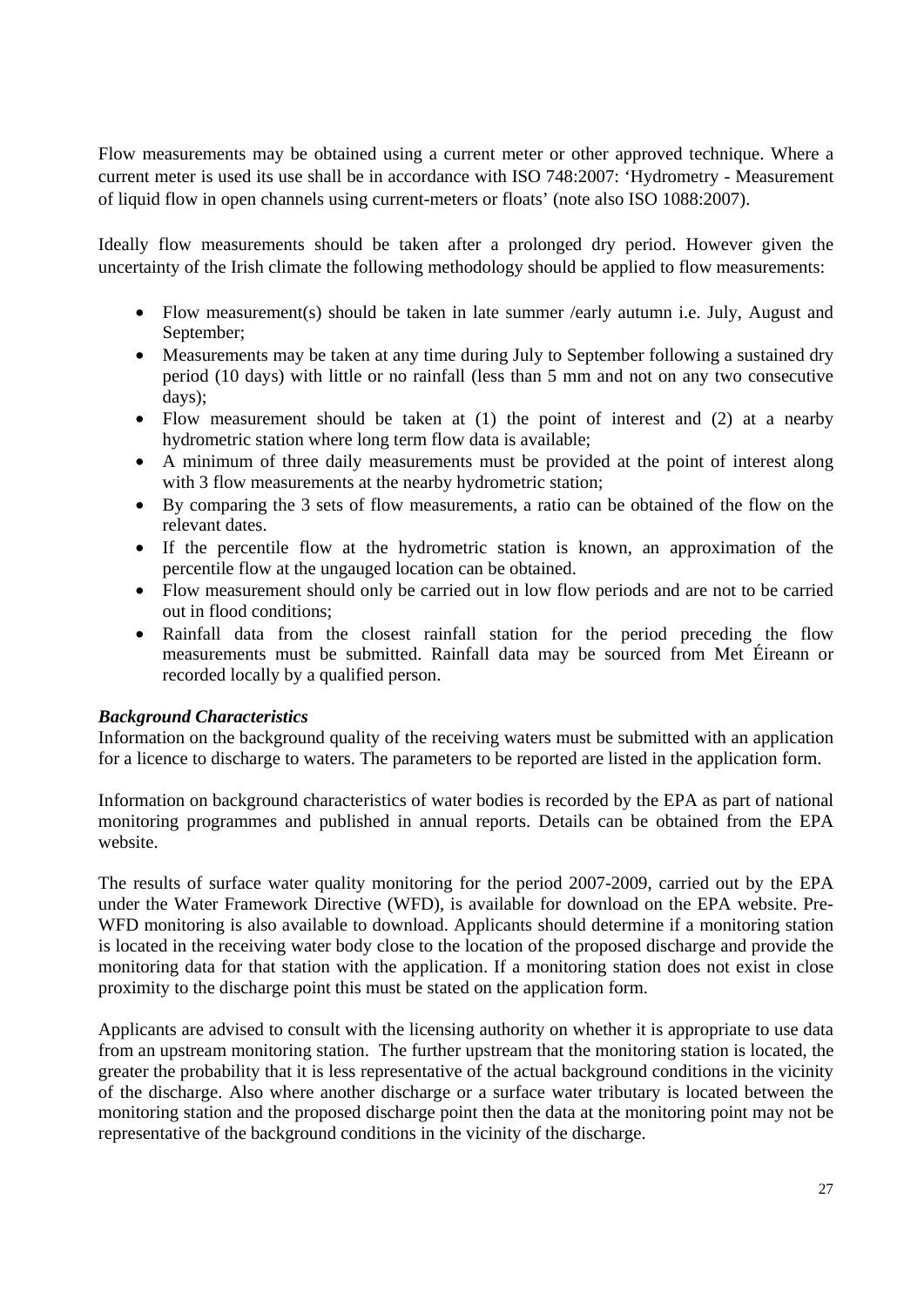Where water quality data is sourced from the EPA the following information is to be provided:

- the reference number of the monitoring station
- the distance upstream of the monitoring station from the proposed discharge point;
- a copy of the background monitoring results and the year the monitoring data was gathered.

Where published data is used, monitoring results to be reported in the application form are to be mean values.

## *B. Discharge to Coastal / Transitional Waters*

## *Designation*

Information is to be provided on the designation of the receiving waterbody. The waterbody to receive the discharge may be designated for a particular use such as a commercial activity or amenity requiring specific water quality standards. The designation may result from the need to protect species or habitats of particular importance. Discharges to designated waters may be required to meet more stringent discharge standards.

Designations may include:

- Shellfish Water (European Communities (Quality of Shellfish Waters) Regulations 2006)
- Bathing Water (Bathing Water Quality Regulations 2008)
- Sensitive Water (Urban Waste Water Treatment Regulations, 2001)
- Special Area of Conservation (SAC) (European Communities (Natural Habitats) Regulations, 1997)
- Special Protected Area (SPA) (European Communities (Natural Habitats) Regulations, 1997)

Information on designated areas is available from the EPA (www.epa.ie). Also, the National Parks and Wildlife Service (www.npws.ie) holds datasets on SACs and SPAs.

It should be noted that where a discharge is located within the boundary of or is within 3km of an SAC or SPA (Natura 2000 site) or where the discharge is likely to impact on a nearby SAC / SPA, an **Appropriate Assessment** must be submitted with the discharge licence application as required by Council Directive 92/43/EEC on the Conservation of Natural Habitats and of Wild Fauna and Flora (Habitats Directive) *[and the European Communities (Natural Habitats) Regulations, 1997]*. An Appropriate Assessment is an assessment of the implications of the discharge on the designated site in relation to the conservation objectives of the site. An Appropriate Assessment must be undertaken by a suitably qualified person.

#### *Status*

Information on the boundaries of River Basin Districts and on the status of water bodies can be obtained from the national website www.wfdireland.ie.

The implementation of the Water Framework Directive (2000/60/EC) has defined the status of all water bodies on a River Basin District basis. Applicants are required to state the River Basin District containing the receiving water body and its status.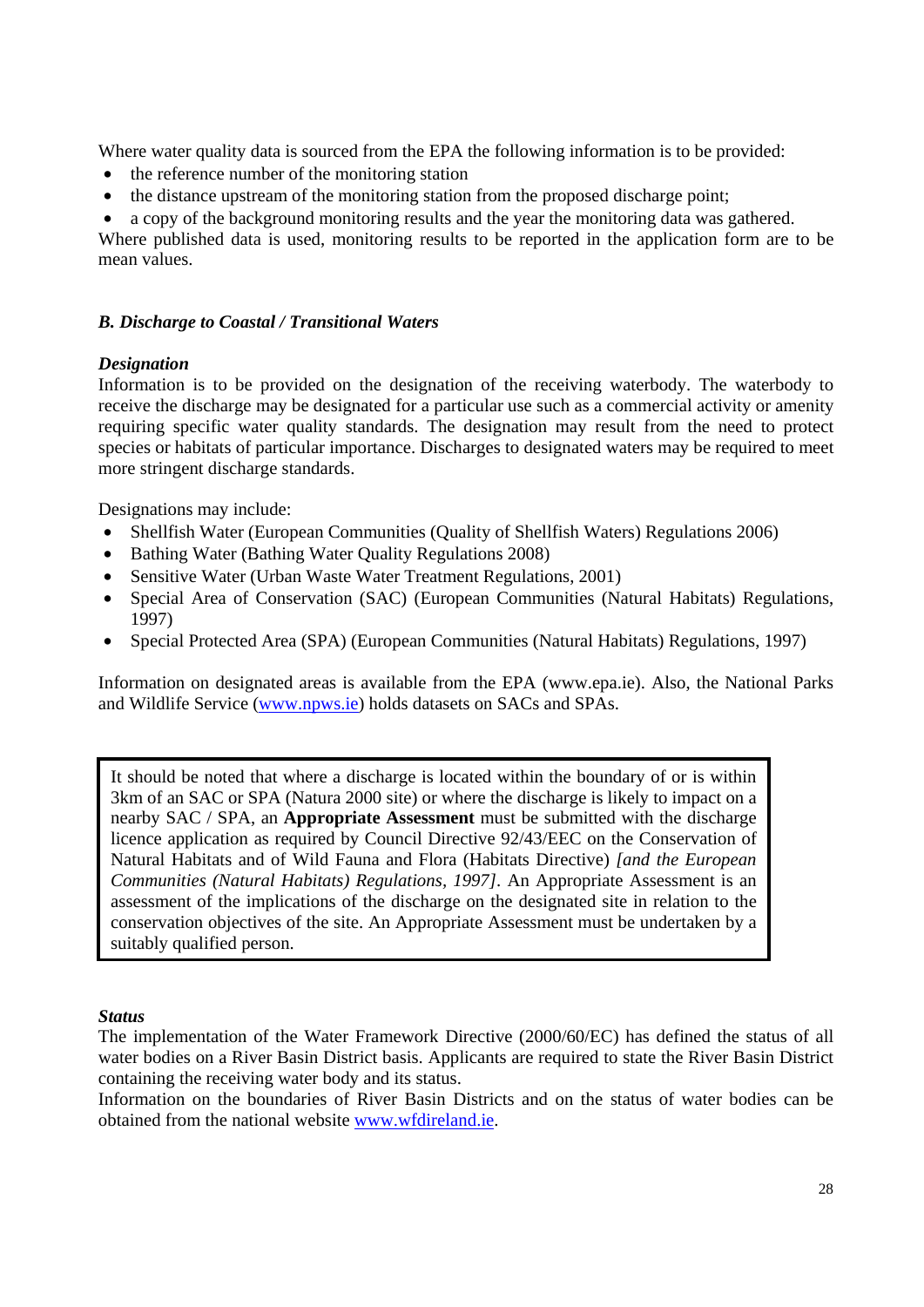River Basin Management Plans have been put in place to achieve Good Status in all water bodies. These River Basin Management Plans contain measures to achieve this objective. Applicants are encouraged to refer to the appropriate River Basin Management Plan prior to submitting an application.

#### *Position of Outfall*

Applicants must provide details of the outfall position (at point of discharge) with regard to the tidal reaches of the receiving waters.

#### *Bathymetric Survey*

A bathymetric survey is the measurement and description of the physical features offshore and adjoining coastal areas. A bathymetric survey may be required to support the licence application. Applicants are encouraged to contact the Licensing Authority to determine the requirement for a bathymetric survey.

#### *Foreshore Licence*

The Foreshore Acts require that a licence must be obtained from the Department for Environment, Community and Local Government for undertaking any works or placing structures or material on, or for the occupation of or removal of material from, the foreshore. Details must be provided of any application made for a foreshore licence and details of any foreshore licence granted in respect of the proposed discharge.

#### *Background Characteristics*

Information is required on the existing background quality of the receiving waters. The parameters to be reported are listed in the application form. Information on background quality can be sourced from the following:

#### **1. EPA/ Central Fisheries Board**

The Environmental Protection Agency (EPA), in collaboration with the Marine Institute, Inland Fisheries Ireland and National Parks and Wildlife Service has established a network of transitional and coastal water quality monitoring in Ireland as part of the EU Water Framework Directive (Directive 2000/60/EC). Details of the EPA monitoring programme may be found on the EPA website on www.epa.ie.

The latest water quality monitoring results are published as they become available on the EPA website.

Where water quality data compiled by the EPA is appropriate for the location of the receiving water body the following shall be submitted with the application form:

- the reference number of the monitoring station;
- a copy of the background monitoring results and the year the monitoring data was gathered.

The monitoring results to be reported in the application form are to be mean values.

The EPA carries out water quality monitoring to comply with the requirements of the Water Framework Directive. The results of the monitoring have been used for the classification of waterbody status. As it is not possible to monitor all waterbodies nationally, the monitoring programme has been designed to be representative i.e. certain water bodies are considered to be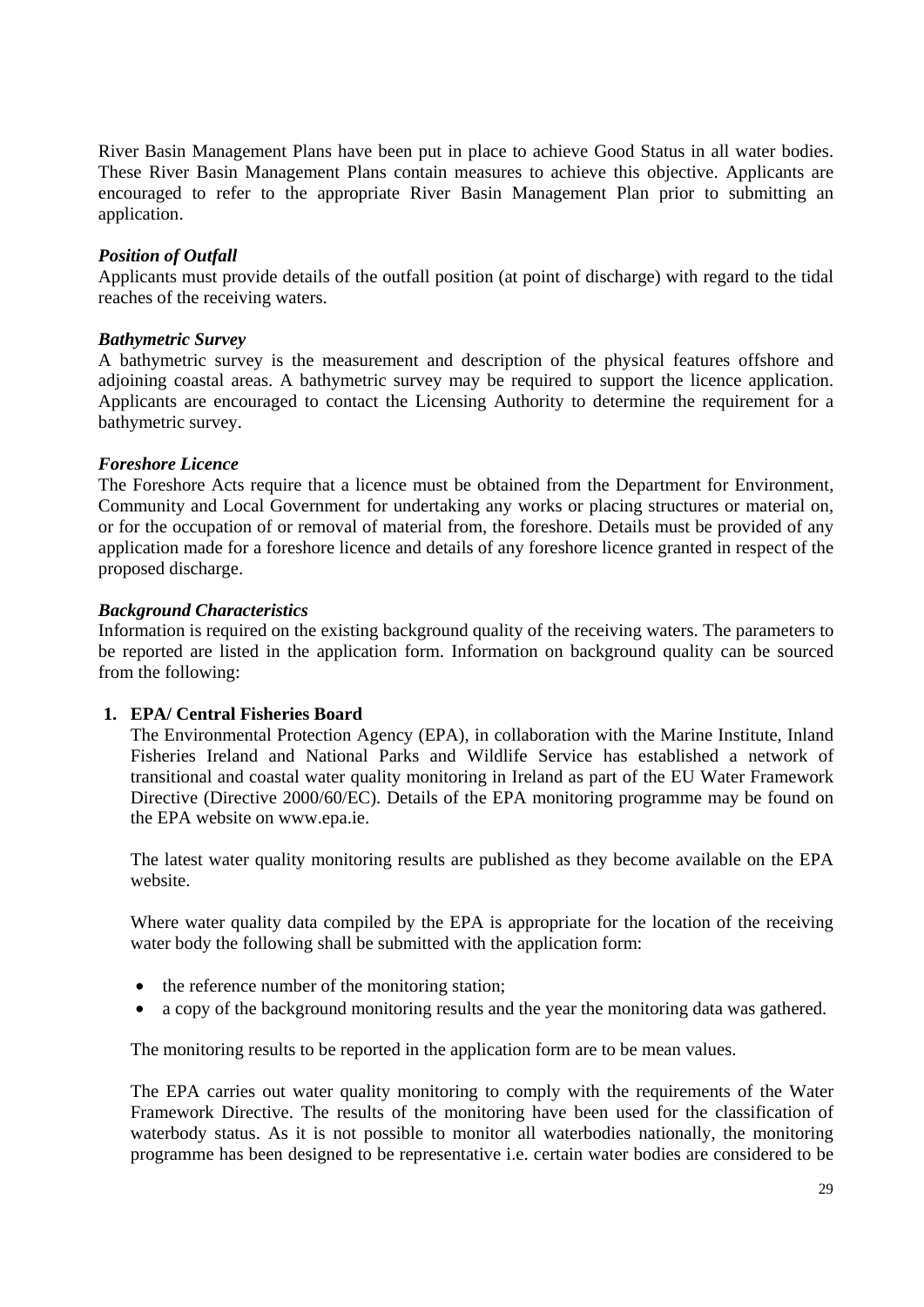representative of others with similar physical characteristics, and with similar pressures located in the catchment. These representative (donor) water bodies are monitored and their status is extrapolated to the unmonitored (recipient) water bodies. Nationally, monitoring is carried out at 1,840 out of 4,585 river water bodies. It may therefore arise that data is not available on background concentrations for the water body into which it is proposed to discharge. In such cases background concentrations from the donor water body should be used in mass balance calculations to determine the impact of the discharge on the receiving water (recipient). The EPA holds a database of corresponding donor and recipient water bodies and should be contacted for information on background concentrations.

# **PART IV - Section 3**

#### *A. Impact of Discharge - Discharge to Inland Surface Waters*

The impact of an effluent discharge on a receiving water body will depend upon the characteristics and magnitude of the pollution loading and on the sensitivity of the receiving water body. A licensing authority may request additional information on the proposed discharge to allow an assessment of the impacts on the receiving water body. The requirement for additional information will be influenced by the information submitted by the applicant concerning the characteristics of the effluent and information on the status of the receiving water body.

Such additional information may include toxicity testing, ecological surveys, dispersion modelling etc. Applicants are therefore encouraged to carry out their own assessment of the impacts of the proposed discharge on the receiving water with regard to water quality objectives and standards. Where assessments have been carried out the results should be submitted as part of the application.

When considering an application for a licence to discharge to waters, a licensing authority must have regard to statutory environmental quality standards (EQS). Where a licensing authority determines that a discharge will have a significant impact on the receiving water quality in the vicinity of the point of discharge, the licensing authority may instruct the applicant for a licence to discharge the effluent to carry out mixing zone modelling. Such an assessment must be carried out in accordance with the Common Implementation Strategy (CIS) technical guidance document on the delineation of mixing.

Objectives and standards are set out in various EU Directives and national Regulations and in River Basin District Management Plans. The licensing authority will assess licence applications in the context of the requirements of existing legislation and plans.

As general guidance, discharges will not be allowed to compromise the ability of a water body to achieve Good Status (as defined under the Water Framework Directive and associated Regulations e.g. European Communities Environmental Objectives (Surface Waters) Regulations, 2009) nor cause any deterioration in existing status.

The ability of a water body to receive an effluent discharge will depend on the assimilative capacity of the water body. Applicants should assess the assimilative capacity of the water body to ensure that water quality objectives will not be compromised. Where it is determined that there is insufficient assimilative capacity, applicants will have to demonstrate that best available technology has been applied to reduce the pollution loading from a discharge. Notwithstanding the use of best available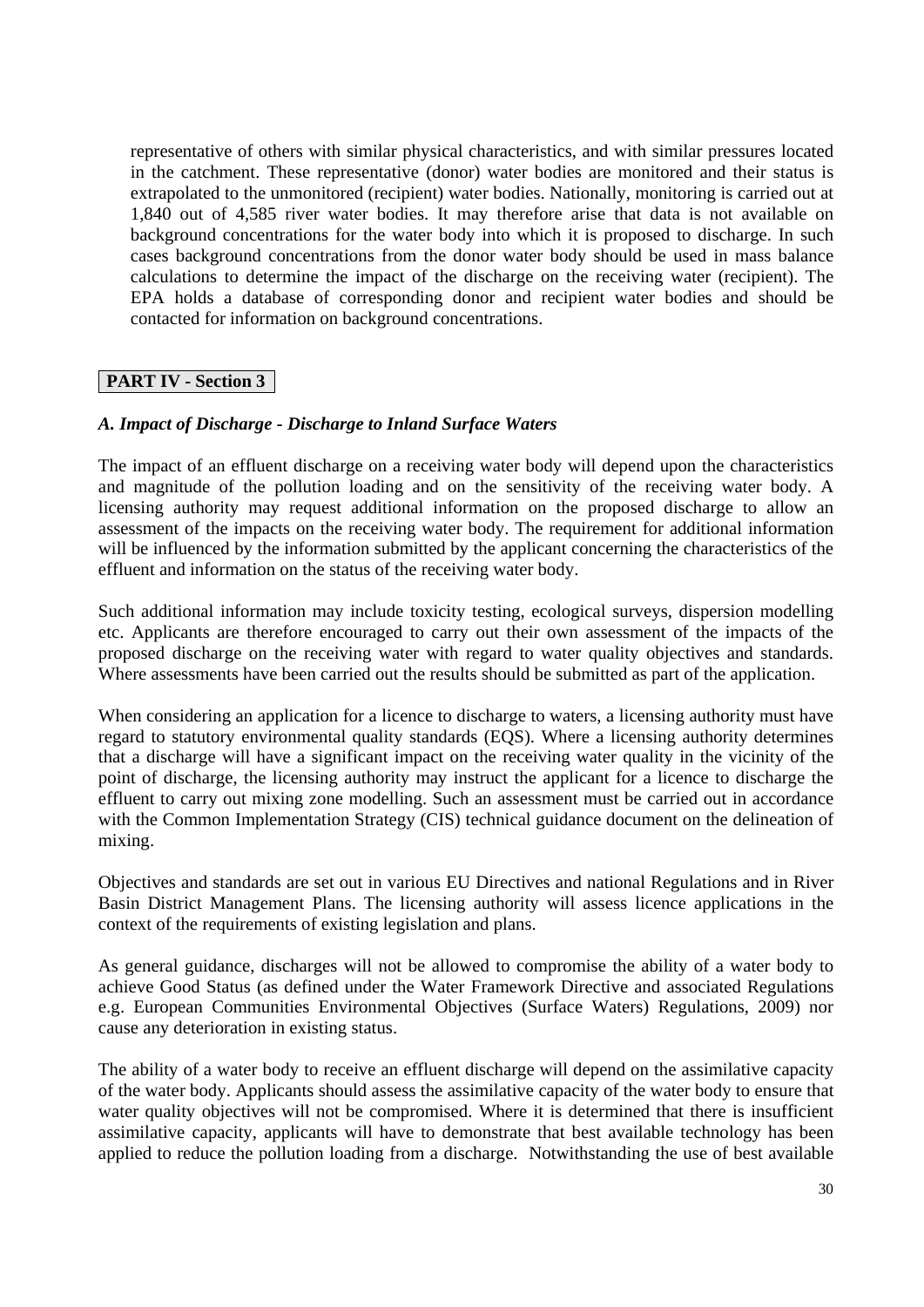technology the grant of a license is not guaranteed. The grant or refusal of a licence will be subject to a decision of the licensing authority.

Guidance on a methodology for the determination of assimilative capacity is provided in Appendix C of this guidance note. Details of assimilative capacity calculations should be submitted with the licence application. The details should include the source of all data used in the calculations.

#### *Impact of Discharge - Discharge to Transitional / Coastal Waters*

Where an application refers to a discharge to transitional or coastal water it may be necessary to provide information on the dispersion of the effluent from the point of discharge. This is particularly relevant where the discharge is within or in close proximity to a designated area. Information should be provided of any dispersion studies carried out or systems in place to mitigate impacts. Such may include long outfalls, diffusers, tidal holding tanks or advance treatment technologies.

## **PART IV - Section 4**

The application checklist is provided for the convenience of the applicant. It should be used to ensure all information required in the application form and guidance has been provided.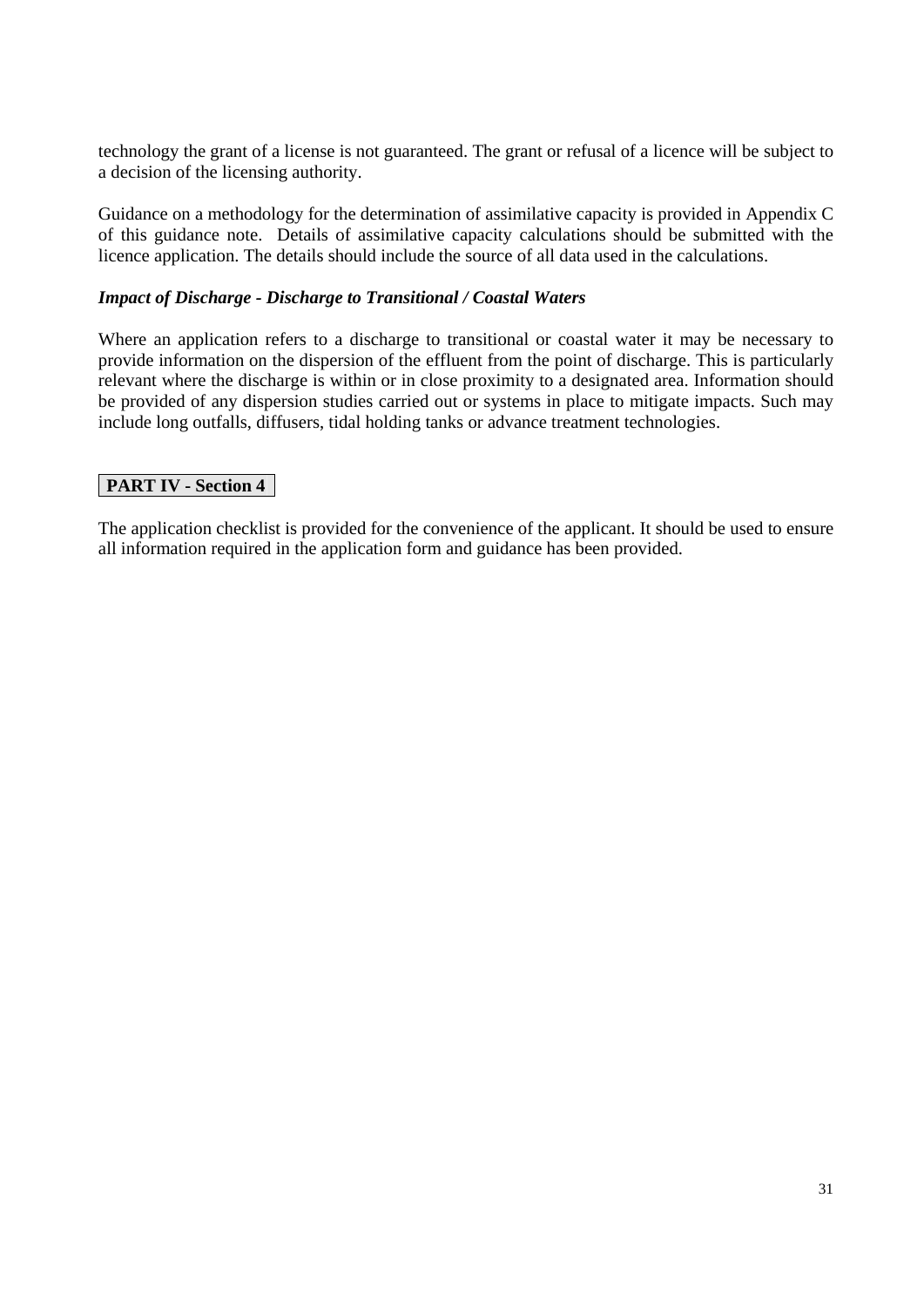# **5 Next Steps**

# 5.1 Licence Application Validation by Licensing Authority

The Local Government (Water Pollution) Regulations, 1978 sets out the steps to be taken by the applicant when submitting a licence application. As part of an initial licence application validation, the licensing authority must, as a first measure, confirm or otherwise that an application has been submitted in accordance with the Regulations e.g. a Notice has been published, the application has been accompanied by the appropriate fee, the required information has been submitted, etc.

On completion of the validation of the licence application the licensing authority will confirm in writing receipt of the application. Where a licence application is considered not to be a valid application the licensing authority will advise the applicant as to the corrective actions that are required. Circumstances under which a licence will be deemed invalid are:

- Where an appropriate fee does not accompany the application.
- Where the Applicant and/or Responsible Body has failed to sign and date the appropriate sections of the application form.
- Where an appropriate newspaper notice has not been provided.
- Where the application has not been submitted within the appropriate timescale (two weeks) following the publication of a notice of the intention to apply for a licence.

If the application is valid the licensing authority will proceed to determine the application. During this process a request for additional information may be made by the licensing authority. Circumstances where the licensing authority may request additional information may include where adequate information has not been provided by the applicant to allow the licensing authority to determine impact or where insufficient data is available regarding the toxicity of a parameter in the effluent etc.

If requested information is not submitted within three months the licensing authority may carry out the investigation necessary to attain the information the cost of which may be charged to the applicant.

# 5.2 Public Inspection of the Application

Where an application is for a discharge to waters, the licensing authority must make the application available for public inspection and must send a copy to the Department of the Marine (now under the Department of Transport), the Central Fisheries Board and the relevant Inland Fisheries Ireland (IFI) Office for comment.

The application must also be made available upon request under the Freedom of Information Act.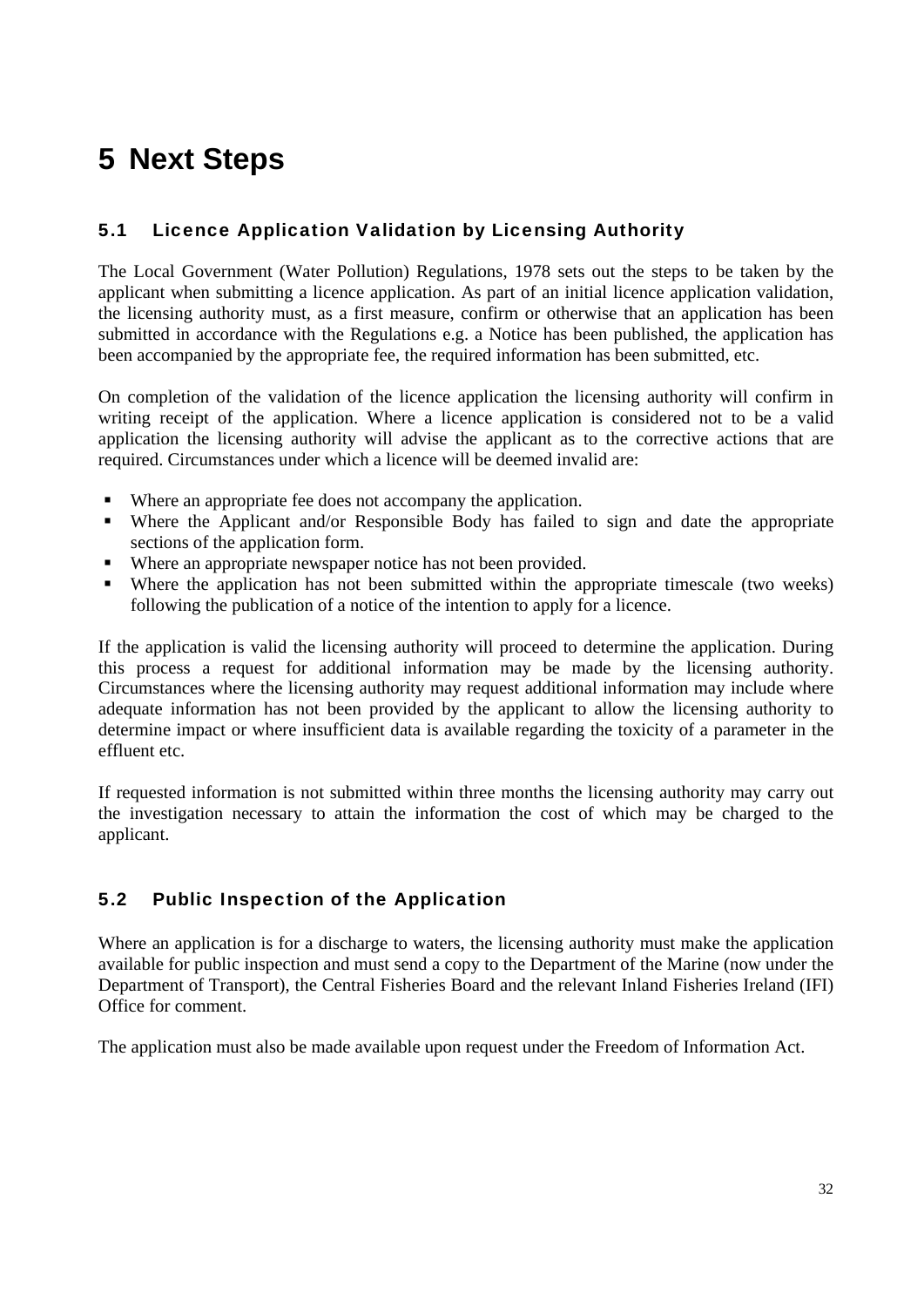# 5.3 Notice of Grant or Refusal

The licensing authority must take account of all submissions received from the public and from the Department of Marine, the Central Fisheries Board and the IFI in relation to an application when making a determination on whether to grant or refuse an application. Article 10A of the Local Government (Water Pollution) Regulations 1978 as inserted by the 1992 regulations, requires that a determination to grant or refuse a licence must be made by the licensing authority within two months from the date of all necessary information being provided to the licensing authority.

The licensing authority may attach conditions to a licence (where it is granted) which may relate to, *inter alia*, emission limit values for the discharge, monitoring requirements, annual charges, management of the site etc.

# 5.4 Right to Appeal a Decision

The Local Government (Water Pollution) Regulations, 1992 states that:

Any person may appeal a decision by the licensing authority to grant or refuse a licence to discharge to waters to An Bord Pleanála within one month of the licensing authority making their decision.

Procedural matters relating to the making of an appeal are given under Part IV of the Local Government (Water Pollution) Regulations, 1992.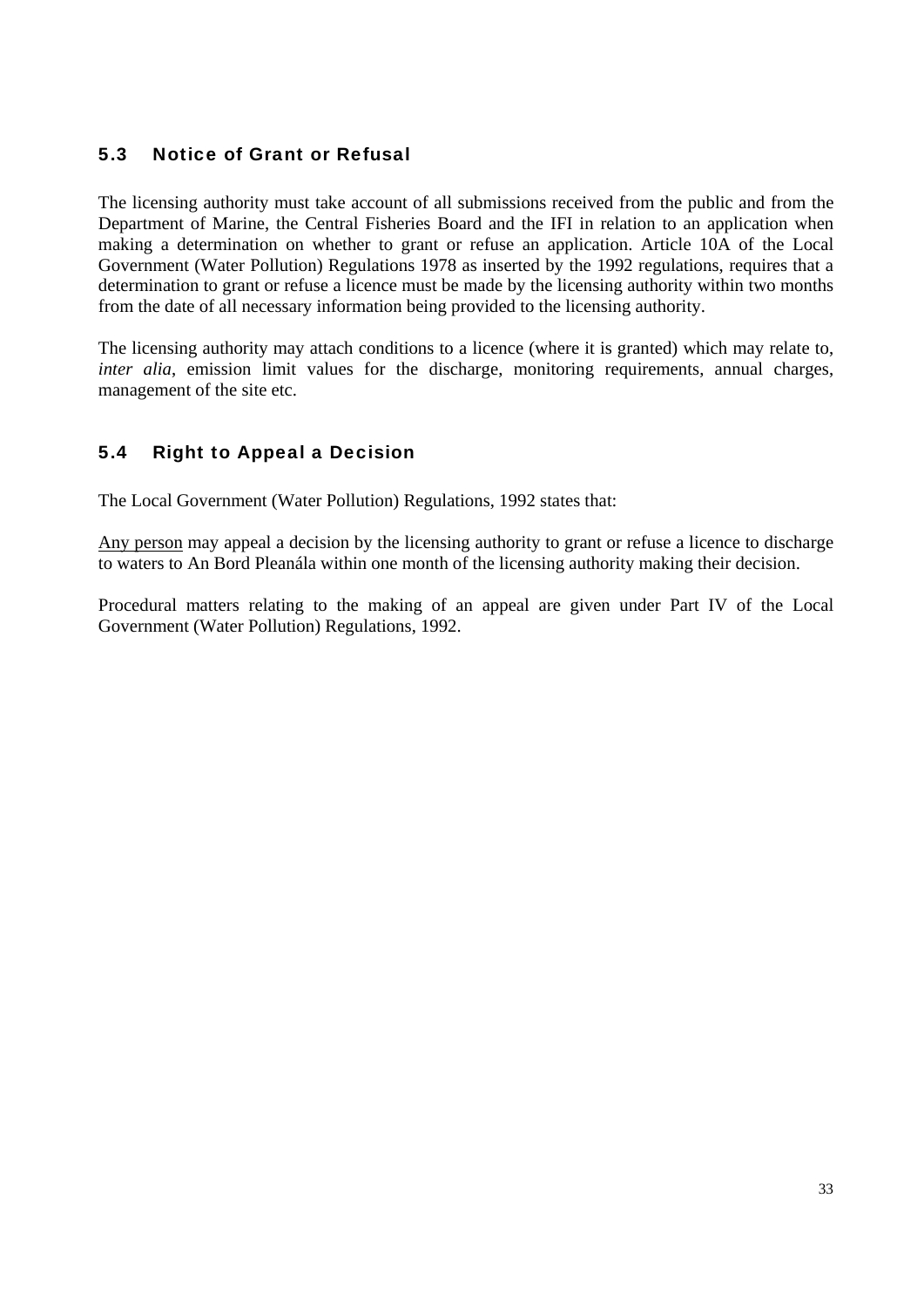# Appendix A - First Schedule of Environmental Protection Agency Act

# **First Schedule of Environmental Protection Agency Act, 1992 (As Amended)**

| List sorted by Class of<br><b>Activity Class</b> | <b>Type of Activity</b>                                                                                                                                                                                                                                            |  |  |
|--------------------------------------------------|--------------------------------------------------------------------------------------------------------------------------------------------------------------------------------------------------------------------------------------------------------------------|--|--|
| 1.                                               | <b>Minerals and Other Materials</b>                                                                                                                                                                                                                                |  |  |
| 1.1.1                                            | The production of asbestos.                                                                                                                                                                                                                                        |  |  |
| 1.1.2                                            | The extraction, production and processing of raw asbestos, not<br>included in paragraph 1.1.1.                                                                                                                                                                     |  |  |
| 1.2                                              | The extraction of aluminium oxide from an ore, not included in<br>paragraph 5.13.                                                                                                                                                                                  |  |  |
| 1.3                                              | The extraction and processing (including size reduction, grading and<br>heating) of minerals within the meaning of the Minerals Development<br>Acts 1940 to 1999, where an activity involves-<br>$(a)$ a metalliferous operation, or                               |  |  |
|                                                  | $(b)$ any other operation where either the level of extracted or<br>processed minerals is greater than 200,000 tonnes per annum or the<br>total operational yield is greater than 1,000,000 tonnes,                                                                |  |  |
|                                                  | and storage of related mineral waste.                                                                                                                                                                                                                              |  |  |
| 1.4                                              | The extraction of peat in the course of business which involves an area<br>exceeding 50 hectares                                                                                                                                                                   |  |  |
| 2.                                               | <b>Energy</b>                                                                                                                                                                                                                                                      |  |  |
| 2.1                                              | The operation of combustion installations with a rated thermal input<br>equal to or greater than 50 MW.                                                                                                                                                            |  |  |
| 3.                                               | <b>Metals</b>                                                                                                                                                                                                                                                      |  |  |
| 3.1.1                                            | The production of pig iron or steel (primary or secondary fusion)<br>including continuous casting, with a capacity exceeding 2.5 tonnes per<br>hour.                                                                                                               |  |  |
| 3.1.2                                            | The initial melting or production of iron or steel, not included in<br>paragraph 3.1.1.                                                                                                                                                                            |  |  |
| 3.2.1                                            | The processing of ferrous metals:<br>$(a)$ hot-rolling mills with a capacity exceeding 20 tones of crude steel<br>per hour,<br>$(b)$ smitheries with hammers the energy of which exceeds 50 kilojoule<br>per hammer, where the calorific power used exceeds 20 MW, |  |  |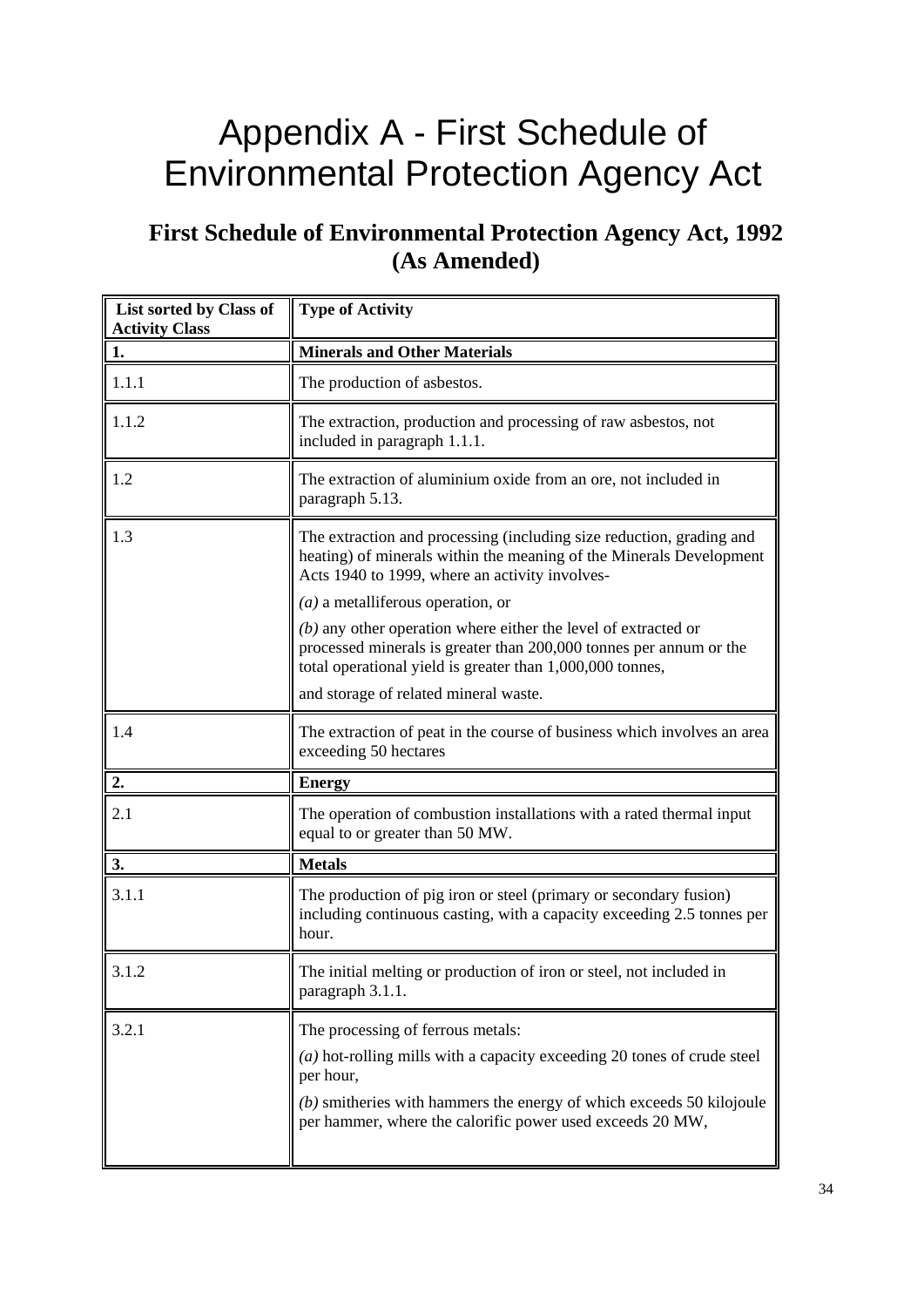| List sorted by Class of<br><b>Activity Class</b> | <b>Type of Activity</b>                                                                                                                                                                                                                                                                                                                                                                                                          |  |
|--------------------------------------------------|----------------------------------------------------------------------------------------------------------------------------------------------------------------------------------------------------------------------------------------------------------------------------------------------------------------------------------------------------------------------------------------------------------------------------------|--|
|                                                  | (c) application of protective fused metal coats with an input exceeding<br>2 tonnes of crude steel per hour.                                                                                                                                                                                                                                                                                                                     |  |
| 3.2.2                                            | The processing of iron and steel in forges, drawing plants and rolling<br>mills where the production area exceeds 500 square metres, not<br>included in paragraph 3.2.1                                                                                                                                                                                                                                                          |  |
| 3.3.1                                            | The operation of ferrous metal foundries with a production capacity<br>exceeding 20 tonnes per day.                                                                                                                                                                                                                                                                                                                              |  |
| 3.3.2                                            | The production, recovery, processing or use of ferrous metals in<br>foundries having melting installations with a total capacity exceeding<br>5 tonnes, not included in paragraph 3.3.1.                                                                                                                                                                                                                                         |  |
| 3.4.1                                            | The-<br>$(a)$ production of non-ferrous crude metals from ore, concentrates or<br>secondary raw materials by metallurgical, chemical or electrolytic<br>processes,<br>$(b)$ smelting, including the alloyage, of non-ferrous metals, including<br>recovered products, (refining, foundry casting, etc.) with a melting<br>capacity exceeding 4 tonnes per day for lead and cadmium or 20<br>tonnes per day for all other metals. |  |
| 3.4.2                                            | The production, recovery or processing of non-ferrous metals, their<br>compounds or other alloys including antimony, arsenic, beryllium,<br>chromium, lead, magnesium, manganese, phosphorus, selenium,<br>cadmium or mercury, by thermal, chemical or electrolytic means in<br>installations with a batch capacity exceeding 0.5 tonnes, not included<br>in paragraph 3.4.1.                                                    |  |
| 3.5                                              | The reaction of aluminium or its alloys with chlorine or its<br>compounds, not included in paragraph 5.13.                                                                                                                                                                                                                                                                                                                       |  |
| 3.6.1                                            | The roasting or sintering of metal ore (including sulphide ore).                                                                                                                                                                                                                                                                                                                                                                 |  |
| 3.6.2                                            | The calcining of metallic ores in plants with a capacity exceeding<br>1,000 tonnes per year.                                                                                                                                                                                                                                                                                                                                     |  |
| 3.7                                              | Swaging by explosives where the production area exceeds 100 square<br>metres.                                                                                                                                                                                                                                                                                                                                                    |  |
| 3.8                                              | The pressing, drawing and stamping of large castings where the<br>production area exceeds 500 square metres.                                                                                                                                                                                                                                                                                                                     |  |
| 3.9                                              | Boiler making and the manufacture of reservoirs, tanks and other<br>sheet metal containers where the production area exceeds 500 square<br>metres.                                                                                                                                                                                                                                                                               |  |
| 4                                                | <b>Mineral Fibres and Glass</b>                                                                                                                                                                                                                                                                                                                                                                                                  |  |
| 4.1                                              | The processing of asbestos, and the manufacture and processing of<br>asbestos-based products.                                                                                                                                                                                                                                                                                                                                    |  |
| 4.2.1                                            | The melting of mineral substances including the production of mineral<br>fibres with a melting capacity exceeding 20 tonnes per day.                                                                                                                                                                                                                                                                                             |  |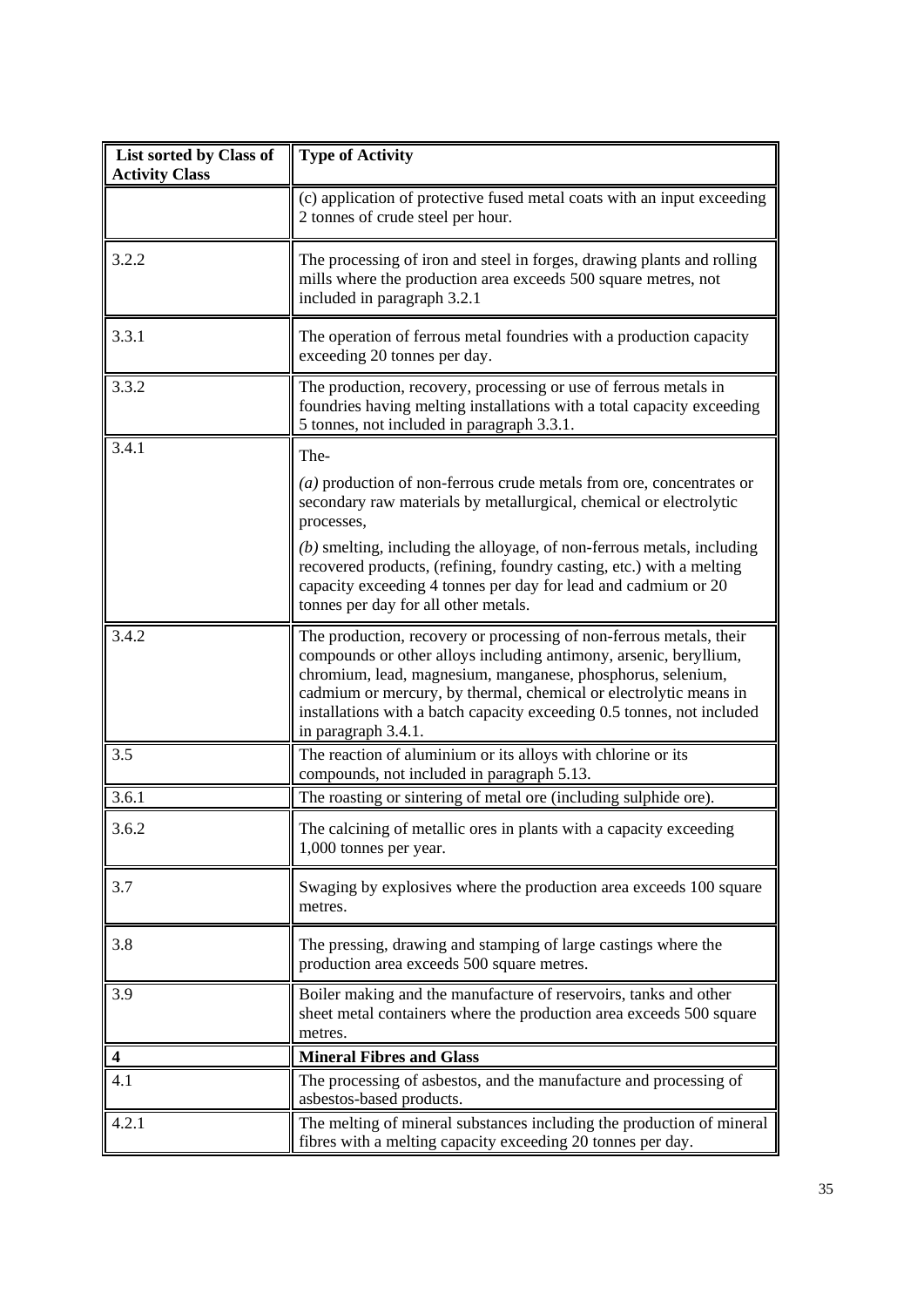| List sorted by Class of<br><b>Activity Class</b> | <b>Type of Activity</b>                                                                                                                                                                                |  |  |
|--------------------------------------------------|--------------------------------------------------------------------------------------------------------------------------------------------------------------------------------------------------------|--|--|
| 4.2.2                                            | The manufacture of glass fibre or mineral fibre, not included in<br>paragraph 4.2.1 or 4.3.                                                                                                            |  |  |
| 4.3                                              | The manufacture of glass including glass fibre with a melting capacity<br>exceeding 20 tonnes per day or 5,000 tonnes per year.                                                                        |  |  |
| 4.4                                              | The production of industrial diamonds.                                                                                                                                                                 |  |  |
| 5                                                | <b>Chemicals</b>                                                                                                                                                                                       |  |  |
| mentioned in any of those paragraphs.            | Production, for the purposes of the activities mentioned in paragraph 5.12 to 5.17, means the<br>production on an industrial scale by chemical processing of substances or groups of substances        |  |  |
| 5.1                                              | The manufacture of chemicals in an integrated chemical installation<br>not included in paragraphs 5.12 to 5.17.                                                                                        |  |  |
| 5.2                                              | The manufacture of olefins and their derivatives or of monomers and<br>polymers including styrene and vinyl chloride, not included in<br>paragraphs 5.12 to 5.17                                       |  |  |
| 5.3                                              | The manufacture, by way of chemical reaction processes, of organic<br>or organo-metallic chemical products other than those specified in<br>paragraph 5.2 and not included in paragraphs 5.12 to 5.17. |  |  |
| 5.4                                              | The manufacture of inorganic chemicals, not included in paragraphs<br>5.12 to 5.17.                                                                                                                    |  |  |
| 5.5                                              | The manufacture of artificial fertilisers, not included in paragraphs<br>5.12 to 5.17.                                                                                                                 |  |  |
| 5.6                                              | The manufacture of pesticides, pharmaceutical or veterinary products<br>and their intermediates, not included in paragraphs 5.12 to 5.17.                                                              |  |  |
| 5.7                                              | The manufacture of paints, varnishes, resins, inks, dyes, pigments or<br>elastomers where the production capacity exceeds 1,000 litres per<br>week, not included in paragraphs 5.12 to 5.17.           |  |  |
| 5.8                                              | The formulation of pesticides, not included in paragraphs 5.12 to<br>5.17.                                                                                                                             |  |  |
| 5.9                                              | The chemical manufacture of glues, bonding agents and adhesives,<br>not included in paragraphs 5.12 to 5.17.                                                                                           |  |  |
| 5.10                                             | The manufacture of vitamins involving the use of heavy metals, not<br>included in paragraphs 5.12 to 5.17.                                                                                             |  |  |
| 5.11                                             | The storage, in quantities exceeding the values shown, of any one or<br>more of the following chemicals (others than as part of any other<br>activity) not included in paragraphs 5.12 to 5.17 -       |  |  |
|                                                  | methyl acrylate (20 tonnes); acrylonitrile (20 tonnes); toluene di-<br>isocyanate (20 tonnes); anhydrous ammonia (100 tonnes); anhydrous<br>hydrogen flouride (1 tonne).                               |  |  |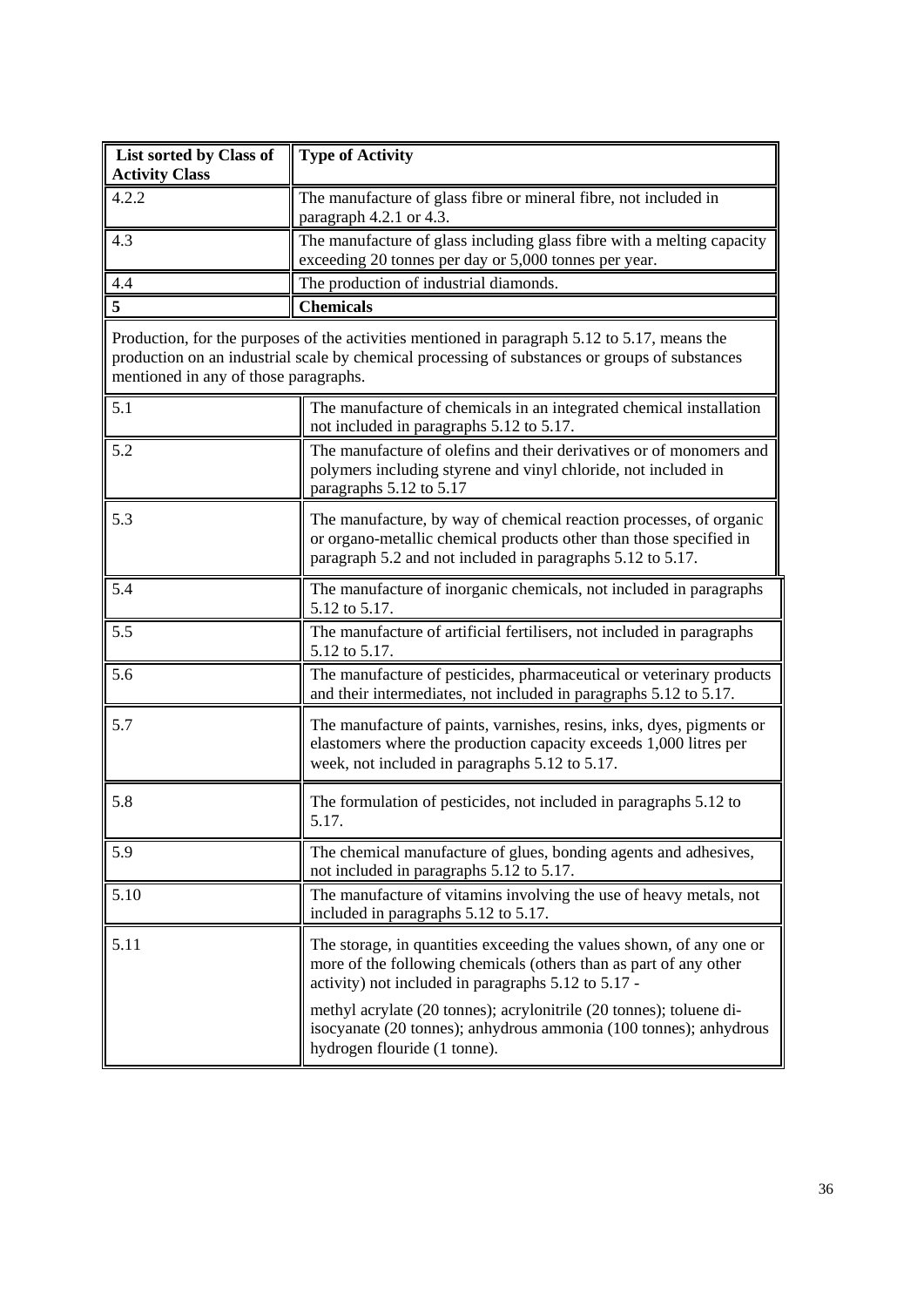| List sorted by Class of<br><b>Activity Class</b> | <b>Type of Activity</b>                                                                                                                                                                            |  |
|--------------------------------------------------|----------------------------------------------------------------------------------------------------------------------------------------------------------------------------------------------------|--|
| 5.12                                             | The production of basic organic chemicals, such as:                                                                                                                                                |  |
|                                                  | $(a)$ simple hydrocarbons (linear or cyclic, saturated or unsaturated,<br>aliphatic or aromatic),                                                                                                  |  |
|                                                  | $(b)$ oxygen-containing hydrocarbons such as alcohols, aldehydes,<br>ketones, carboxylic acids, esters, acetates, ethers, peroxides, epoxy<br>resins,                                              |  |
|                                                  | $(c)$ sulphurous hydrocarbons,                                                                                                                                                                     |  |
|                                                  | $(d)$ nitrogenous hydrocarbons such as amines, amides, nitrous<br>compounds, nitro compounds or nitrate compounds, nitriles,<br>cyanates, isocyanates,                                             |  |
|                                                  | $(e)$ phosphorus-containing hydrocarbons,                                                                                                                                                          |  |
|                                                  | $(f)$ halogenic hydrocarbons,                                                                                                                                                                      |  |
|                                                  | $(g)$ organometallic compounds,                                                                                                                                                                    |  |
|                                                  | $(h)$ basic plastic materials (polymers, synthetic fibres and cellulose-<br>based fibres),                                                                                                         |  |
|                                                  | $(i)$ synthetic rubbers,                                                                                                                                                                           |  |
|                                                  | $(J)$ dyes and pigments,                                                                                                                                                                           |  |
|                                                  | $(k)$ surface-active agents and surfactants.                                                                                                                                                       |  |
| 5.13                                             | The production of basic inorganic chemicals, such as:                                                                                                                                              |  |
|                                                  | $(a)$ gases, such as ammonia, chlorine or hydrogen chloride, fluorine<br>or hydrogen fluoride, carbon oxides, sulphur compounds, nitrogen<br>oxides, hydrogen, sulphur dioxide, carbonyl chloride, |  |
|                                                  | $(b)$ acids, such as chromic acid, hydrofluoric acid, phosphoric acid,<br>nitric acid, hydrochloric acid, sulphuric acid, oleum, sulphurous<br>acids,                                              |  |
|                                                  | $(c)$ bases, such as ammonium hydroxide, potassium hydroxide,<br>sodium hydroxide,                                                                                                                 |  |
|                                                  | $(d)$ salts, such as ammonium chloride, potassium chlorate, potassium<br>carbonate, sodium carbonate, perborate, silver nitrate,                                                                   |  |
|                                                  | (e) non-metals, metal oxides or other inorganic compounds such as<br>calcium carbide, silicon, silicon carbide.                                                                                    |  |
| 5.14                                             | The production of phosphorous-based, nitrogen-based or potassium-<br>based fertilisers (simple or compound fertilisers).                                                                           |  |
| 5.15                                             | The production of basic plant health products and of biocides.                                                                                                                                     |  |
| 5.16                                             | The use of a chemical or biological process for the production of<br>basic pharmaceutical products.                                                                                                |  |
| 5.17                                             | The production of explosives.                                                                                                                                                                      |  |
| 6.                                               | <b>Intensive Agriculture</b>                                                                                                                                                                       |  |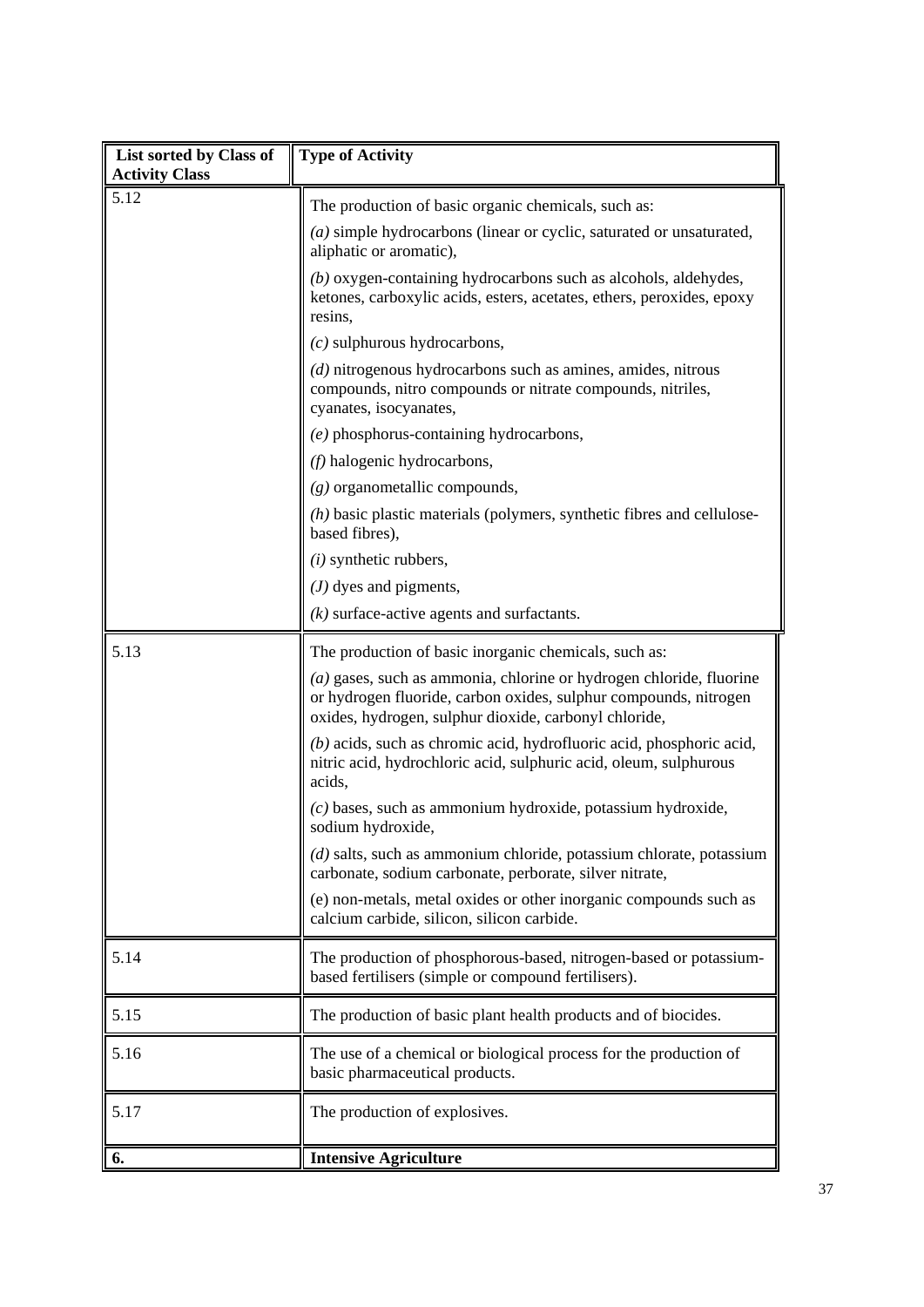| List sorted by Class of<br><b>Activity Class</b> | <b>Type of Activity</b>                                                                                                                                                  |  |
|--------------------------------------------------|--------------------------------------------------------------------------------------------------------------------------------------------------------------------------|--|
| 6.1                                              | The rearing of poultry in installations, whether within the same<br>complex or within 100 metres of the same complex, where the<br>capacity exceeds 40,000 places.       |  |
| 6.2                                              | The rearing of pigs in installations, whether within the same<br>complex or within 100 metres of the same complex, where the<br>capacity exceeds-                        |  |
|                                                  | 750 places for sows in a breeding unit, or                                                                                                                               |  |
|                                                  | 285 places for sows in an integrated unit, or                                                                                                                            |  |
|                                                  | 2,000 places for production pigs.                                                                                                                                        |  |
|                                                  | In this paragraph-                                                                                                                                                       |  |
|                                                  | 'breeding unit' means a piggery in which pigs are bred and reared up<br>to 30kg in weight;                                                                               |  |
|                                                  | 'integrated unit' means a piggery in which pigs are bred and reared<br>for slaughter;                                                                                    |  |
|                                                  | 'production pig' means any pig over 30kg in weight which is being<br>fattened for slaughter;                                                                             |  |
|                                                  | 'sow' means a female pig after its first farrowing.                                                                                                                      |  |
| $\overline{7}$                                   | <b>Food and Drink</b>                                                                                                                                                    |  |
| 7.1                                              | The manufacture of vegetable and animal oils and fats where the<br>capacity for processing raw materials exceeds 40 tonnes per day, not<br>included in paragraph 7.8.    |  |
| 7.2.1                                            | The treatment and processing of milk, the quantity of milk received<br>being greater than 200 tonnes per day (average value on a yearly<br>basis).                       |  |
| 7.2.2                                            | The manufacture of dairy products where the processing capacity<br>exceeds 50 million gallons of milk equivalent per year, not included<br>in paragraph 7.2.1            |  |
| 7.3.1                                            | Brewing (including cider and perry production) in installations<br>where the production capacity exceeds 25 million litres per year, not<br>included in paragraph 7.8.   |  |
| 7.3.2                                            | Distilling in installations where the production capacity exceeds the<br>equivalent of 1,500 tonnes per year measured as pure alcohol, not<br>included in paragraph 7.8. |  |
| 7.3.3                                            | Malting in installations where the production capacity exceeds<br>100,000 tonnes per year, not included in paragraph 7.8.                                                |  |
| 7.4.1                                            | The operation of slaughterhouses with a carcass production capacity<br>greater than 50 tones per day.                                                                    |  |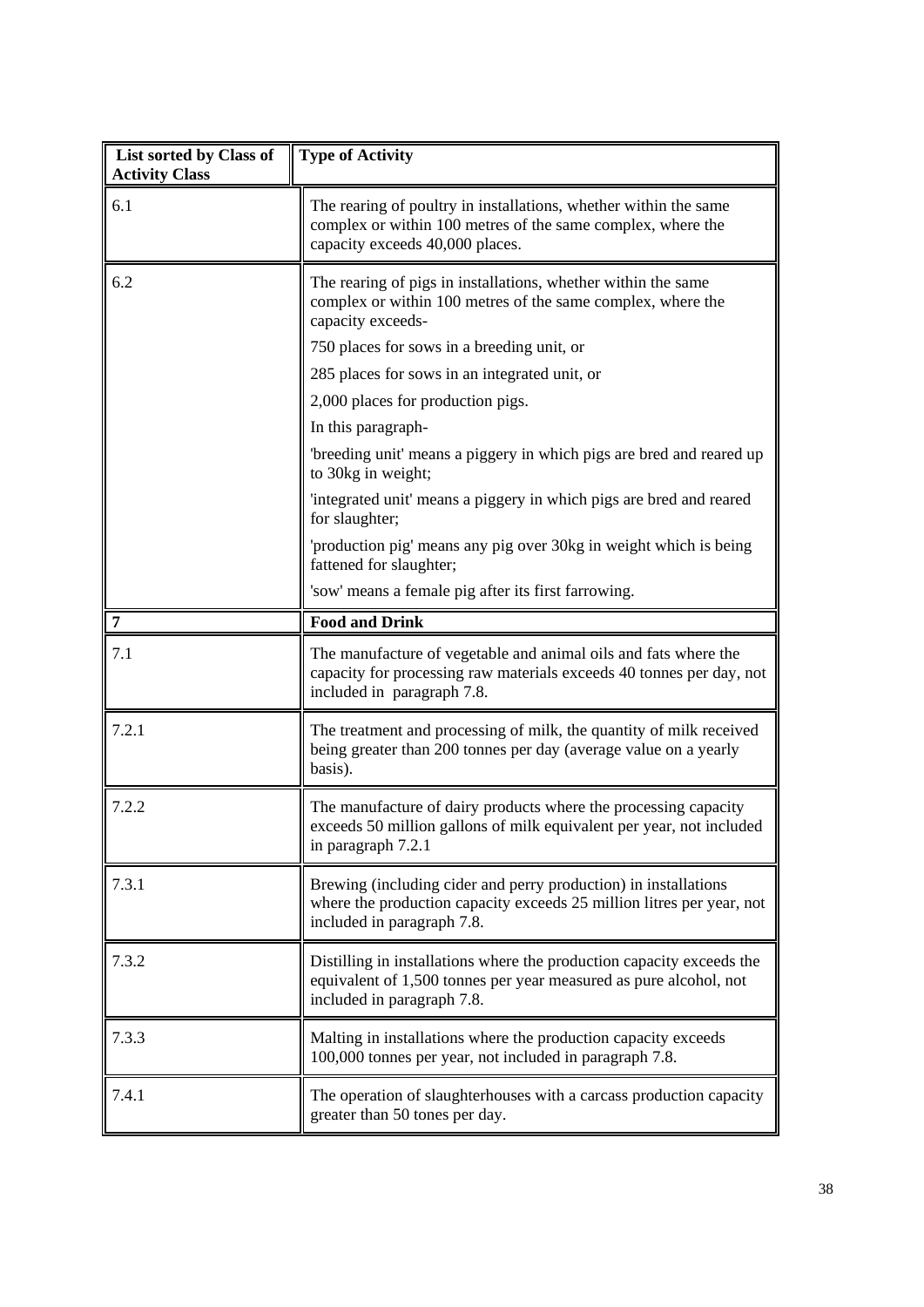| List sorted by Class of<br><b>Activity Class</b> | <b>Type of Activity</b>                                                                                                                                                                                                                         |  |
|--------------------------------------------------|-------------------------------------------------------------------------------------------------------------------------------------------------------------------------------------------------------------------------------------------------|--|
| 7.4.2                                            | The slaughter of animals in installations where the daily capacity<br>exceeds 1,500 units and where units have the following equivalents-                                                                                                       |  |
|                                                  | 1 sheep $=$ 1 unit                                                                                                                                                                                                                              |  |
|                                                  | 1 $\pi$ pig = 2 units                                                                                                                                                                                                                           |  |
|                                                  | 1 head of cattle $=$ 5 units                                                                                                                                                                                                                    |  |
|                                                  | and not included in paragraph 7.4.1.                                                                                                                                                                                                            |  |
| 7.5                                              | The manufacture of fish-meal and fish-oil, not included in paragraph<br>7.8.                                                                                                                                                                    |  |
| 7.6                                              | The manufacture of sugar, not included in paragraph 7.8                                                                                                                                                                                         |  |
| 7.7.1                                            | The disposal or recycling of animal carcasses and animal waste with<br>a treatment capacity exceeding 10 tonnes per day.                                                                                                                        |  |
| 7.7.2                                            | The processing (including rendering) of animal carcasses and by-<br>products, not included in paragraph 7.7.1.                                                                                                                                  |  |
| 7.8                                              | Treatments or processes for the purposes of the production of food<br>products from-                                                                                                                                                            |  |
|                                                  | $(a)$ animal raw materials (other than milk) with a finished product<br>production capacity greater than 75 tonnes per day,                                                                                                                     |  |
|                                                  | $(b)$ vegetable raw materials with a finished product production<br>capacity greater than 300 tonnes per day (average value on a<br>quarterly basis).                                                                                           |  |
| 8                                                | <b>Wood, Paper, Textiles and Leather</b>                                                                                                                                                                                                        |  |
| 8.1                                              | The production of paper pulp, paper or board (including fibre-board,<br>particle board and plywood) with a production capacity exceeding<br>20 tonnes per day.                                                                                  |  |
| 8.2                                              | The production of pulp from timber or other fibrous materials.                                                                                                                                                                                  |  |
| 8.3                                              | The treatment or protection of wood, involving the use of<br>preservatives, with a capacity exceeding 10 tonnes of wood per day.                                                                                                                |  |
| 8.4                                              | The manufacture of synthetic fibres, not included in paragraph 5.12                                                                                                                                                                             |  |
| 8.5.1                                            | The pre-treatment (operations such as washing, bleaching,<br>mercerization) or dyeing of fibres or textiles where the treatment<br>capacity exceeds 10 tonnes per day.                                                                          |  |
| 8.5.2                                            | The dyeing, treatment or finishing (including moth-proofing and<br>fireproofing) of fibres or textiles (including carpet) where the<br>capacity exceeds 1 tonne per day of fibre, yarn or textile material,<br>not included in paragraph 8.5.1. |  |
| 8.6.1                                            | The tanning of hides and skins where the treatment capacity exceeds<br>12 tonnes of finished products per day.                                                                                                                                  |  |
| 8.6.2                                            | The fell-mongering of hides and tanning of leather in installations<br>where the capacity exceeds 100 skins per day, not included in<br>paragraph 8.6.1.                                                                                        |  |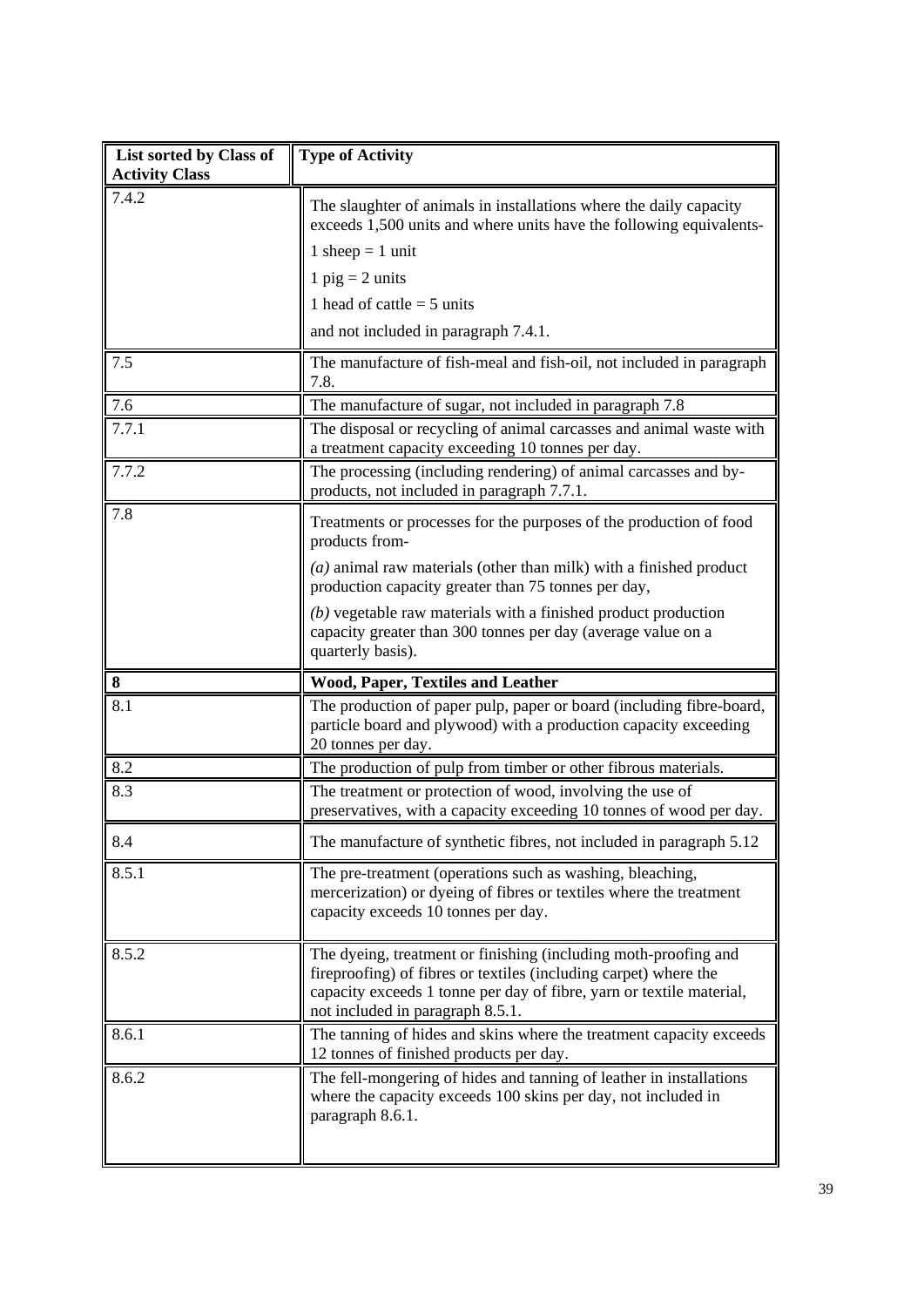| List sorted by Class of<br><b>Activity Class</b> | <b>Type of Activity</b>                                                                                                                                                                                                                                                                                                                                |  |
|--------------------------------------------------|--------------------------------------------------------------------------------------------------------------------------------------------------------------------------------------------------------------------------------------------------------------------------------------------------------------------------------------------------------|--|
| $\boldsymbol{9}$                                 | <b>Fossils Fuels</b>                                                                                                                                                                                                                                                                                                                                   |  |
| 9.1                                              | The extraction, other than offshore extraction, of petroleum, natural<br>gas, coal or bituminous shale.                                                                                                                                                                                                                                                |  |
| 9.2                                              | The handling or storage of crude petroleum, not included in<br>paragraph 9.3.1 or 9.3.2.                                                                                                                                                                                                                                                               |  |
| 9.3.1                                            | The operation of mineral oil and gas refineries.                                                                                                                                                                                                                                                                                                       |  |
| 9.3.2                                            | The refining of petroleum or gas, not included in paragraph 9.3.1.                                                                                                                                                                                                                                                                                     |  |
| 9.4.1                                            | The operation of coke ovens.                                                                                                                                                                                                                                                                                                                           |  |
| 9.4.2                                            | The operation of coal gasification and liquefaction plants.                                                                                                                                                                                                                                                                                            |  |
| 9.4.3                                            | The production of carbon (hard-burnt coal) or electrographite by<br>means of incineration or graphitization.                                                                                                                                                                                                                                           |  |
| 9.4                                              | The pyrolysis, carbonisation, gasification, liquefaction, dry<br>distillation, partial oxidation or heat treatment of coal, lignite, oil or<br>bituminous shale, other carbonaceous materials or mixtures of any<br>of these in installations with a processing capacity exceeding 500<br>tonnes per day, not included in paragraph 9.4.1 or 9.4.3.    |  |
| 10                                               | <b>Cement</b>                                                                                                                                                                                                                                                                                                                                          |  |
| 10.1                                             | The production of cement.                                                                                                                                                                                                                                                                                                                              |  |
| 11                                               | <b>Waste</b>                                                                                                                                                                                                                                                                                                                                           |  |
| 11.1                                             | The recovery or disposal of waste in a facility, within the meaning of<br>the Act of 1996, which facility is connected or associated with<br>another activity specified in this Schedule in respect of which a<br>licence or revised licence under Part IV is in force or in respect of<br>which a licence under the said Part is or will be required. |  |
| 12                                               | <b>Surface Coatings</b>                                                                                                                                                                                                                                                                                                                                |  |
| 12.1                                             | Operations involving coating with organo-tin compounds, not<br>included in paragraph 12.2.1 or 12.2.2.                                                                                                                                                                                                                                                 |  |
| 12.2.1                                           | The surface treatment of substances, objects or products using<br>organic solvents, in particular for dressing, printing, coating,<br>degreasing, waterproofing, sizing, painting, cleaning or<br>impregnating, with a consumption capacity of more than 150 kg per<br>hour or more than 200 tonnes per year.                                          |  |
| 12.2.2                                           | The manufacture or use of coating materials in processes with a<br>capacity to make or use at least 10 tonnes per year of organic<br>solvents, and powder coating manufacture with a capacity to<br>produce at least 50 tonnes per year, not included in paragraph 12.2.1.                                                                             |  |
| 12.3                                             | The surface treatment of metals and plastic materials using an<br>electrolytic or chemical process where the volume of the treatment<br>vats exceeds 30 m.                                                                                                                                                                                             |  |
| 13                                               | <b>Other Activities</b>                                                                                                                                                                                                                                                                                                                                |  |
| 13.1                                             | The testing of engines, turbines or reactors where the floor area<br>exceeds 500 square metres.                                                                                                                                                                                                                                                        |  |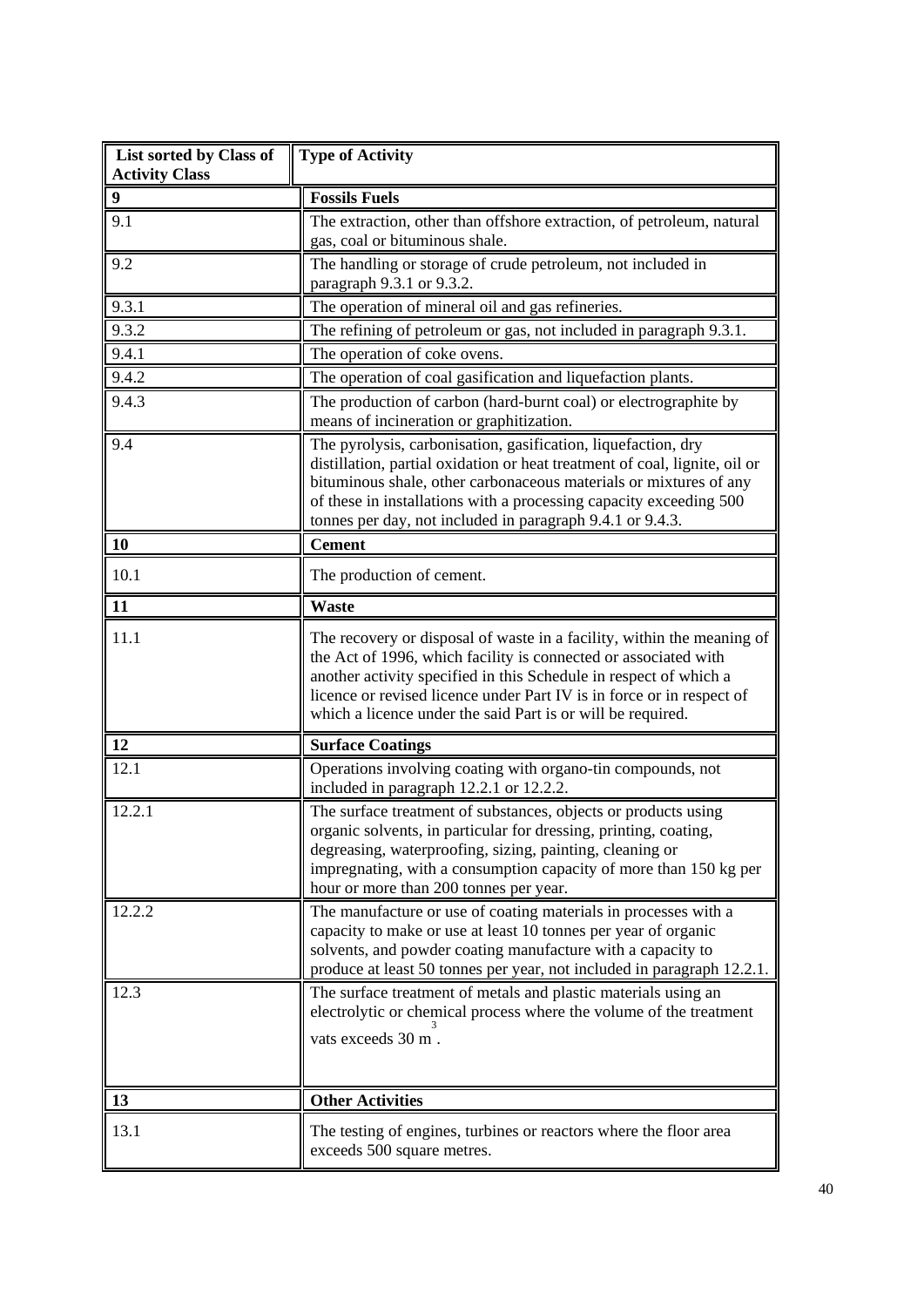| List sorted by Class of<br><b>Activity Class</b> | Type of Activity                                                                                                                                                                                                                                      |  |
|--------------------------------------------------|-------------------------------------------------------------------------------------------------------------------------------------------------------------------------------------------------------------------------------------------------------|--|
| 13.2                                             | The manufacture of integrated circuits and printed circuit boards.                                                                                                                                                                                    |  |
| 13.3                                             | The production of lime in a kiln                                                                                                                                                                                                                      |  |
| 13.4.1                                           | The manufacture of ceramic products by firing, in particular roofing<br>tiles, bricks, refractory bricks, tiles, stoneware or porcelain, with a<br>production capacity exceeding 4 m and a setting density per kiln<br>exceeding $300 \text{ kg/m}$ . |  |
| 13.4.2                                           | The manufacture of coarse ceramics including refractory bricks,<br>stoneware pipes, facing and floor bricks and roof tiles, not included<br>in paragraph 13.4.1.                                                                                      |  |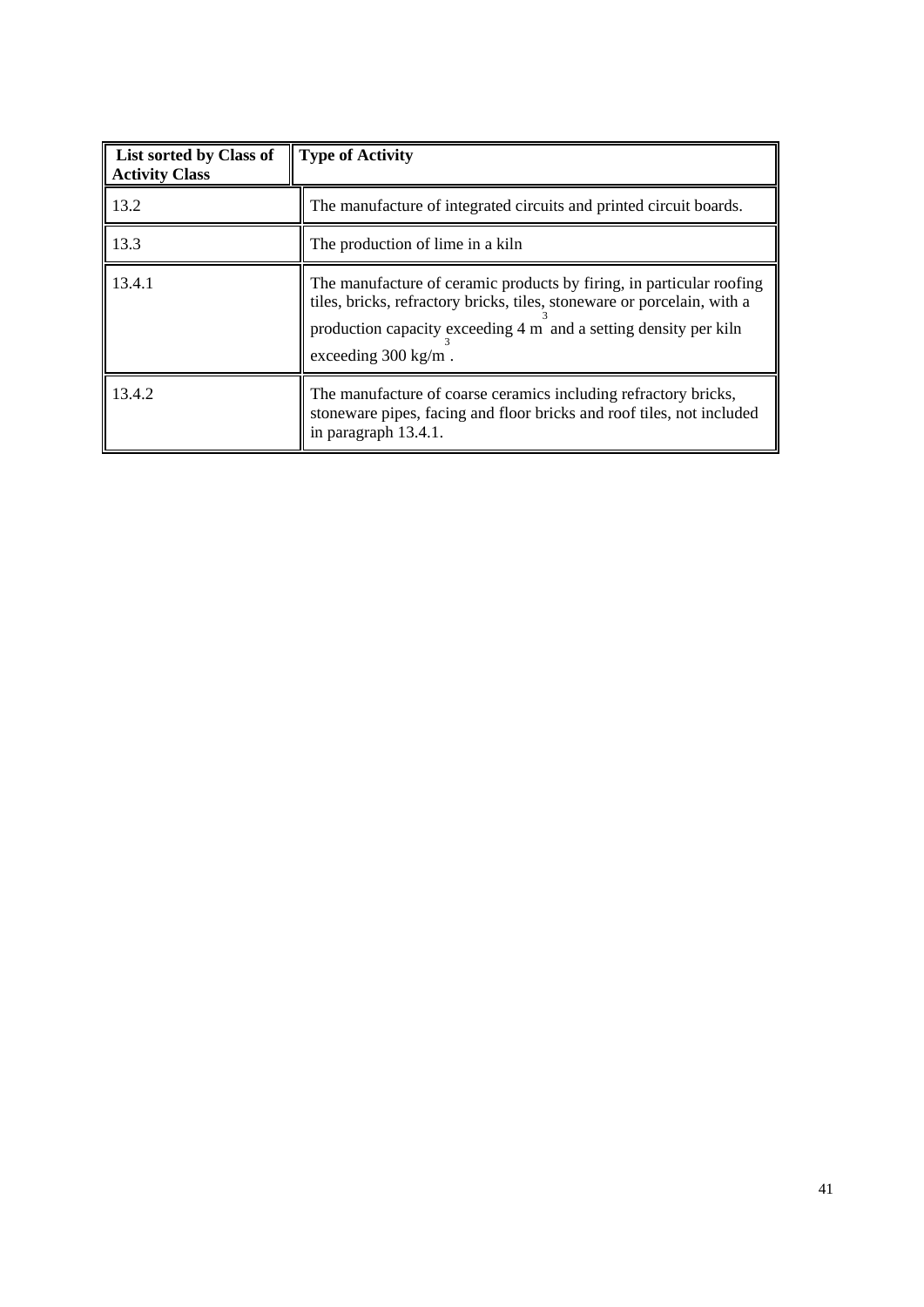# **Appendix B - Template for Additional Sheets**

# **Template for Additional Sheets**

| Name of Applicant:                                                                            |  |  |  |
|-----------------------------------------------------------------------------------------------|--|--|--|
| Name of Premises to which Discharge Relates:                                                  |  |  |  |
| Additional Sheets Relate to Part __________, Section __________ of the Application Form.      |  |  |  |
| Total Number of Additional Sheets: 1986 1997<br>(Sequential page Numbering Must be Included). |  |  |  |
| <b>Where Additional Sheets are Maps / Drawings:</b>                                           |  |  |  |
| Map/Drawing Number ___________, Map/Drawing Title ______________________________              |  |  |  |
| Map/Drawing Number ___________, Map/Drawing Title _______________________________             |  |  |  |
| Map/Drawing Number ___________, Map/Drawing Title _______________________________             |  |  |  |
| Map/Drawing Number ___________, Map/Drawing Title                                             |  |  |  |
| (Add Additional Rows as Necessary)                                                            |  |  |  |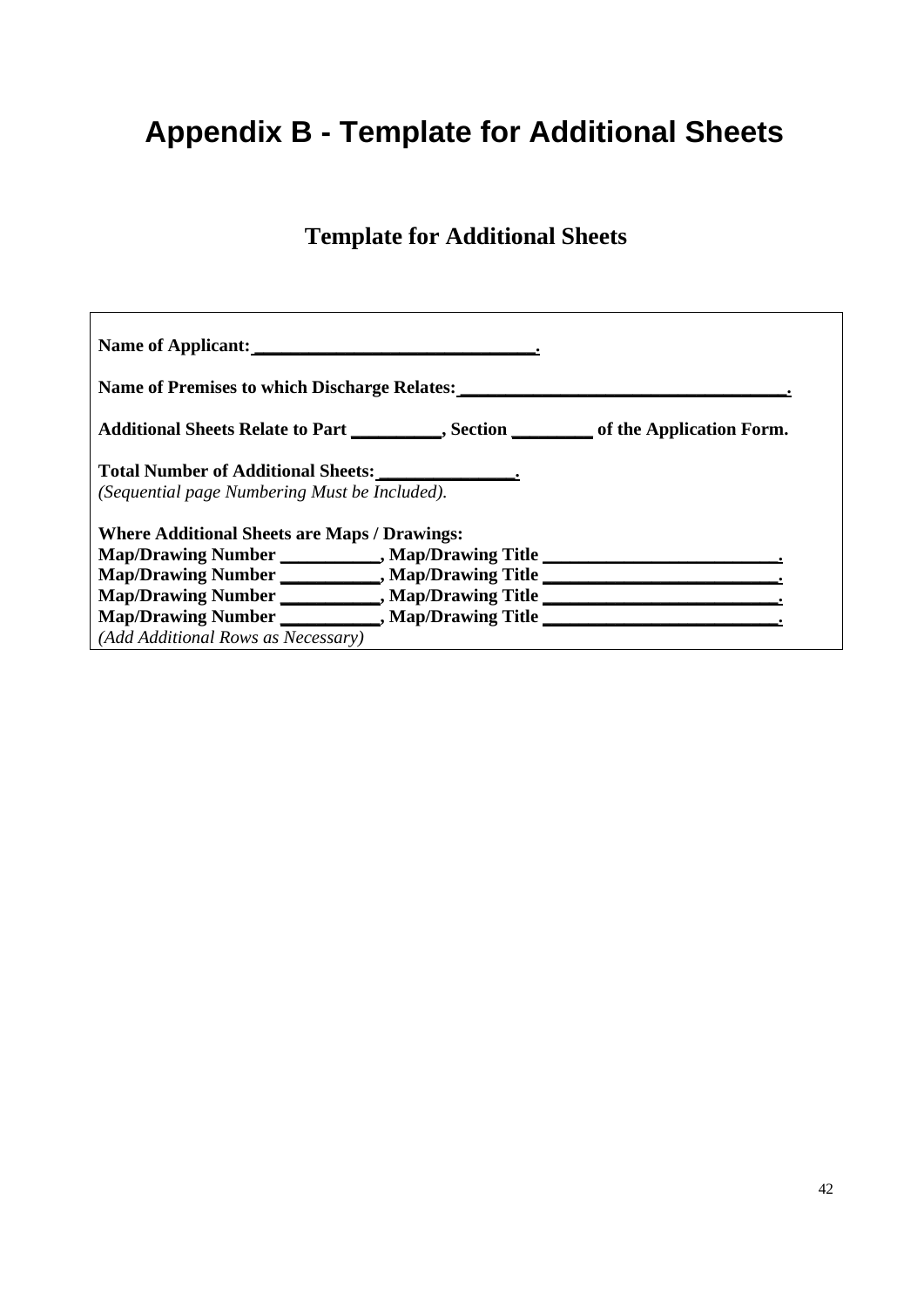# **Appendix C – Assimilative Capacity and Mass Balance Calculations**

# **Assimilative Capacity & Mass Balance Calculations**

#### **Calculation 1 – Assimilative Capacity**

This calculation is used to determine the capacity of the receiving waters to assimilate the effluent discharge in kg/day.

Formula 1 below may be used to determine assimilative capacity for the majority of chemical parameters e.g. BOD, suspended solids etc. with the exception of toxic substances e.g. heavy metals in which case Formula 2 must be used.

#### *Formula 1*

#### **Assimilative capacity = (Cmax – Cback) x F95 x 86.4 kg/day**

Where:

 $C_{\text{max}}$  = maximum permissible concentration (EQS – 95% ile value) (mg/l)  $C_{\text{back}}$  = background upstream concentration (mg/l mean value) F95 = the 95% ile flow in the river  $(m^3/s)$ 

**Note**: (60x60x24)/1000 = 86.4

# *Formula 2*

#### **Assimilative capacity = (Cmax – Cback) x DWF x 86.4 kg/day**

where:  $C_{\text{max}}$  = maximum permissible concentration (EQS - 95% ile value) (mg/l)  $C_{\text{back}}$  = background upstream concentration (mg/l mean value)  $DWF = dry$  weather flow in the river  $(m<sup>3</sup>/s)$ 

**Note**:  $(60x60x24)/1000 = 86.4$ 

Once the assimilative capacity of the receiving water has been established, the percentage of the assimilative capacity that will be used by the discharge may be calculated using the effluent load information.

The effluent load may be determined using the following formula:

Effluent flow x effluent concentration  $/ 1000 =$  effluent load (kg/day)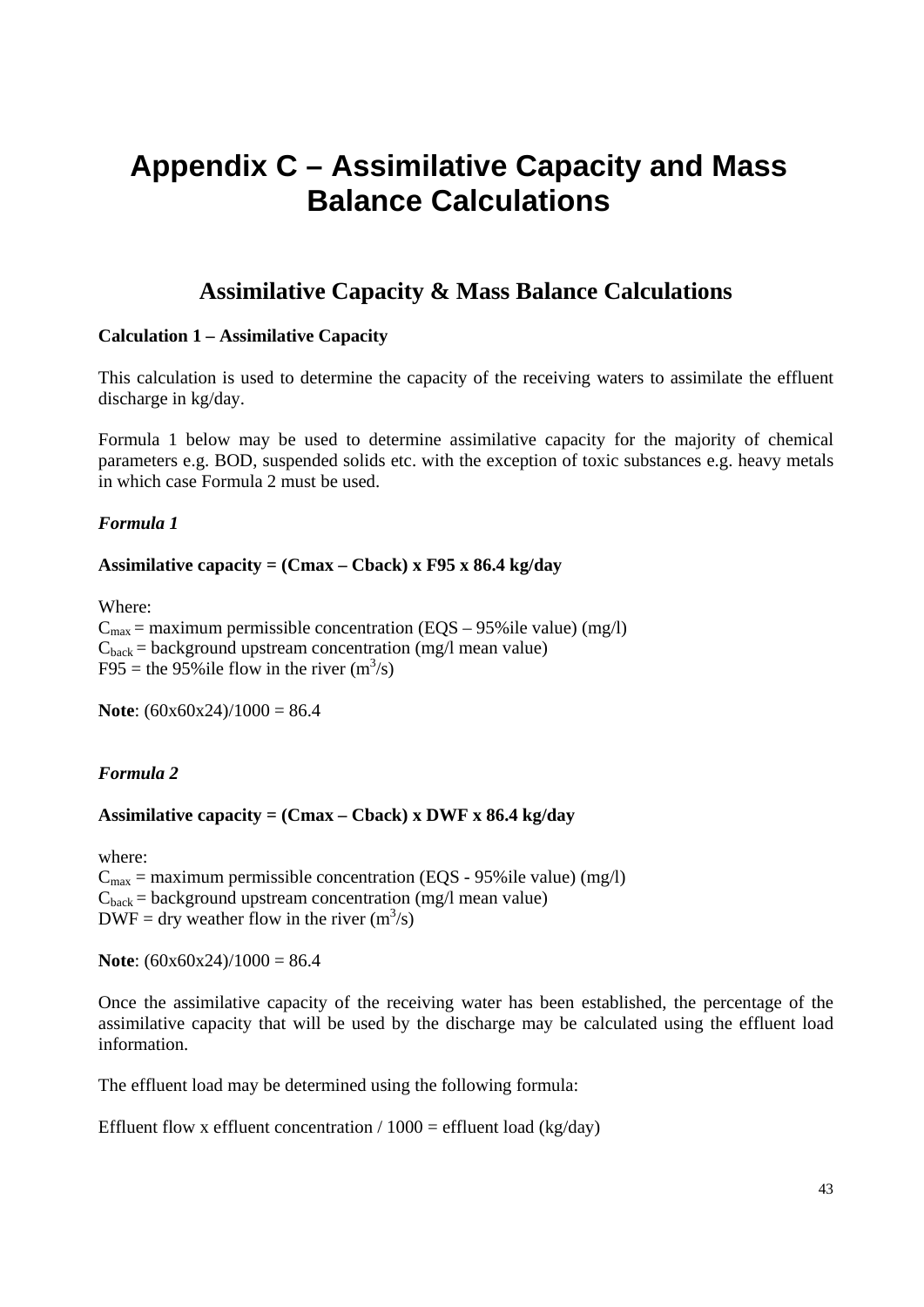#### **Calculation 2 – Mass Balance**

This formula is used to calculate the concentration of a parameter in the receiving water downstream of the discharge. This downstream concentration may then be compared directly with the water quality standard (EQS) to determine whether the discharge will cause an exceedance of the EQS value.

#### **Mass balance Equation:**

$$
T = \frac{FC + fc}{F + f}
$$

where:

- F is the river flow upstream of the discharge (95% ile flow  $m^3$ /sec);
- C is the concentration of pollutant in the river upstream of the discharge (mean concentration in  $mg/l$ );
- f is the flow of the discharge (maximum flow in  $m^3$ /sec);
- c is the maximum concentration of pollutant in the discharge  $(mg/1);$
- T is the concentration of pollutant downstream of the discharge.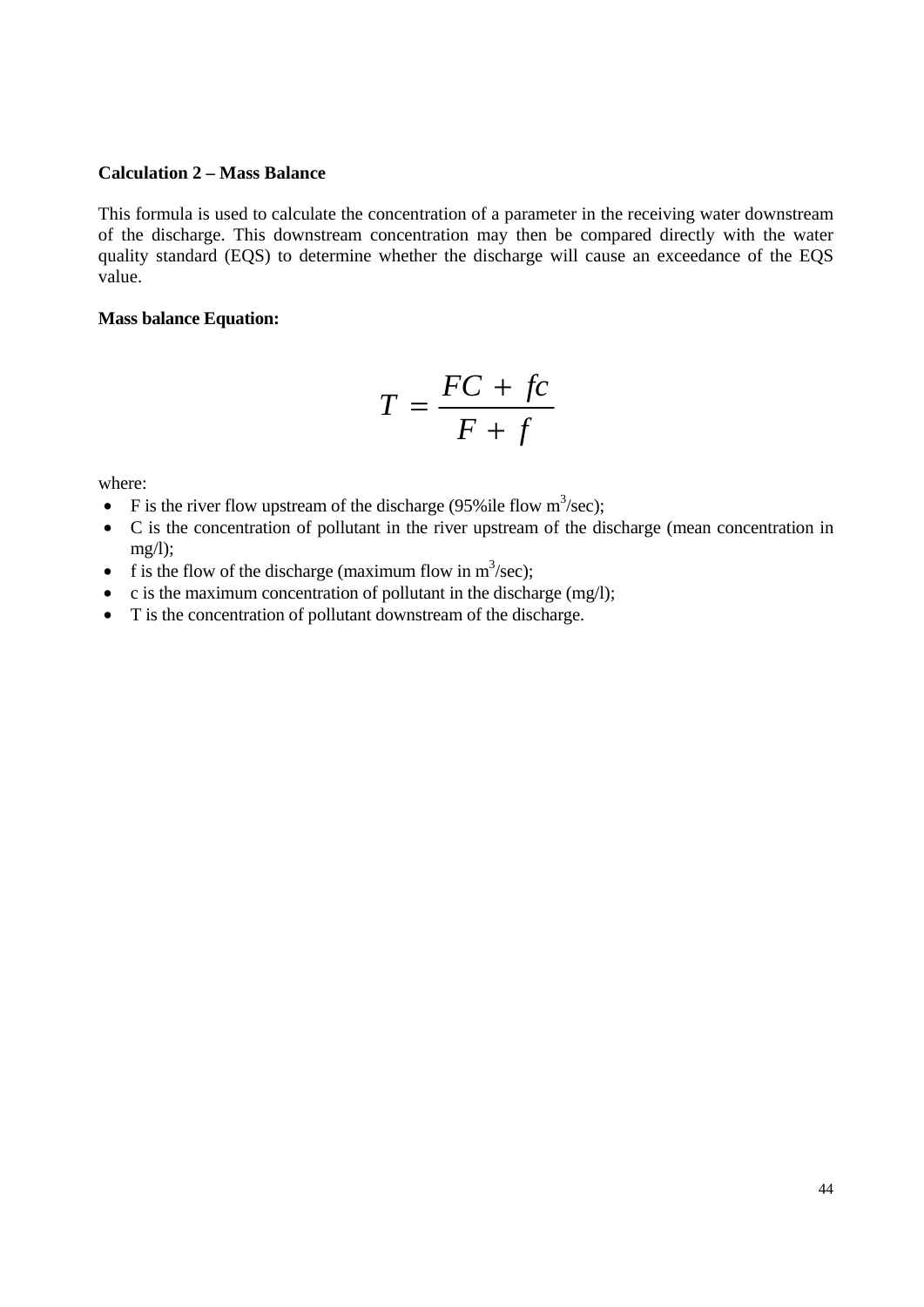# **Appendix D - Waste Management (Food Waste) Regulations**

# **Schedule 1 of the Waste Management (Food Waste) Regulations 2009**

#### SCHEDULE 1 CLASSES OF PREMISES WHERE PRODUCERS OF FOOD WASTE ARE SUBJECT TO REGULATIONS 6 TO 14

- Class 1 Premises used for the supply of hot food for consumption both on and off the premises, including premises where the supply of such food is subsidiary to any other commercial or retail activity, (including events prescribed under section 230 of the Act of 2000 but excluding other premises located at any fair, funfair, bazaar, circus or any local event of a religious, cultural, educational, political, social, recreational or sporting character where the use for such purposes does not exceed, as the case may be, a period of 10 days continuously or an aggregate of 20 days in any one year). Mobile food outlets, such as vans and caravans, located outside the curtilege of premises so obligated shall be exempted from the requirements of these Regulations.
- **Class 2** A public house where food is supplied, which has been prepared in a kitchen or catering facility engaged in the preparation of food for the purposes of supply.
- **Class 3** Premises where food is supplied to employees or prepared on the premises for the purposes of supply to employees, including premises which are used for carrying on any industrial, commercial or trade activities as well as office buildings and mixed-use premises.
- **Class 4** A guest house, hostel or hotel providing overnight guest accommodation, excluding premises comprising not more than four bedrooms which are used for the purposes of overnight guest accommodation.
- **Class 5** A shop or supermarket involved in the sale of food to the public, including premises for the sale of sandwiches or hot food where the sale of such food is subsidiary to the main retail use.
- **Class 6** A restaurant, café, bistro, wine bar or other similar premises where food is prepared on the premises.
- **Class 7** A hospital, nursing home or other premises for the long term residential accommodation of people in need of care where food is prepared on the premises.
- **Class 8** An institution providing adult, continuing or further education, a school, college or training centre, or a university or any other third-level or higher-level institution, whether or not supported by public funds, where food is prepared on the premises.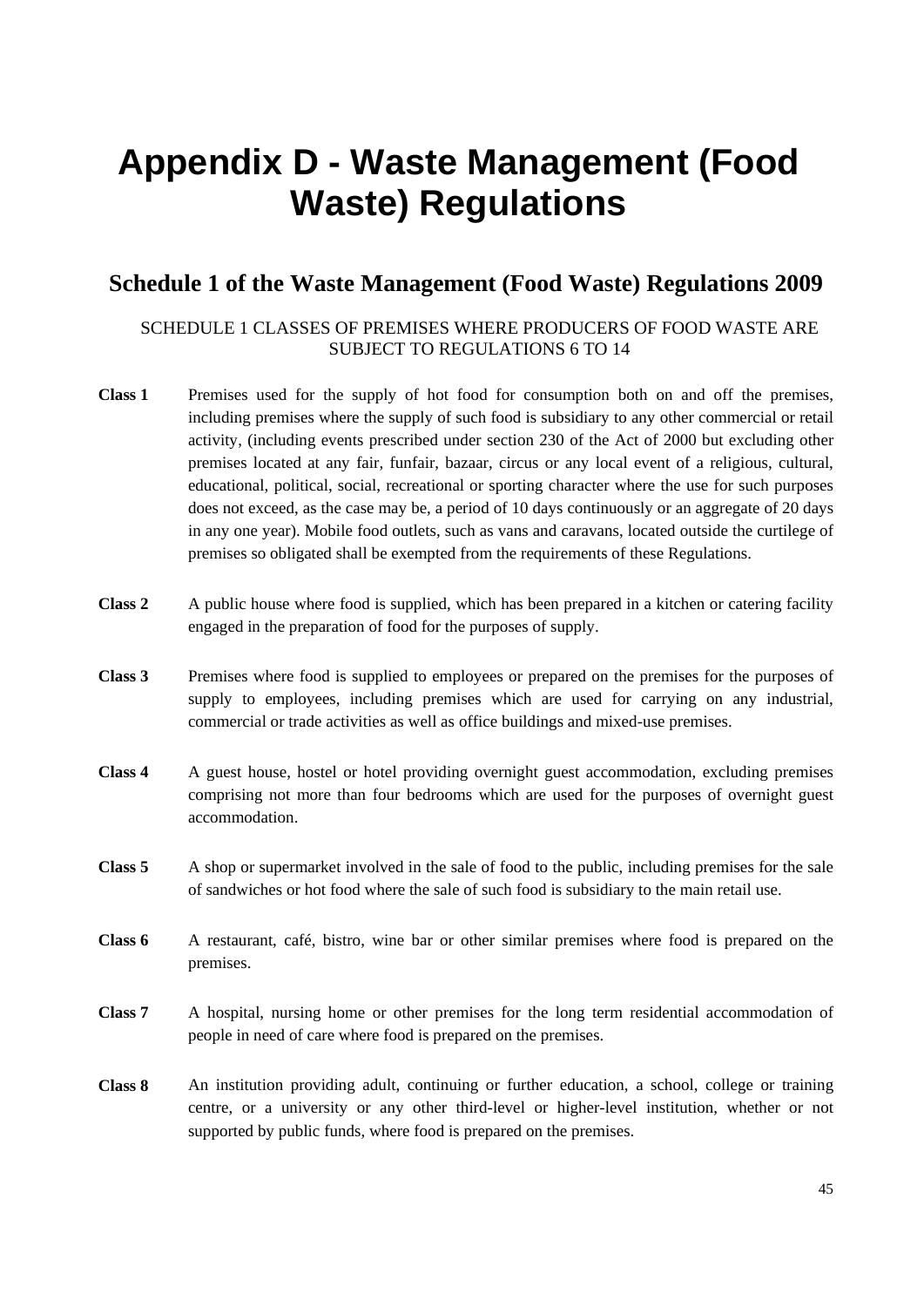- **Class 9** State buildings where food is prepared on the premises, including:— (*a*) Garda stations and other buildings; (*b*) Prisons and other places of detention; (*c*) Barracks, other buildings and other installations (including airfields and naval yards) used for the purposes of, or in connection with, the operation of the Defence Forces; (*d*) Office buildings or other premises used for the purposes of, or in connection with, the business of Uachtarán na h-Éireann, Dáil Éireann, Seanad Éireann, the Department of the Taoiseach, the Office of the Tánaiste, the Department of Defence and other Government Departments;(*e*) Office premises and other buildings used by local authorities.
- **Class 10** Canteen services where food is supplied to employees or prepared on the premises for the purposes of supply to employees, which—(*a*) is situated on the site of construction, development or refurbishment works, and (*b*) where the duration of such works exceeds a period of 9 months.
- **Class 11** Stations, Airports, Ports, Harbours and Marinas where trains, planes, and boats which engage in the supply of food to the public (other than food waste originating from means of transport operating internationally) unload food waste from the transportation medium.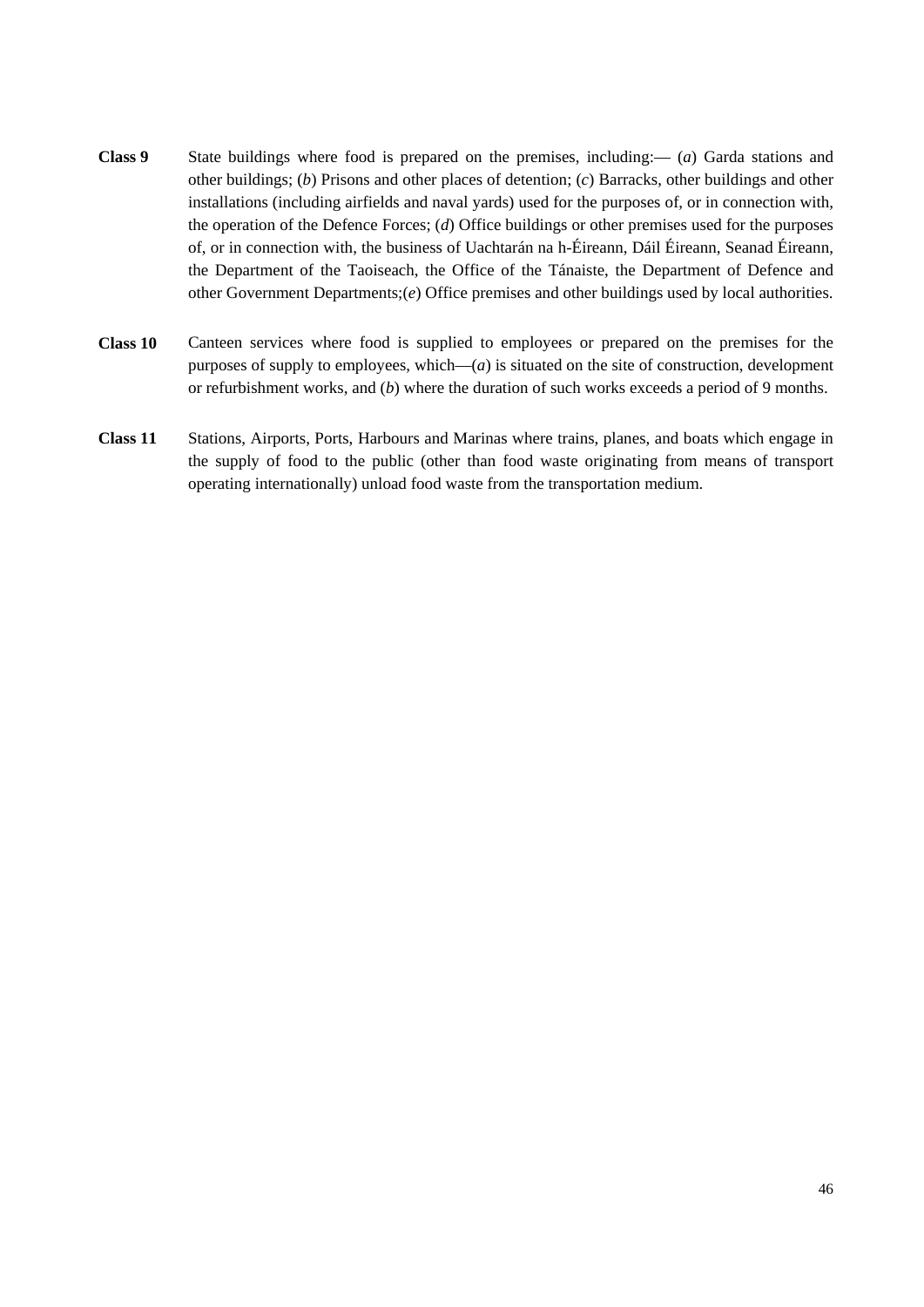# **Glossary of Terms**

The following provides a partial glossary of terms used in this document. The definitions therein are not to be taken as comprehensive but solely as an aid to the non-technical reader.

### **Abstraction**

In relation to water contained in any source of water, means the doing of anything whereby any of that water is removed from that source of water, whether temporarily or permanently, including anything whereby the water is so removed for the purpose of being transferred to another source of water. *(Source: Water Services Act, 2007).* 

#### **Agreed Limit of Detection**

The lowest concentration or quantity of a substance that can be distinguished from the absence of that substance. It should be agreed between the regulator and the applicant.

#### **Appropriate Assessment**

In accordance with Article 6(3) of the Habitats Directive (92/43/EEC), an Appropriate Assessment is an evaluation of the potential impacts of a plan or project on the conservation objectives of a Natura 2000 site (European network of special areas of conservation and special protection areas), and the development, where necessary, of mitigation or avoidance measures to mitigate negative effects.

#### **Attenuation**

A decrease in pollutant concentrations, flux, or toxicity as a function of physical, chemical and/or biological processes, individually or combination, in the subsurface environment. Attenuation processes include dilution, dispersion, filtration, sorption, decay, and retardation.

#### **Authorised person**

A person appointed in writing by the Minister or Local Authority for the purposes of enforcing the legislation under which they have been appointed.

#### **Coastal Water**

The area of surface water on the landward side of a line, every point of which is at a distance of one nautical mile on the seaward side from the nearest point of the baseline from which the breadth of territorial waters is measured, extending where appropriate to the outer limit of transitional waters.

#### **Domestic Waste Water**

Waste water of a composition and concentration (biological and chemical) normally discharged by a household, and which originates predominantly from the human metabolism or from day to day domestic type human activities, including washing and sanitation, but does not include fats, oils, grease or food particles discharged from a premises in the course of, or in preparation for, providing a related service or carrying on a related trade. *(Source: Water Services Act, 2007)*

#### **Dry Weather Flow (Effluent)**

For a waste water treatment plant, the Dry Weather Flow is the average daily flow to the plant without any contribution from stormwater inflow or infiltration of groundwater into the waste water collection system.

#### **Dry Weather Flow (Receiving Water)**

The Dry Weather Flow of a stream or river is the annual minimum daily mean flow rate with a return period of 50 years. The Dry Weather Flow is a statistical measure of low flow and usually requires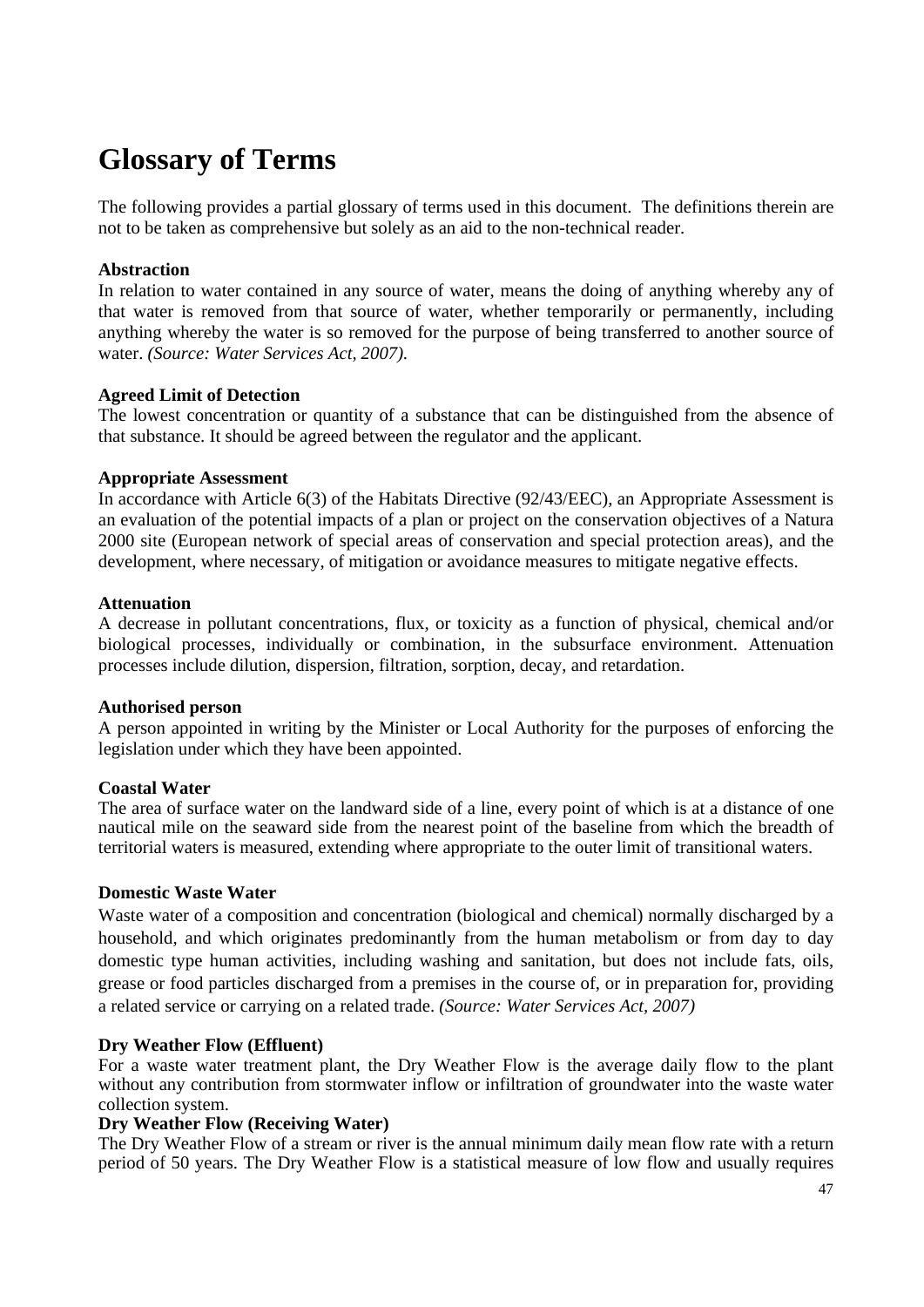reliable long term low flow data or sufficient information that would allow the estimation of the Dry Weather Flow.

#### **Environmental Quality Standard (EQS)**

The concentration of a particular pollutant or group of pollutants in a receiving water which should not be exceeded in order to protect human health and the environment.

#### **Good Surface Water Chemical Status**

The chemical status of a surface water which meets all the conditions for good chemical status set out in the Surface Water Regulations 2009, S.I. No. 272 of 2009.

#### **Good Surface Water Status**

Achieved when both the quantitative and chemical status of a surface water body are good.

#### **Hazardous Substances**

Substances or groups of substances that are toxic, persistent and liable to bio-accumulate, and other substances or groups of substances which give rise to an equivalent level of concern. A list of hazardous substances has been published by the EPA (2010a).

#### **Integrated Pollution Prevention and Control (IPPC) Licence**

A licence for industrial and other activities issued by the EPA under the Environmental Protection Agency Acts, 1992 to 2011.

#### **Karst**

A distinctive landform characterised by features such as surface collapses, sinking streams, swallow holes, caves, turloughs and dry valleys, and a distinctive groundwater flow regime where drainage is largely underground in solutionally enlarged fissures and conduits.

#### **Lake**

A body of surface water, which may be artificial or natural.

#### **Licence Application**

An application to a Local Authority for a licence to discharge trade or sewage effluent to waters

#### **Licensing Authority**

The Local Authority (as defined in the Local Government Act, 2001).

#### **Minimum Reporting Value (MRV)**

The lowest concentration of a substance that can be determined with a given degree of confidence using commonly available analytical methods, primarily used in the context of hazardous substances. MRVs are not necessarily equivalent to limits of detection.

#### **On-site Waste Water Treatment Systems (OSWTSs)**

A generic term for small-scale waste water treatment systems associated with single houses and small communities or facilities, and mostly associated with septic tanks and intermittent filter systems offering secondary treatment of raw waste water effluent.

#### **Point Source**

Any discernible, confined or discrete conveyance from which pollutants are or may be discharged. These may exist in the form of pipes, ditches, channels, tunnels, conduits, containers, and sheds, or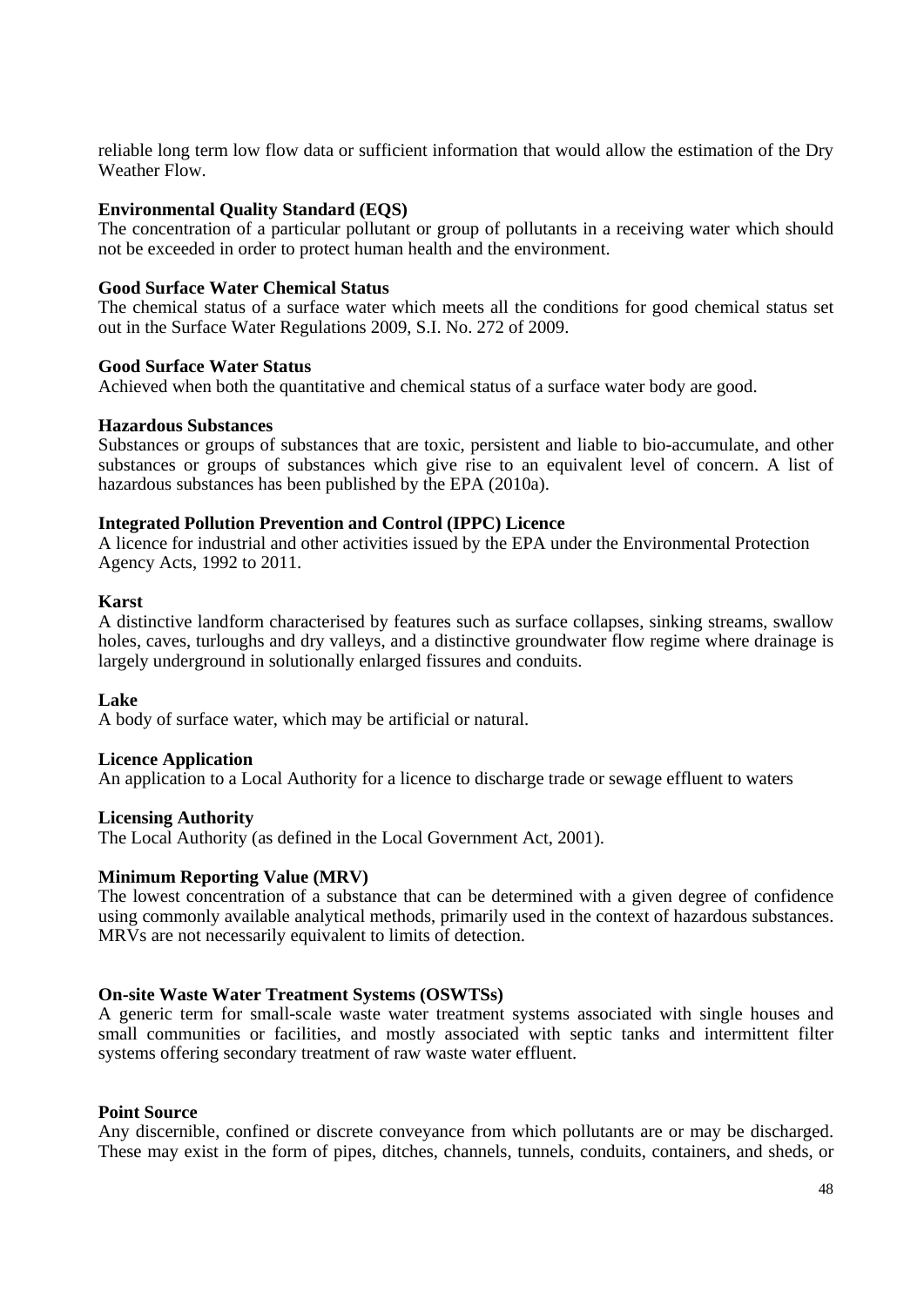may exist as distinct percolation areas, integrated constructed wetlands, or other surface application of pollutants at individual locations. Examples are discharges from waste water works and effluent discharges from industry.

#### **Polluting Matter**

Any substance liable to cause pollution, and, for the purpose of this definition, 'substance' includes bacteria and other pathogens, where relevant, and the expression "polluting matter" shall be construed accordingly. *(Source European Communities Environmental Objectives (Surface Waters) Regulations, 2009).*

#### **Pollution**

The direct or indirect introduction, as a result of human activity, of substances or heat into the air, water or land which may be harmful to human health or the quality of aquatic ecosystems or terrestrial ecosystems directly depending on aquatic ecosystems which result in damage to material property, or which impair or interfere with amenities and other legitimate uses of the environment (Groundwater Regulations, 2010).

#### **Population Equivalent (p.e.)**

A conversion value which aims at evaluating non-domestic pollution in reference to domestic pollution fixed by EEC directive (Urban Waste Water Treatment Directive 91/271/EEC) at 60 g/day BOD<sub>5</sub>.

#### **Priority Substances**

Those substances or groups of substances, identified by the Commission in accordance with Article 16(2) of the Water Framework Directive and listed in Tables 11 and 12 of Schedule 6 of the European Communities Environmental Objectives (Surface Waters) Regulations, 2009 that have been prioritised for action by the setting of environmental quality standards at Community level.

#### **Priority Hazardous Substances**

Those substances or groups of substances forming a subset of priority substances identified by the Commission in accordance with Article 16(3) of the Water Framework Directive and for which measures have to be taken to cease or phase-out discharges, losses and emissions and which are listed in Table 12 of Schedule 6 of the European Communities Environmental Objectives (Surface Waters) Regulations, 2009.

#### **Regulator**

In this document, the EPA or the relevant local authority depending on the type of discharge licence and location.

#### **River**

A body of inland water flowing for the most part on the surface of the land but which may flow underground for part of its course (Groundwater Regulations, 2010). Upland rivers are generally fast flowing and lowland rivers are generally slow flowing and meandering.

#### **River Basin**

The area of land from which all surface water run-off flows, through a sequence of streams, rivers and lakes, into the sea at a single river mouth, estuary or delta.

#### **River Basin District (RBD)**

A group of river basins formally defined by Water Policy (2003) for the purposes of reporting Water Framework Directive requirements to the European Commission.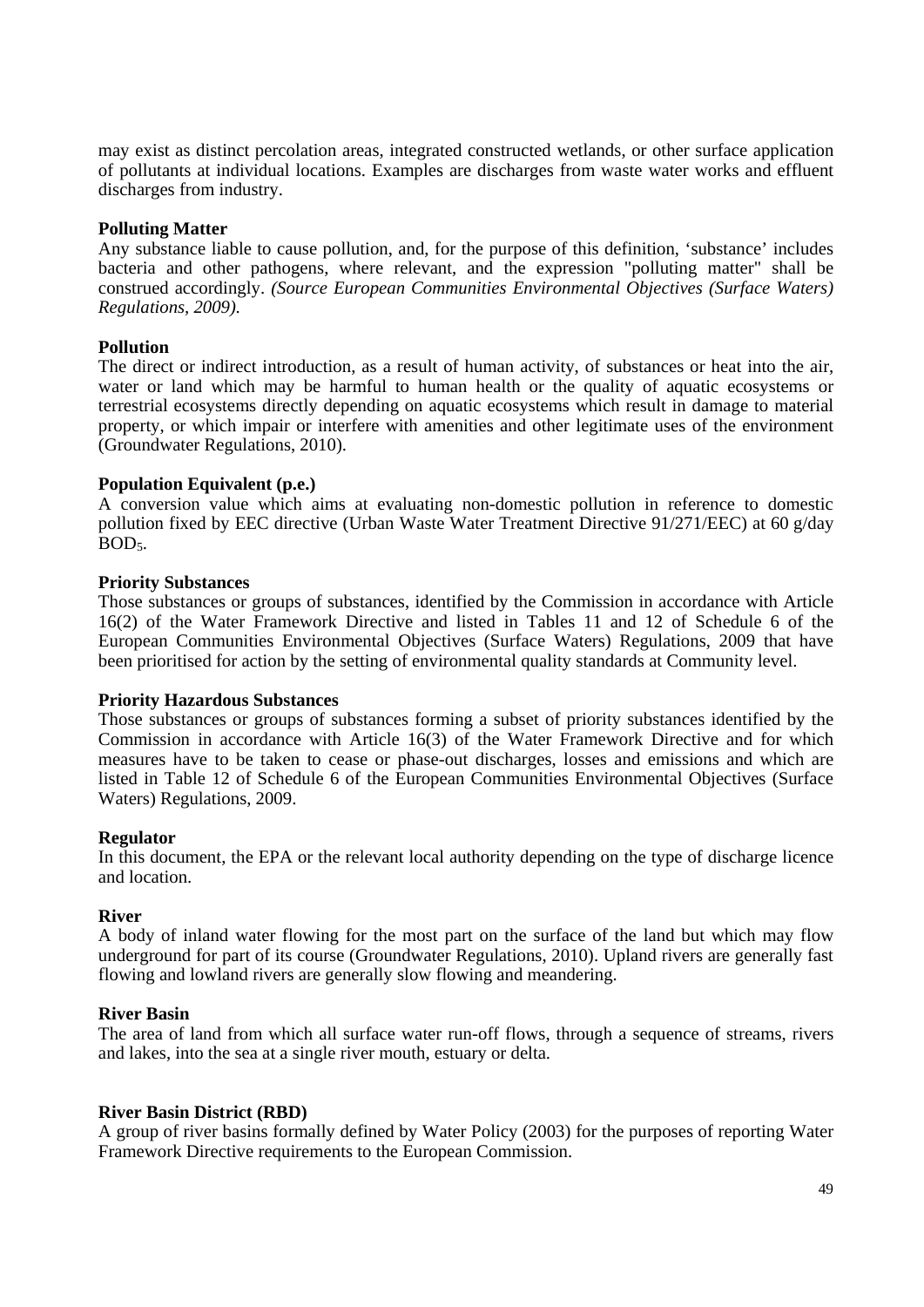#### **River Basin Management Plan (RBMP)**

A detailed document describing the characteristics of a river basin district, the environmental objectives that need to be achieved, and the pollution control measures required to achieve these objectives through a specified work programme.

#### **Section 4 Licence**

A licence to discharge to waters, given by local authorities under the Local Government (Water Pollution) Acts 1977 to 1990.

#### **Sewage Effluent**

Effluent from any works, apparatus, plant or drainage pipe used for the disposal to waters of sewage, whether treated or untreated *(Source: Local Government (Water Pollution) Act 1977)* 

#### **Special Areas of Conservation (SACs)**

Areas selected and designated under the Natural Habitats Regulations, 1997 (as amended in 1998 and 2005) for the protection of certain habitats and species.

#### **Storm Water**

Runoff of rainwater mainly in urban settings during high intensity rainfall events. Stormwater may enter and discharge to groundwater or other receptors through storm drains.

#### **Surface Water**

A discrete and significant element of surface water such as a lake, reservoir, stream, river or canal, part of a stream, river or canal, a transitional water or a stretch of coastal water. *(European Communities Environmental Objectives (Surface Waters) Regulations, 2009)*

#### **Surface Water Bodies**

Inland waters, except groundwater, which are on the land surface (such as reservoirs, lakes, rivers, transitional waters, coastal waters and, under some circumstances, territorial waters) and which occur within a WFD River Basin District.

#### **Sustainable Urban Drainage Systems (SuDS***)*

Generic term used to describe conveyance systems and control structures designed to intercept, manage, and dispose of surface drainage and stormwater in urban settings and the built environment. Components of SuDS may include drains, ponds, soakaways, recharge basins, and porous pavements.

#### **Trade Effluent**

Effluent from any works, apparatus, plant or drainage pipe used for the disposal to a waste water works of any liquid (whether treated or untreated), either with or without particles of matter in suspension therein, which is discharged from premises used for carrying on any trade or industry (including mining), but does not include domestic waste water or storm water (Water Services Act, 2007).

#### **Transitional Waters**

Bodies of surface water in the vicinity of river mouths which are partly saline in character as a result of their proximity to saline coastal waters, and which are substantially influenced by freshwater flows.

#### **Trigger Level**

A parameter value specified in a licence or authorisation, the achievement or exceedance of which requires certain actions to be taken by the licensee.